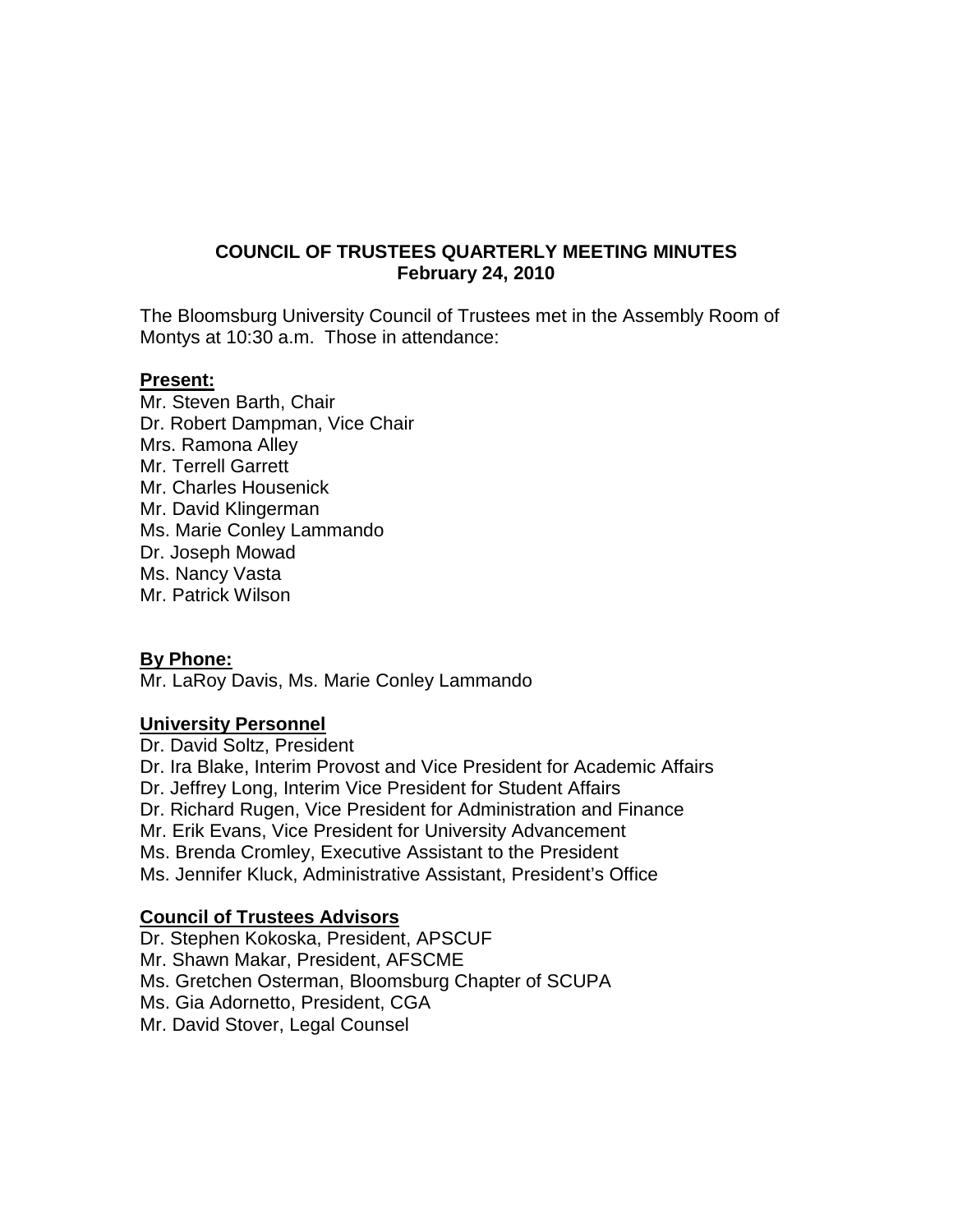# **Pledge of Allegiance**

In accord with House Resolution Number 32, Trustee Dampman requested everyone stand for the Pledge of Allegiance to the American Flag.

### **Call to Order**

Trustee Dampman, Vice Chair of the Council of Trustees, called the meeting to order and welcomed all those in attendance.

# **Minutes of the Council of Trustees**

A motion was made by Trustee Housenick, seconded by Trustee Barth, and unanimously carried that the December 2, 2009 minutes be approved.

# **NEW BUSINESS**

# **Field Hockey Team Resolution**

Trustee Alley made a motion to approve the following resolution:

**WHEREAS,** the Bloomsburg University field hockey team and head coach Jan Hutchinson won the 2009 NCAA Division II field hockey championship and finished the year with a record of 22-1; And

**WHEREAS,** the team won the championship for the fourth straight year; seventh time in the last eight years and  $11<sup>th</sup>$  in the last 14; And

**WHEREAS,** the NCAA title was the 16<sup>th</sup> field hockey championship in school history; And

**WHEREAS,** the Council of Trustees of Bloomsburg University of Pennsylvania advocates excellence in athletics as well as academics, and recognizes the important contributions of coaches, student-athletes, and the staff in the field of athletics to the total university environment.

**NOW, THEREFORE, BE IT RESOLVED,** that the Council of Trustees of Bloomsburg University of Pennsylvania hereby congratulates the 2009 Bloomsburg University Field Hockey team and extends their appreciation for the recognition they have brought to Bloomsburg University of Pennsylvania.

**BE IT FURTHER RESOLVED,** that this resolution be made a part of the official minutes of the Council of Trustees of Bloomsburg University of Pennsylvania and that a copy be presented to the 2009 Bloomsburg University field hockey team.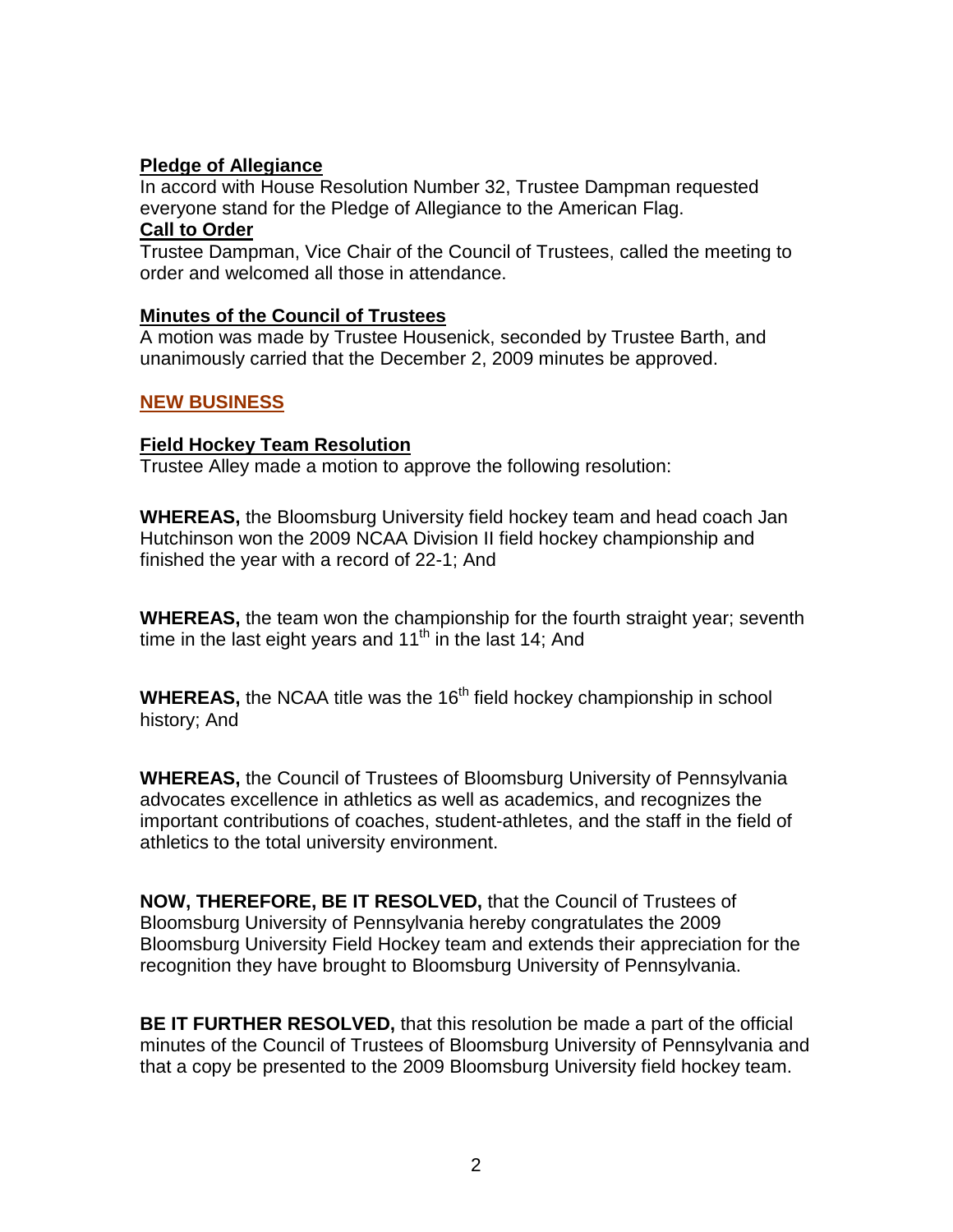Seconded by Trustee Mowad. Roll call vote. Unanimous approval.

# **Trustee Resolution honoring Mr. Terrell Garrett**

A motion was made by Trustee Alley to approve the following resolution:

**WHEREAS**, Terrell J. Garrett served as a student member of the Bloomsburg University Council of Trustees for the 2009-2010 academic year, and

**WHEREAS**, he has served responsibly and with integrity on various committees representing Bloomsburg University, and

**WHEREAS**, more importantly, he has been a positive role model for all other students,

**NOW, THEREFORE, BE IT RESOLVED**, that the Council of Trustees of Bloomsburg University expresses its gratitude and appreciation for his dedicated service to Bloomsburg University.

Seconded by Trustee Housenick. Roll call vote. Unanimous approval.

# **Introductions**

Trustee Dampman recognized faculty member, Ms. Nancy Weyent, a recent recipient of faculty Emeritus status. Mr. Wayne Mohr, Assistant Vice President of Technology and Library Services spoke on behalf of her department to express reasons for nominating Ms. Weyent. Ms. Weyent was unable to attend.

Trustee Dampman also recognized those individuals serving on the Advisory panel: Mr. Shawn Makar, Ms. Gretchen Osterman, Dr. Stephen Kokoska, Ms. Gia Adornetto, and Mr. David Stover.

# **PRESIDENT**

# **President's Report**

President Soltz reviewed his President's Report with the Trustees. A copy of the report will be appended to the minutes.

# **STUDENT AFFAIRS**

Trustee Dampman called on Dr. Jeff Long, Interim Vice President of Student Affairs, to lead discussion on the Student Affairs section of the agenda.

# **Room and Board Fees**

Trustee Alley made a motion to approve a room fee increase of 9% and board fee increase of 2% for the 2010-2011 academic year. Seconded by Trustee Housenick. Roll call vote. Unanimous approval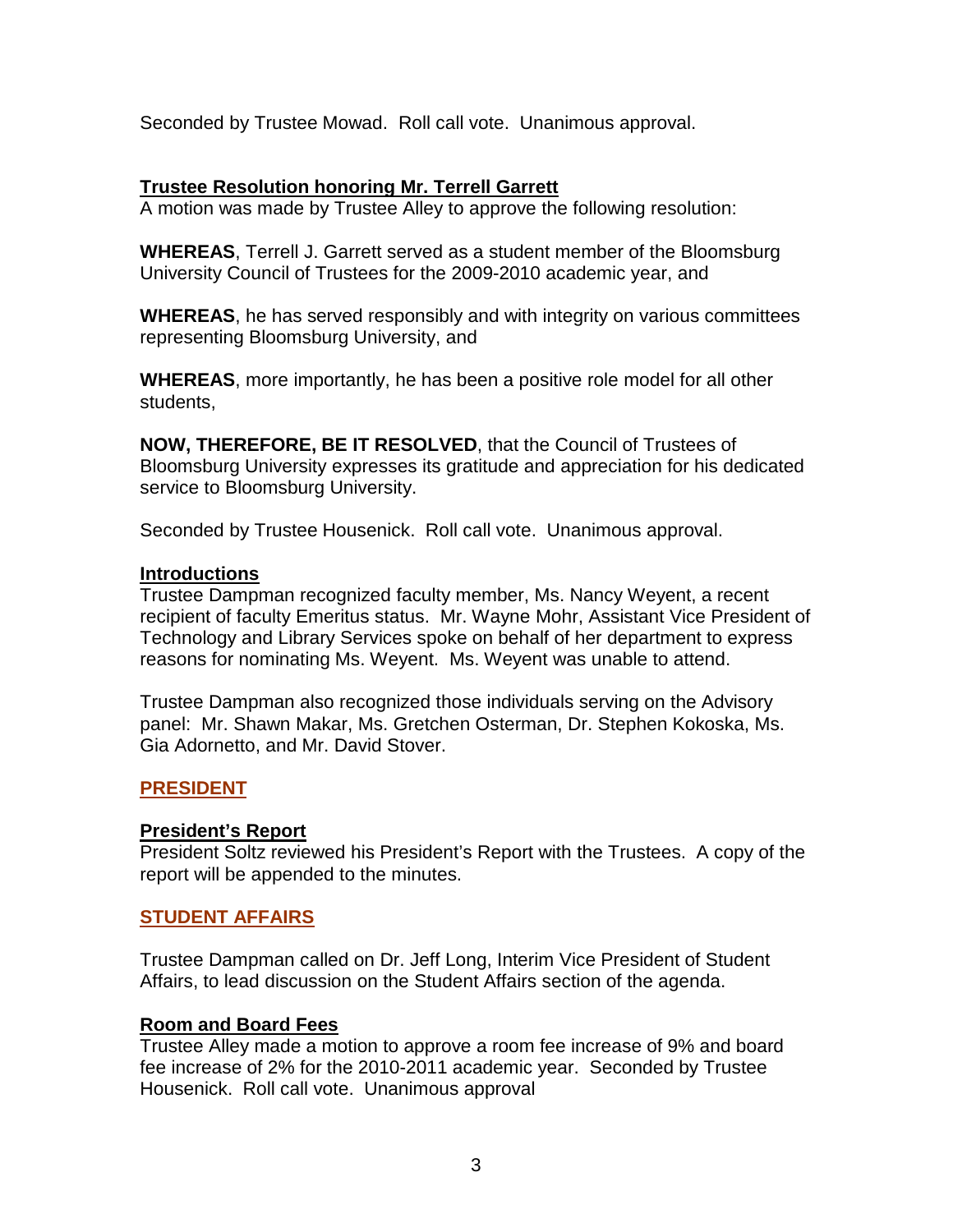# **Elwell Resolution**

Trustee Alley made a motion to approve the following resolution:

**WHEREAS**, Bloomsburg University of Pennsylvania has demonstrated a need for the renovation of Elwell Hall, a 700 bed residence hall, and **WHEREAS**, the University has provided a viable financial plan for funding this project, and

**WHEREAS**, the Council of Trustees will ensure that fees will be established at such rates as to finance the project adequately.

**NOW, THEREFORE BE IT RESOLVED**, that we, the Council of Trustees, approve the undertaking of a System financed capital facility project for the renovation of Elwell Hall and authorize permission to develop designs for the facility, and further do hereby authorize the President of Bloomsburg University of Pennsylvania to sign the standard Loan Covenant Agreement for financing the project.

Seconded by Trustee Klingerman. Roll call vote. Unanimous approval.

# **ACADEMIC AFFAIRS**

# **"A Historical Perspective of Bloomsburg University Chemistry and Biochemistry Students" – presentation**

Trustee Dampman introduced Dr. Ira Blake, Interim Provost and Vice President of Academic Affairs to present the information item.

Dr. Blake introduced Dr. Robert Marande, Dean of the College of Science and Technology who introduced Dr. Michael Pugh, Chair of the department of Chemistry and Biochemistry.

Dr. Pugh gave a brief history of the department of Chemistry and Biochemistry and statistical information regarding number of chemistry majors from Bloomsburg University, total graduates, and PASSHE graduates and graduates with ACS certifications. He introduced Mr. Ken Myers, a junior Biochemstry major/ACS Track who made a presentation on his experience with the Summer Chemistry Research program.

# **GENERAL ADMINISTRATION**

Trustee Dampman recognized Dr. Richard Rugen, Vice President of Administration and Finance, to lead discussion of the General Administration section of the agenda.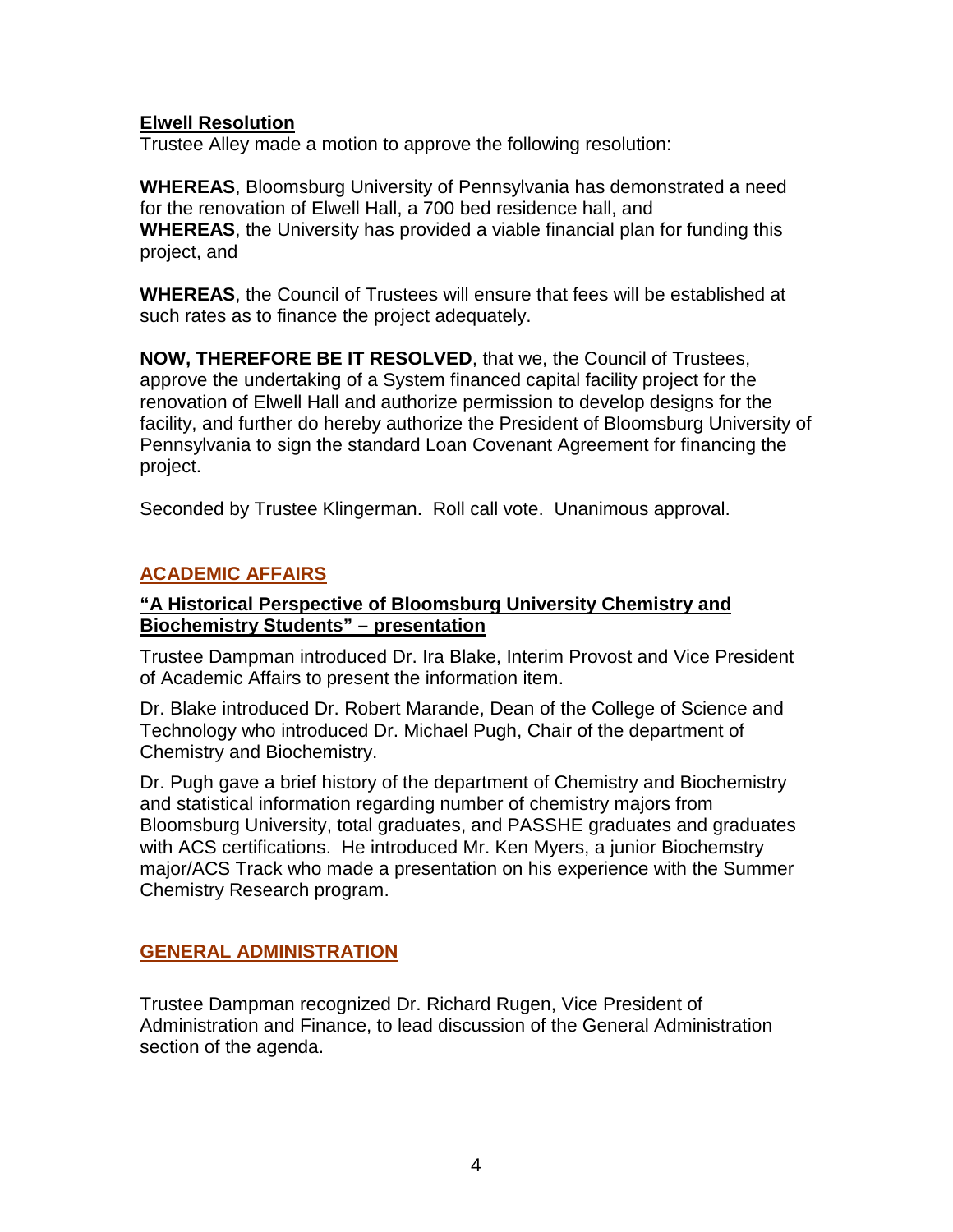### **Report on Audit 2008-2009**

On a motion by Trustee Housenick, seconded by Trustee Mowad, and roll call voted, the audit report prepared by ParenteBeard for the 2008-2009 year was unanimously approved.

### **Approval of Purchasing Activity**

Trustee Housenick made a motion, seconded by Trustee Mowad, roll call voted, and unanimously carried, to approve purchasing activity under Act 188 in excess of \$10,000 for November 13, 2009 to January 27, 2010.

#### **Delinquent Student Accounts**

Trustee Housenick made a motion to write-off delinquent student accounts as presented by Dr. Richard Rugen, seconded by Trustee Mowad. Roll call vote. Unanimous approval.

### **Proposed Fee Schedule 2010-2011**

Dr. Richard Rugen reviewed the information presented to the Trustees. Trustee Housenick made a motion to accept the fee schedule for 2010-2011, seconded by Trustee Vasta. Roll call vote. Unanimous approval.

### **Pedestrian Bridge Project**

Trustee Housenick made a motion to approve the following resolution:

**WHEREAS**, Bloomsburg University of Pennsylvania has demonstrated a need for the construction of a pedestrian bridge from the Honeysuckle Apartment complex to the campus, and

**WHEREAS**, the University has provided a viable financial plan for funding this project, and

**WHEREAS**, the Council of Trustees will ensure funds will be available to finance the project adequately.

**NOW, THEREFORE BE IT RESOLVED**, that we, the Council of Trustees, approve the undertaking of a facility project for a pedestrian bridge and authorize permission to pursue approval of the necessary real estate actions and for construction of the bridge.

Seconded by Trustee Mowad. Roll call vote. Unanimous approval.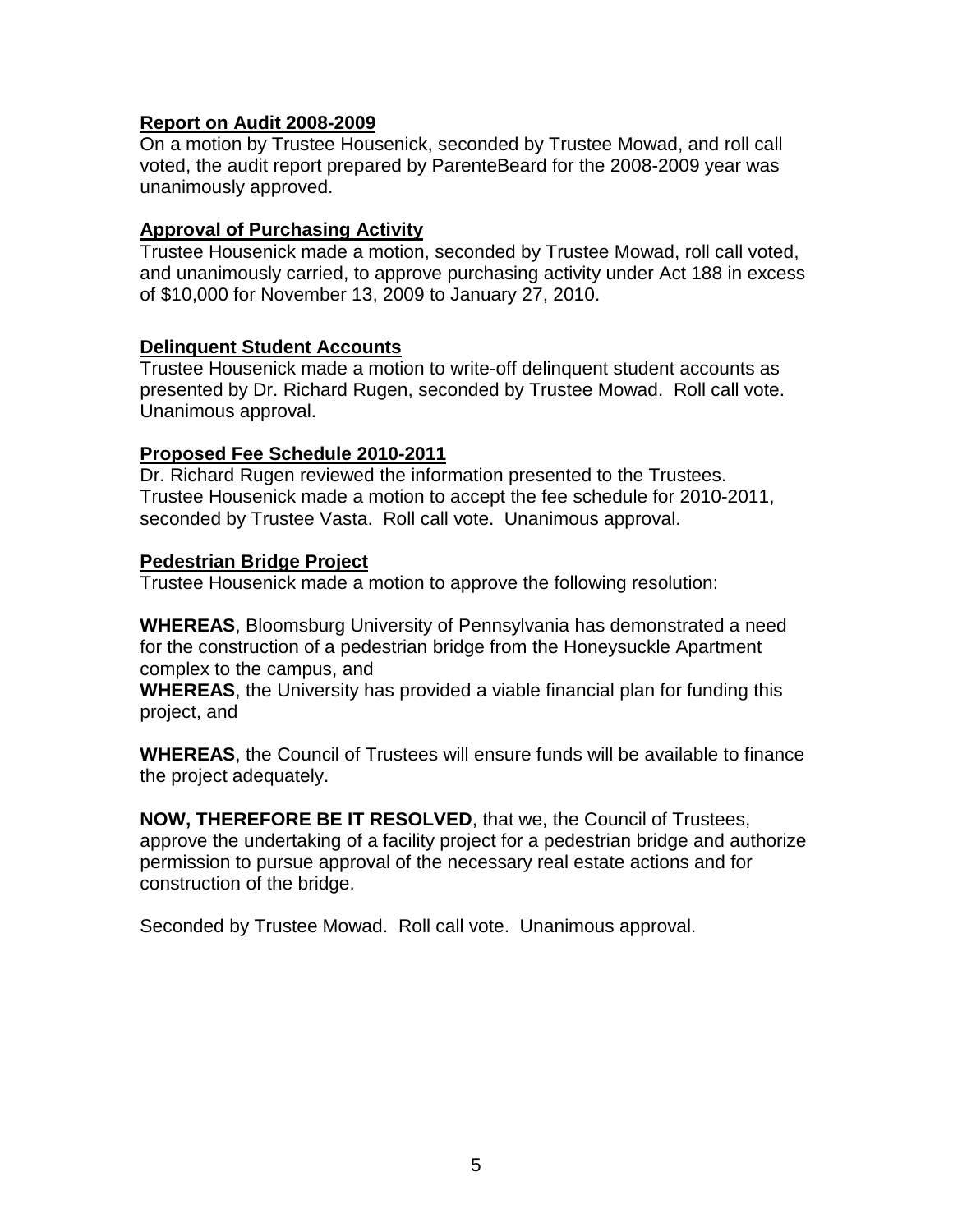# **Capital Project Request**

Mr. Eric Milner, Assistant Vice President for Administration, reviewed the capital project requests and recommended prioritization for funding/authorization for 2010-2011 to 2014-2015.

- 1. Waller Renovation/Addition FY 2012-13
- 2. McCormick Renovation https://www.mot.in 5 year program

**Priority Anticipated funding** 

Trustee Housenick made a motion to approve the capital project requests as presented, Seconded by Trustee Mowad. Roll call vote. Unanimous approval.

# **OTHER BUSINESS**

### **Presidential Evaluation**

Trustee Dampman reported the trustees met earlier in the morning in Executive Session to review the President's evaluation. He reviewed the process with the audience and thanked everyone for their participation. Trustee Dampman made a motion to approve the following resolution:

**WHEREAS,** the Council of Trustees has conducted an informal review of President David L. Soltz; and

**WHEREAS,** the Council of Trustees have reviewed the System Accountability Plan and discussed Bloomsburg University's performance in detail with President Soltz; and

**WHEREAS,** President Soltz is recognized as being a strong ambassador for Bloomsburg University, both locally and nationally; and

**WHEREAS,** the internal and external constituency leaders interviewed stated that President Soltz is doing an excellent job managing the many aspects of the university; and

**THEREFORE,** it is resolved that the Council of Trustees of Bloomsburg University of Pennsylvania (a) highly commends and heartily endorses the performance of the president, and (b) expresses their support and appreciation of the president and the staff of the Office of the President.

Seconded by Trustee Alley. Roll call vote. Unanimous approval.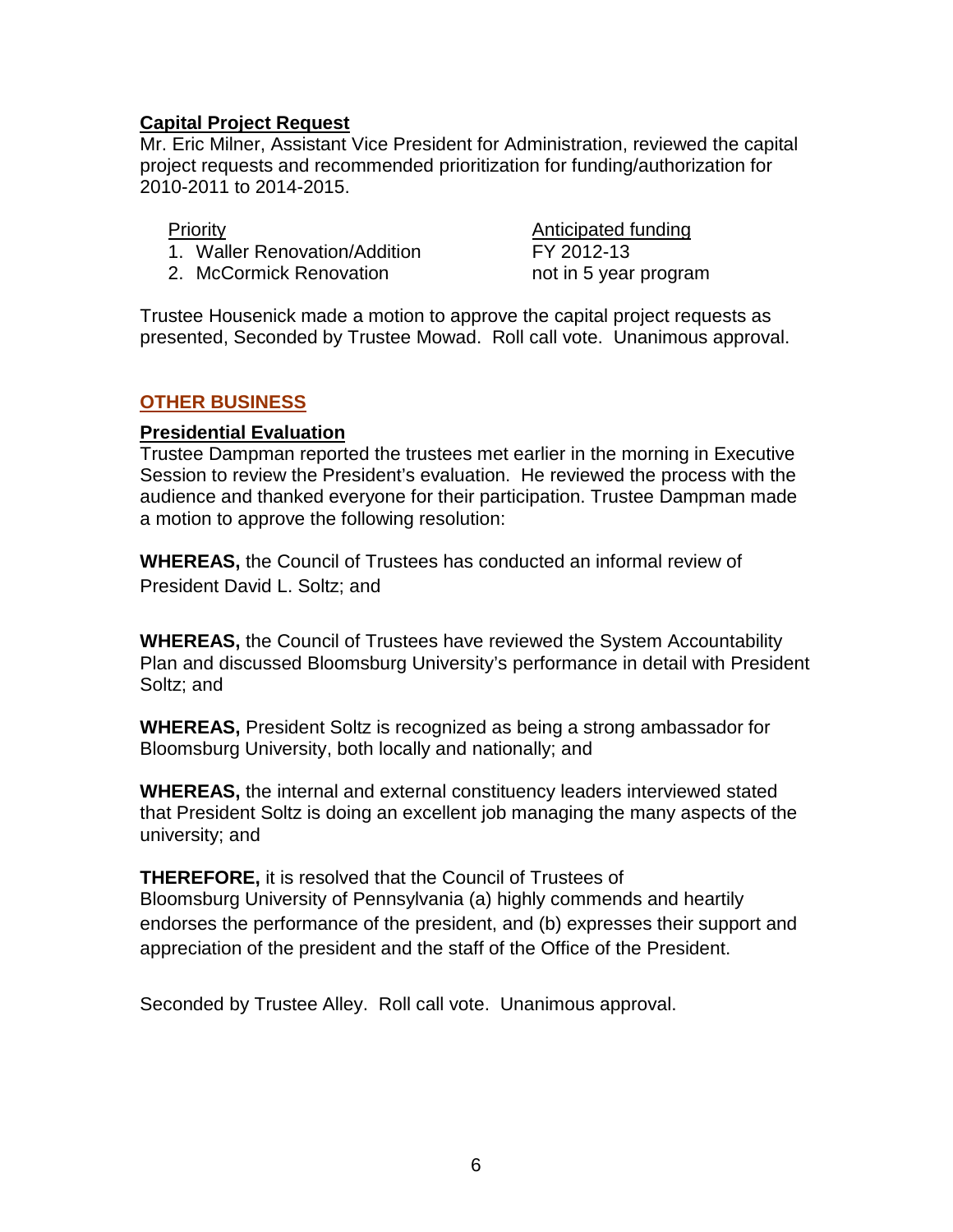# **Nominating Committee**

Trustee Dampman reported a nominating committee must be appointed who, at the June meeting, will present a slate of officers for the Council of Trustees for the 2010-2012 fiscal years. The following trustees have agreed to serve on the committee:

- Trustee Alley
- Trustee Davis
- Trustee Mowad

# **Adjournment**

With no other items to be presented to the Council, Trustee Dampman adjourned the meeting at 12:03 p.m. Motion was made by Trustee Housenick, seconded by Trustee Alley. Roll call vote. Unanimously approved.

\_\_\_\_\_\_\_\_\_\_\_\_\_\_\_\_\_\_\_\_\_\_\_\_ \_\_\_\_\_\_\_\_\_\_\_\_\_\_\_\_\_\_\_\_\_\_\_\_\_\_\_ Marie Conley Lammando Jennifer D. Kluck Secretary **Administrative Assistant**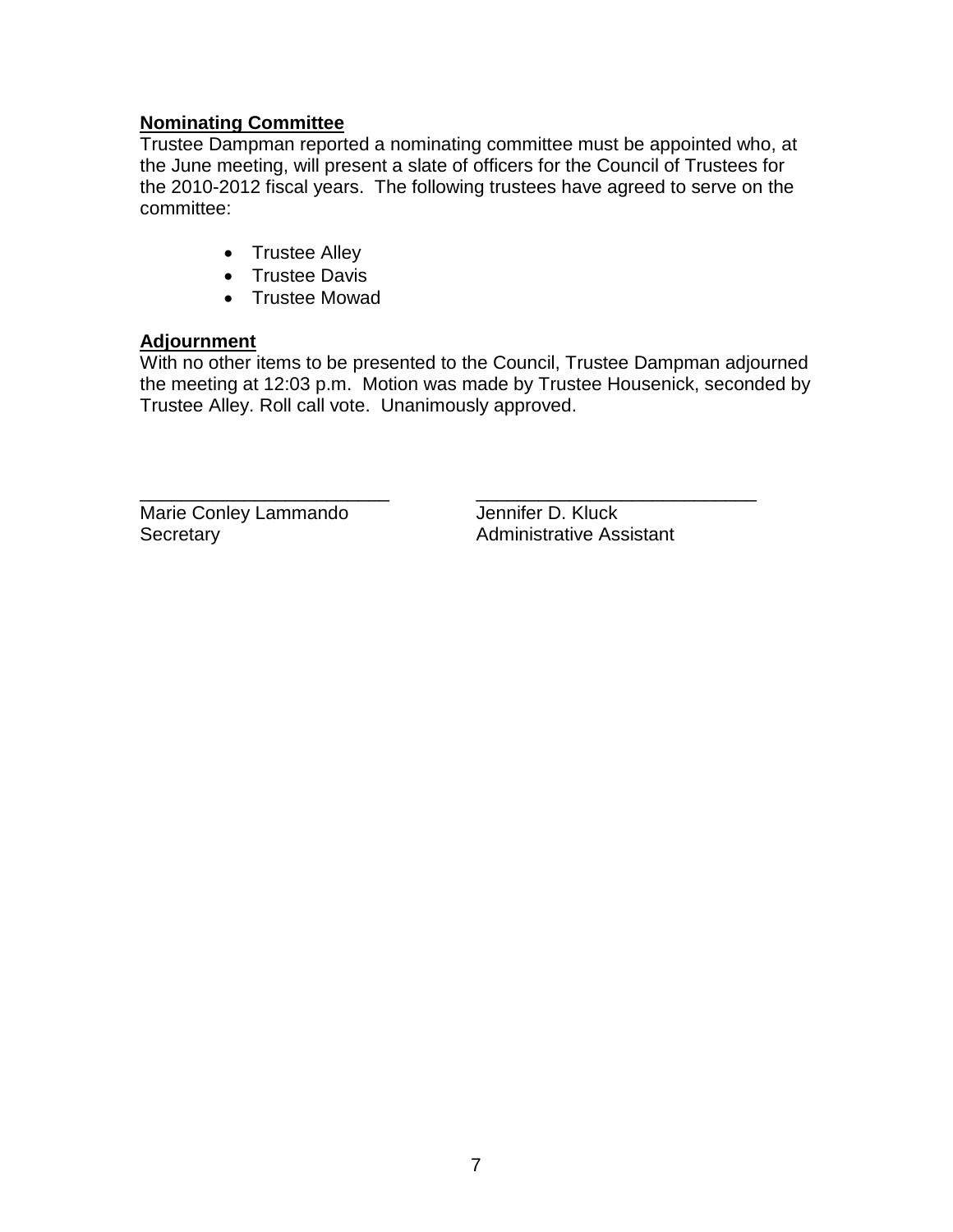# BLOOMSBURG UNIVERSITY OF PENNSYLVANIA Bloomsburg, PA 17815

# **PRESIDENT'S REPORT TO THE BLOOMSBURG UNIVERSITY COUNCIL OF TRUSTEES**

# **February 24, 2010**

Since the Council of Trustees last met, we had a successful graduate and undergraduate commencement in December in which 409 students received Bachelor Degrees and 82 students received Masters Degrees.

Here are some additional highlights since the Trustees last met.

• Bloomsburg University of Pennsylvania is ranked 82nd on Kiplinger's Personal Finance's 100 Best Values in Public Colleges, 2009-10.

The ranking is based on both academics and affordability, starting with data from more than 500 public four-year colleges and universities. Criteria include SAT/ACT scores, student/faculty ratio and admission, retention and graduation rates. Also considered are in-state and out-ofstate costs and financial aid.

In addition to BU, PASSHE universities on the list are: West Chester University, 76; Millersville University, 98; and Shippensburg University, 100.

The ranking is included in the February issue of Kiplinger's Personal Finance.

• Bloomsburg University recently signed a Program to Program articulation in Early Childhood Education with Lehigh Carbon Community College. Similar agreements will be signed with Luzerne County Community College and with Northampton Community College later this week.

Students who earn an Associate Degree in Early Childhood Education and Elementary Education at the community college will be able to seamlessly transfer into Bloomsburg's Bachelor Degree program. The agreements are the first of their kind in Pennsylvania, and provide for a block transfer of Early Childhood Education credits that are based on outcomes and competencies. This agreement will serve as a model for our 13 sister PASSHE universities.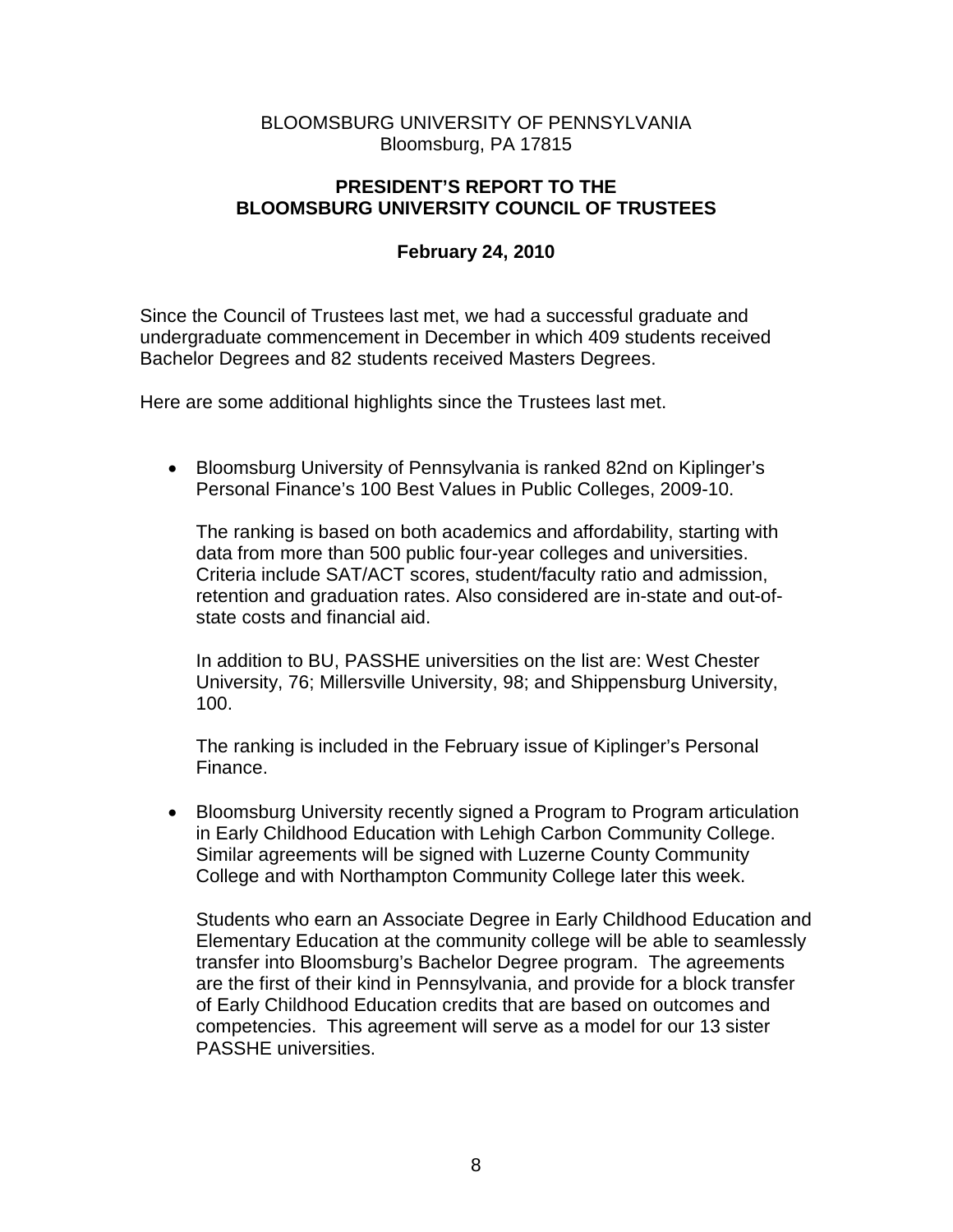• A \$90,000 workforce leadership grant from the Pennsylvania Department of Community and Economic Development is enabling Bloomsburg University of Pennsylvania to expand its computer forensics 2+2+2 program to a fourth institution.

SUN Area Technical Institute in New Berlin is the computer forensics program's newest partner. The program allows transfer of credits from secondary schools to Luzerne County Community College's two-year cyber security management program and to BU for the final two years required for a bachelor's degree.

Secondary students in the program may earn 15 credits that will transfer to the college level. Other secondary school partners in computer forensics 2+2+2 are Columbia-Montour Area Vocational Technical School, Northumberland County Career and Technical Center and the North Schuylkill School District.

- I'm pleased to announce that our deaf education program has recently received its 10-year reaccreditation. The certificate of approval from the Council of Education of the Deaf presented the document to two of our professors attending the national conference.
- As a result of a recent federal pledge, Bloomsburg University will be a part of a new venture to establish a high-performance, fiber optic system linking rural communities with education, health care and economic development entities across the state.

This is great news for our university, as a member of PASSHE and the Keystone Initiative for Network-Based Education and Research (KINBER) coalition, to be involved in an effort that's providing access to a state-ofthe-art broadband system at an affordable cost.

Once in place, the broadband network will enhance BU's capabilities to conduct more extensive research and offer real-time, high-performance computing, video conferencing and collaboration with international students and faculty. Just as important, it will ensure our community neighbors have access to the same high-speed technology.

• Earlier this year, Bloomsburg University signed a Memorandum of Understanding (MOU) with The Pennsylvania State University to become affiliated with the Nanofabrication Manufacturing Technology Partnership (NMT). With this MOU in place, the BU Department of Chemistry & Biochemistry has developed a nanotechnology option within the BS Chemistry degree program.

After completing a minimum of five semesters at BU, students in this program will spend one semester, or summer, at the Penn State Center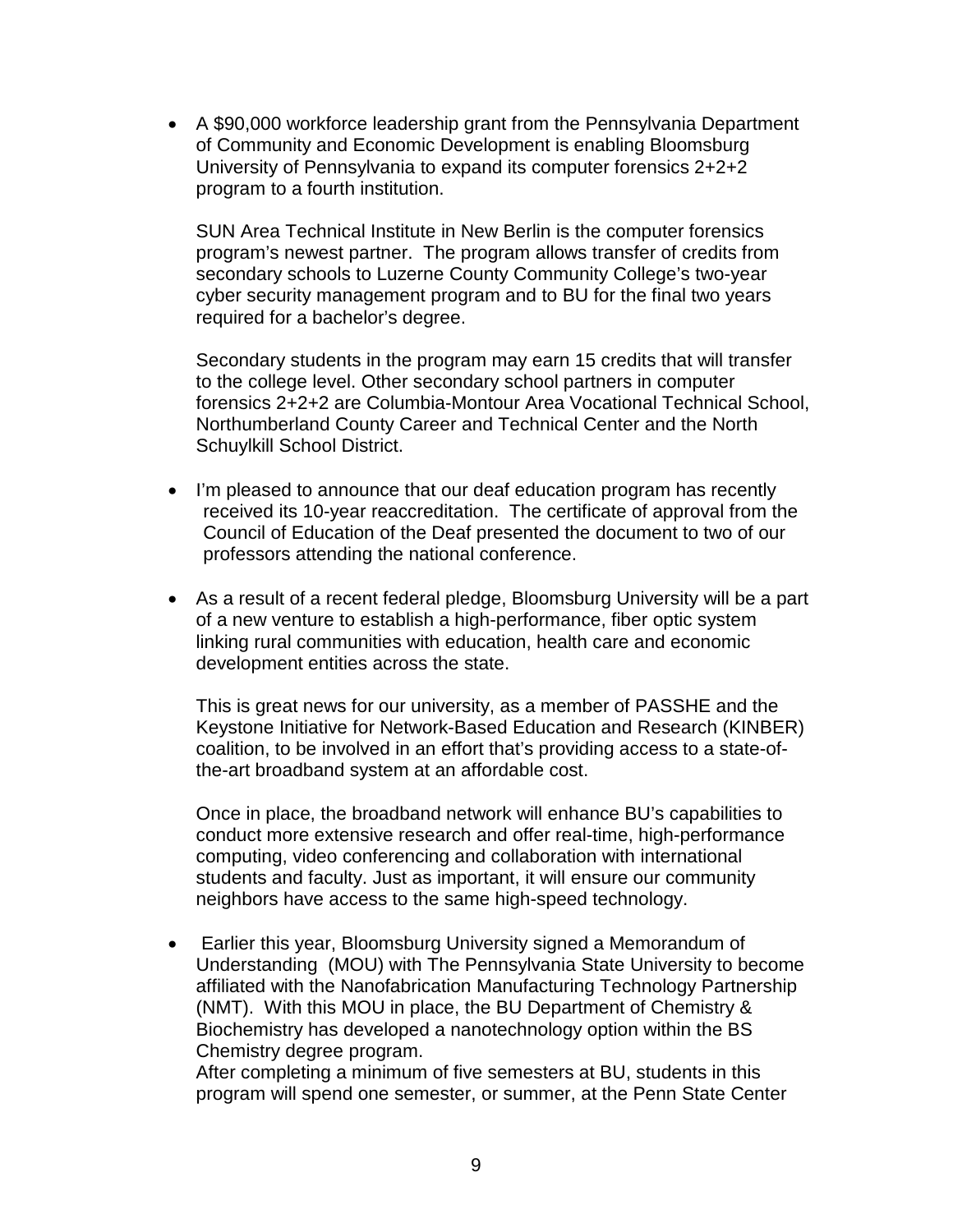for Nanotechnology Education and Utilization facility. During this semester they will take six nanofabrication manufacturing technology courses (18 credits). Students will pay BU tuition rates and PSU will subsidize room and board by 50%.

Completion of this program will allow BU chemistry students to be more competitive in gaining entrance to both industry and graduate schools where nanotechnology has become a rapidly growing discipline.

- Bloomsburg University is assisting school district superintendents and assistant superintendents obtain continuing education credits, as part of a Bloomsburg Superintendent's Academy, which was recently established through the efforts of Dr. Thomas Starmack. The PDE-approved Academy will allow school administrators to focus on current research, issues and trends in areas such as school law, finance, technology, demographics and student achievement.
- Bloomsburg was recently awarded a Customized Job Training grant from the Pennsylvania Department of Community and Economic Development, on behalf of Kellogg Corporation, Muncy, in the amount of \$234,000. The grant will be used for curriculum development opportunities that will be identified and developed by Bloomsburg's Institute for Interactive Technologies (IIT)in various manufacturing areas of the facility. IIT has been awarded a total of \$1.24 M from DCED since 2005-06.
- We are in the final stages for our College of Business Dean search. Six strong candidates are visiting campus for in-person interviews with me, the search committee and members of the College of Business faculty and staff.
- We have two recent additions to the Department of University Safety and Police.

In October, Thomas Phillips joined as the Assistant Director of Safety and Police. He has 22 years of police experience, most recently as sergeant with the Allentown Police Department doing community policing and crime prevention and with Cedar Crest College as a campus police officer. In December, he was named the BU Interim Director of University Safety and Police as the former Safety and Police Director, Robert Klinger, assumed new duties as Director of the Kehr Union Building.

An officer with 27 years experience, with the Town of Bloomsburg Police Department as lieutenant and Columbia County Drug Task Force supervisor, became the Interim Assistant Director of Bloomsburg University Safety and Police. Joseph Wondoloski assumed his duties on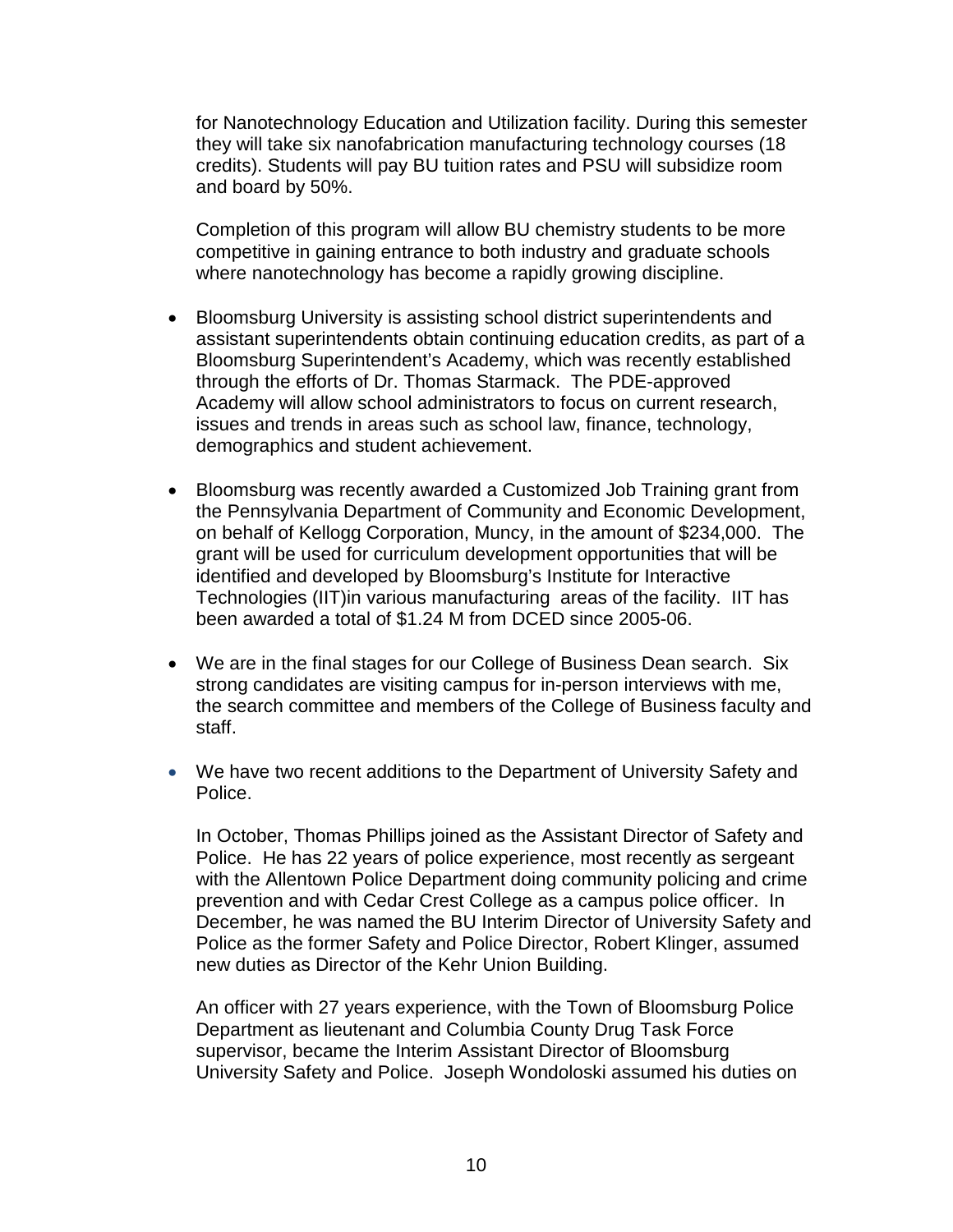February 1. He will be in charge of the day-to-day operations of the BU Safety and Police.

• We officially unveiled Phase 1 of our new [Web site](https://webmail.bloomu.edu/owa/redir.aspx?C=01b338611e1444e2bf56a4b1fdca0d31&URL=http%3a%2f%2fwww.bloomu.edu%2f) a few weeks ago. Planned and redesigned over the past year with extensive input from the BU community, the new site is clean and modern, presenting information in fresh, consistent and easily accessible ways.

When you visit the site, you'll notice that the navigation has improved enormously. Admissions information, academic initiatives, scholarship and research, student life and other important areas are now tagged by constituent, topic, interest and functionality, making it easier to find the information you need. You'll also notice new features, including virtual tours and a media gateway.

- Earlier this morning we recognized our field hockey national championship team. They were also recognized in the halls of both the PA Senate and House of Representatives on February 8. The visit was sponsored by Senator John Gordner and Representative David Millard. While I was there with the team, I also met with Senators Mike Brubaker, Lisa Baker, David Argall and Stewart Greenleaf and shared information with them about Bloomsburg University and the significant impact in their districts made by BU students and alumni.
- Yesterday I attended a luncheon where 93 student-athletes were named as Scholar-Athletes at the University. Student-athletes who attain a grade point average of 3.25 or higher during the past two semesters, or have a minimum cumulative grade point average of 3.25, quality for this recognition. Each scholar athlete recognized a faculty member who made a positive impact on their education.
- We have hired the services of Brailsford and Dunlavey to study housing needs for our students both on campus and in the community. B & D has been here for a few meetings with students and local landlords and go on a tour of both on and off-campus housing. We expect their final report sometime this summer.
- Over the holiday break, we had an issue of water/sprinkler pipes leaking and affecting two of the Kozloff Apartment buildings. Our custodians and residence life staff worked diligently to move furniture and students' personal belongings to dry areas within the apartment buildings. Each student, whose apartments were damaged, whether minor or severe, was personally called to let them know what to expect when they returned from break. The apartments were repaired and students were able to return to their apartments on schedule for spring semester.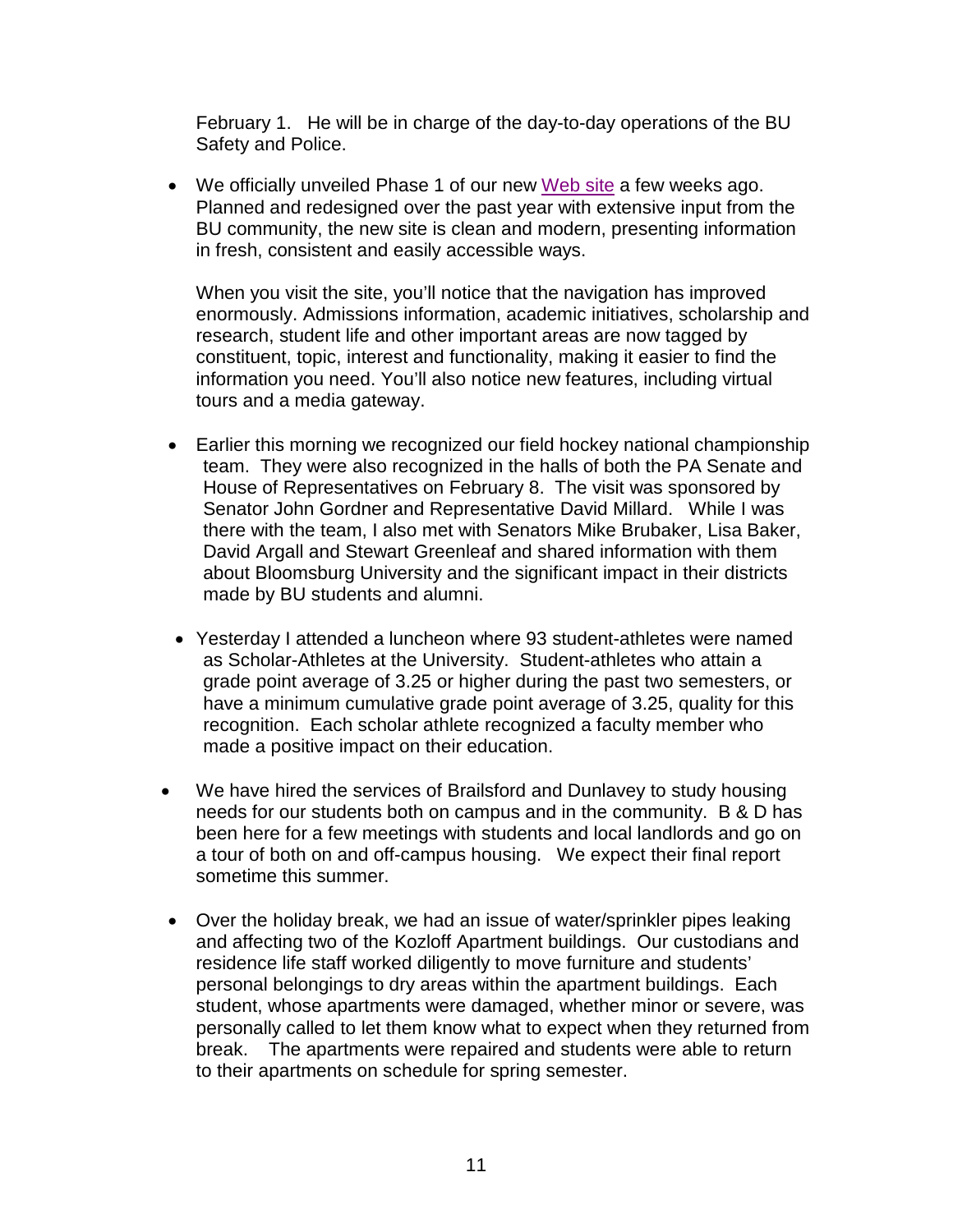• Our community government association held elections for the next slate of officers. I don't believe any of the soon-to-be officers are here today but I want to recognize them.

| President             | $\overline{\phantom{0}}$ | Anikka Brill            |
|-----------------------|--------------------------|-------------------------|
| <b>Vice President</b> |                          | Joan Bradbury           |
| Secretary             | $\overline{\phantom{0}}$ | Courtney Zaragoza       |
| Treasurer             | $\blacksquare$           | <b>Ashley Caliguire</b> |

These four young women take office beginning in April.

• I am always pleased to report on how our students, faculty and staff contribute and volunteer to the local community. The semi-annual Trash to Treasure event to benefit the Columbia County United Way was held in Kehr Union in January. Sales of the donated items from the University and our campus community totaled just over \$7,800.

In early December, a clothing and food drive was co-sponsored by the campus magazine Spectrum and the Northeast PA Homeless Alliance. More than 700 individuals received clothing from drives held last semester and the previous semester.

Additionally, our campus community donated more than 500 canned goods to the Orangeville food bank. Next month, on March 28, the  $8<sup>th</sup>$ annual Empty Bowls Banquet will be held in Kehr Union Ballroom. This event began as part of our SOLVE Office's America Corps VISTA program and has become the biggest single-day fundraiser for the Bloomsburg Food Cupboard.

Also scheduled next month is what our CGA president calls "The Big Event". Approximately 600 students volunteer for the day to help at town residences performing a number of activities such as yard work, painting, small fix-up projects.

- We acknowledged a retired faculty member this morning and since the president officially grants faculty emeritus status, I want to mention in this report the professor who has been awarded that distinction by me. Congratulations to Ms. Nancy Weyant, Associate Professor, Andruss Library.
- Finally, I informed the Trustees at December's meeting that I convened a core committee to begin work on the next Bloomsburg University strategic plan. This committee has representation from faculty, students, each of our four divisions; academics, university advancement, administration & finance, student affairs; our BU Alumni Board, our BU Foundation and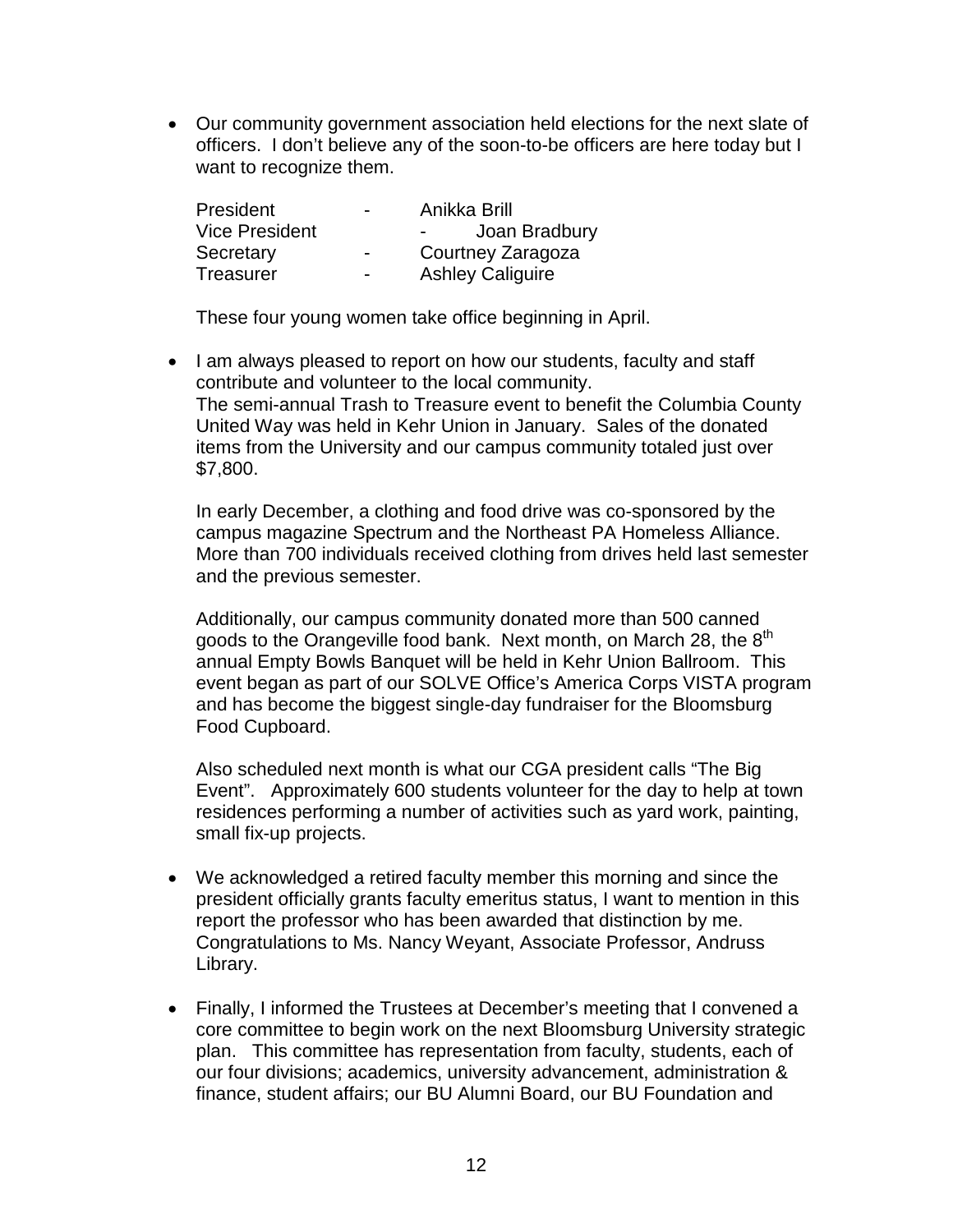Bloomsburg Mayor Dan Knorr representing the community perspective. It is co-chaired by Dr. Larry Fritz, Assistant Vice President and Dean of Graduate Studies and Dr. Barbara Wilson, Assistant Professor of Exceptionality Programs. And, the committee has a 'name' – SPARC (Strategic Planning and Resource Council)

I am pleased to say that SPARC has made good progress during the last two months. They have presented me with proposed new Mission, Value and Vision Statements which they vetted at many on-campus and community forums. They are currently in the process of working on key strategic issues that face Bloomsburg University in the next 3-5 years.

I will be updating the Trustees at our June meeting on the progress made during the next two months with SPARC.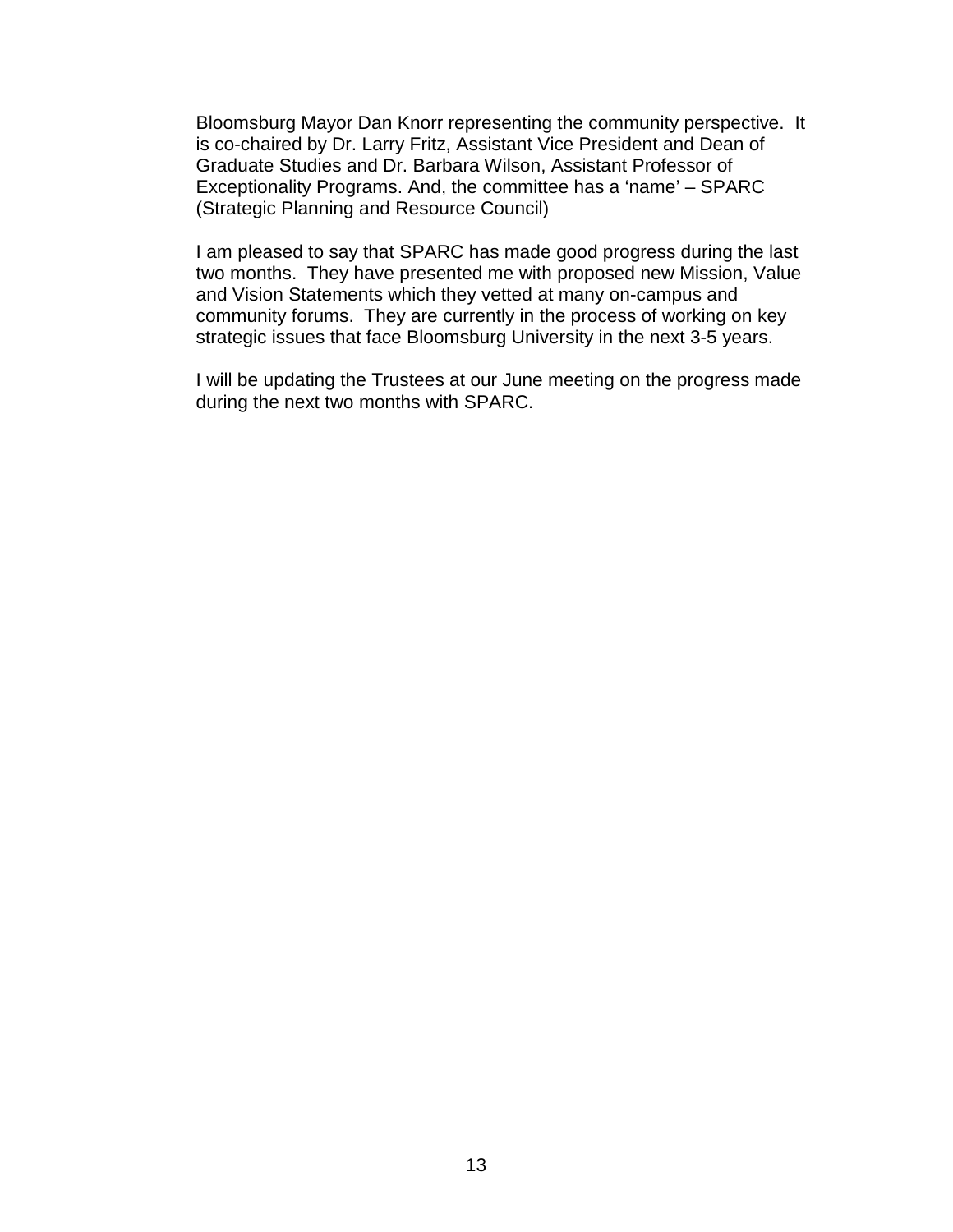# **COUNCIL OF TRUSTEES QUARTERLY MEETING MINUTES June 8, 2010**

The Bloomsburg University Council of Trustees met in the Kehr Union Building, Multicultural Center at 10:30 a.m. Those in attendance:

#### **In person:**

Dr. Robert Dampman, Vice Chair Mr. LaRoy Davis Mrs. Ramona Alley Mr. Charles Housenick Mr. David Klingerman Dr. Joseph Mowad Ms. Nancy Vasta Mr. Patrick Wilson

#### **By phone:**

Ms. Marie Conley Lammando

#### **University Personnel**

Dr. David Soltz, President Dr. Jeff Long, Interim, Vice President for Student Affairs Dr. Richard Rugen, Vice President for Administration and Finance Mr. Erik Evans, Vice President for University Advancement Ms. Brenda Cromley, Executive Assistant to the President Ms. Jennifer Kluck, Administrative Assistant, President's Office

#### **Council of Trustees Advisors**

Dr. Stephen Kokoska, President, APSCUF (not present) Mr. Shawn Makar, President, AFSCME (not present) Ms. Gretchen Osterman, Bloomsburg Chapter of SCUPA Ms. Anikka Brill, President, CGA (not present)

#### **Pledge of Allegiance**

In accord with House Resolution Number 32, Trustee Dampman requested everyone stand for the Pledge of Allegiance to the American Flag.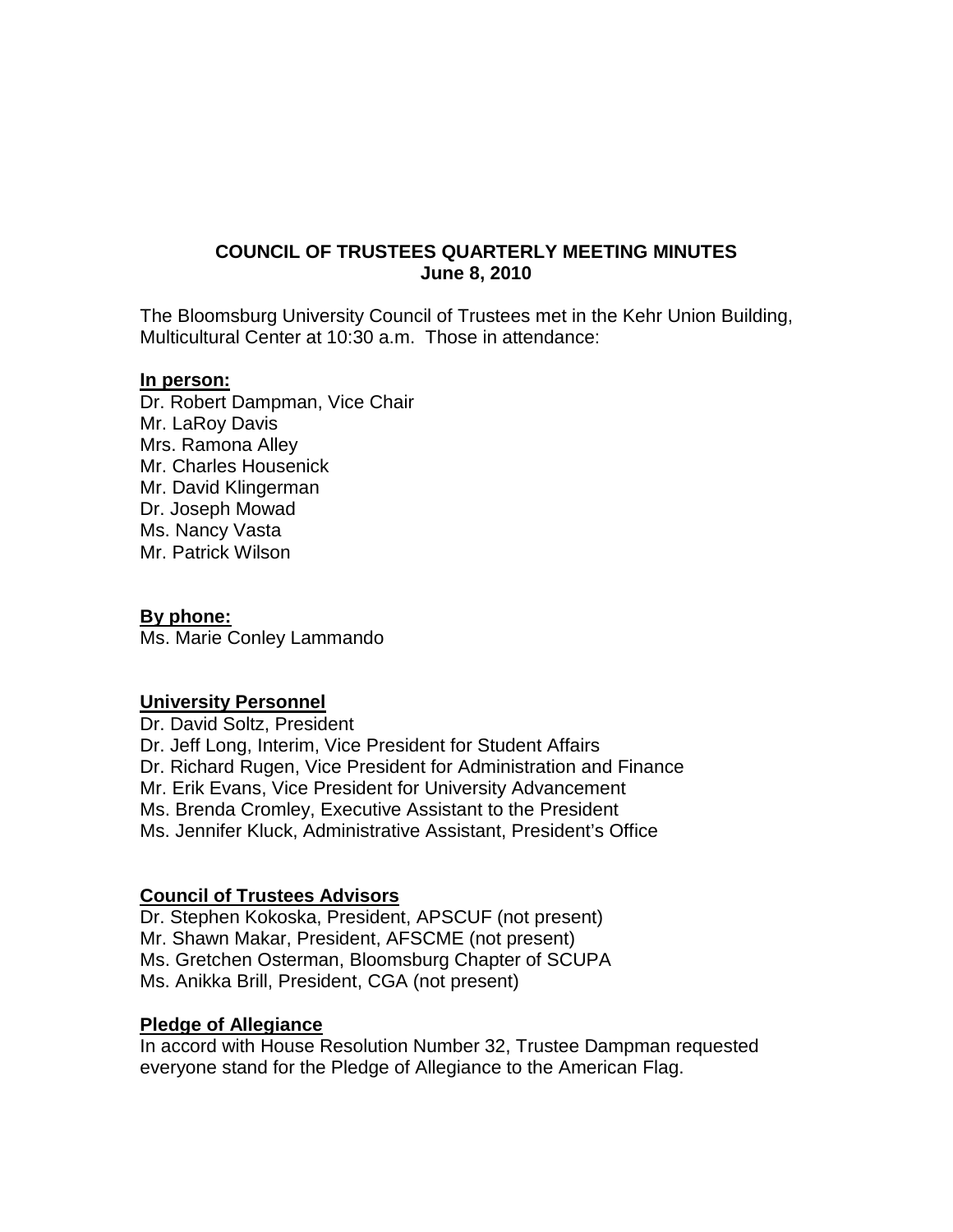# **Call to Order**

Trustee Dampman, Vice Chair of the Council of Trustees, called the meeting to order and welcomed all those in attendance. He reported the Council of Trustees met earlier in the morning for an Executive Session to discuss personnel issues as well as conducted the annual inspection of the facilities which included Nelson Field House and Hartline Science Center.

# **Minutes of the Council of Trustees**

A motion was made by Trustee Davis, seconded by Trustee Wilson, and unanimously carried that the February 24, 2010 minutes be approved.

# **NEW BUSINESS**

# **Introductions**

Trustee Dampman introduced those in the audience who were either nominated or granted Emeritus status: Dr. Sharon Haymaker (not present), Dr. Gunther Lange, Ms. Deborah Barnes, Mr. Michael Sowash (not present), Ms. Diana Clippinger (not present), and Mr. Harold "Butch" Woomer. Several individuals spoke on behalf of their respective departments to express reasons for nominating the individuals.

Trustee Dampman also recognized those individuals serving on our Advisory panel: Mr. Shawn Maker (not present), Ms. Gretchen Osterman, Dr. Stephen Kokoska (not present), Ms. Anikka Brill (not present), and Mr. David Stover (not present).

# **PRESIDENT**

# **Manager/Administrator Emeritus**

On a motion by Trustee Alley, seconded by Trustee Davis, Manager Emeritus status was unanimously approved for Michael Sowash and Administrator Emeritus for Deborah Barnes.

# **Non Instructional Emeritus**

On a motion by Trustee Alley, seconded by Trustee Klingerman, Non Instructional Emeritus status was unanimously approved for Diana Clippinger and Harold Woomer.

# **President's Report**

President Soltz reviewed his President's Report with the Trustees. A copy of the report will be appended to the minutes.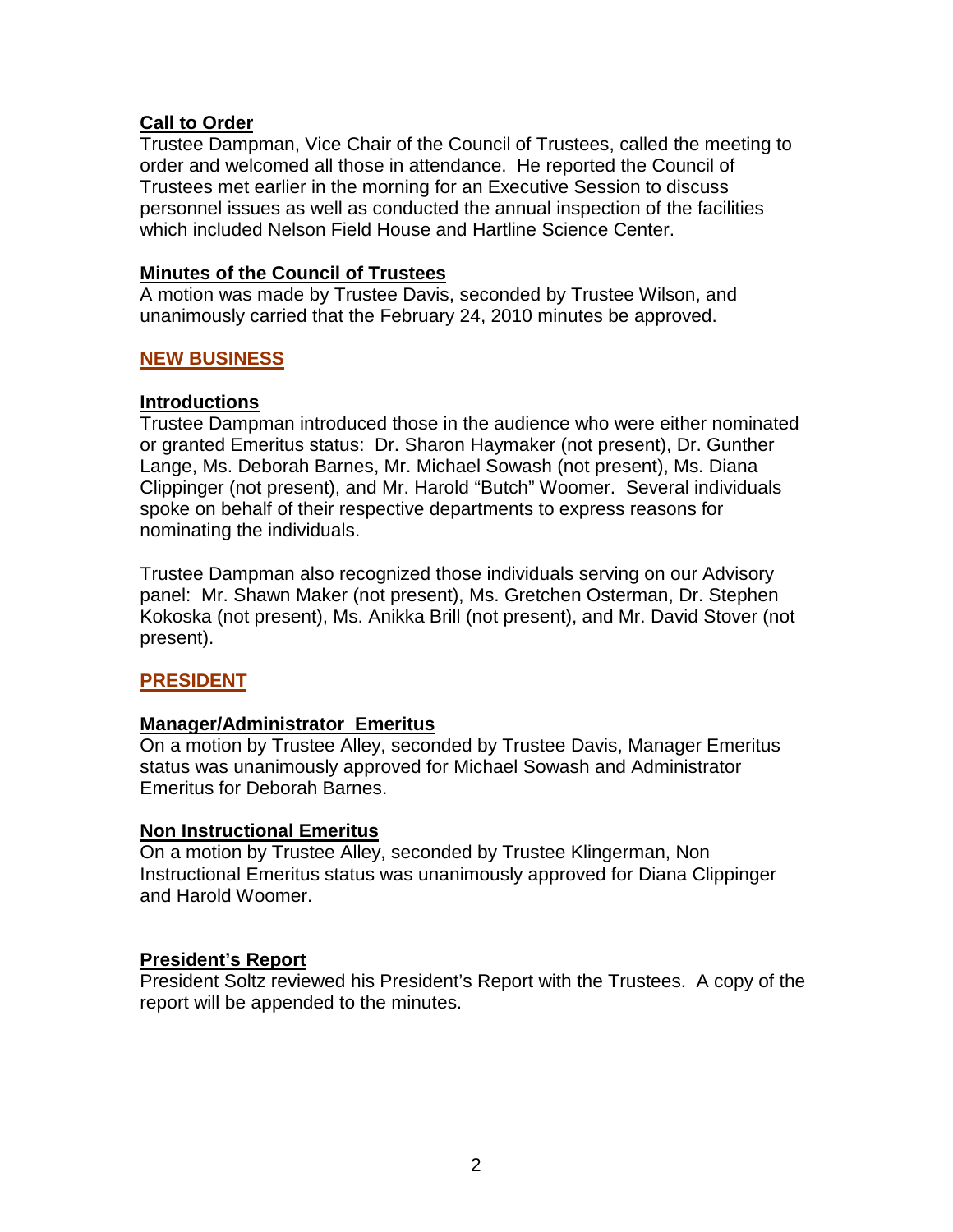### **GENERAL ADMINISTRATION**

Trustee Dampman recognized Dr. Richard Rugen, Vice President of Administration and Finance, to lead discussion of the General Administration section of the agenda.

### **Approval of Purchasing Activity**

Trustee Davis made a motion, seconded by Trustee Mowad and unanimously carried, to approve purchasing activity under Act 188 in excess of \$10,000 for January 28, 2010 to May 12, 2010.

### **Resolution for the Inspection of Facilities**

Trustee Housenick made a motion to approve the following resolution:

**WHEREAS,** members of the Council of Trustees at Bloomsburg University of Pennsylvania did conduct their annual inspection of facilities on Tuesday, June 8, 2010 and found maintenance procedures that ensure buildings and structures are being properly maintained and in good working order and found also that lawn, flower, shrubbery, tree and recreation areas were attractive and well maintained. Trustees conducted a tour of Nelson Field House and the Hartline Science Center.

**NOW, THEREFORE, BE IT RESOLVED,** that the Council of Trustees of Bloomsburg University of Pennsylvania expressed its approval of both the general condition and the care of the facilities, and transmits their sentiments to the Board of Governors of the Pennsylvania State System of Higher Education.

Second by Trustee Mowad. Unanimous approval.

# **OTHER BUSINESS**

# **Nominating Committee/Approval of Officers**

Trustee Barth called upon Trustee Alley to present the slate of officers for the Council of Trustees for the 2010-2012 fiscal years. Trustee Alley made a motion to accept the following:

> Dr. Robert Dampman – Chair Mr. Charles Housenick – Vice Chair Ms. Marie Conley Lammando – Secretary

Second by Trustee Klingerman. Roll Call Vote. Abstaining: Trustee Dampman, Housenick, and Conley Lammando

Motion approved.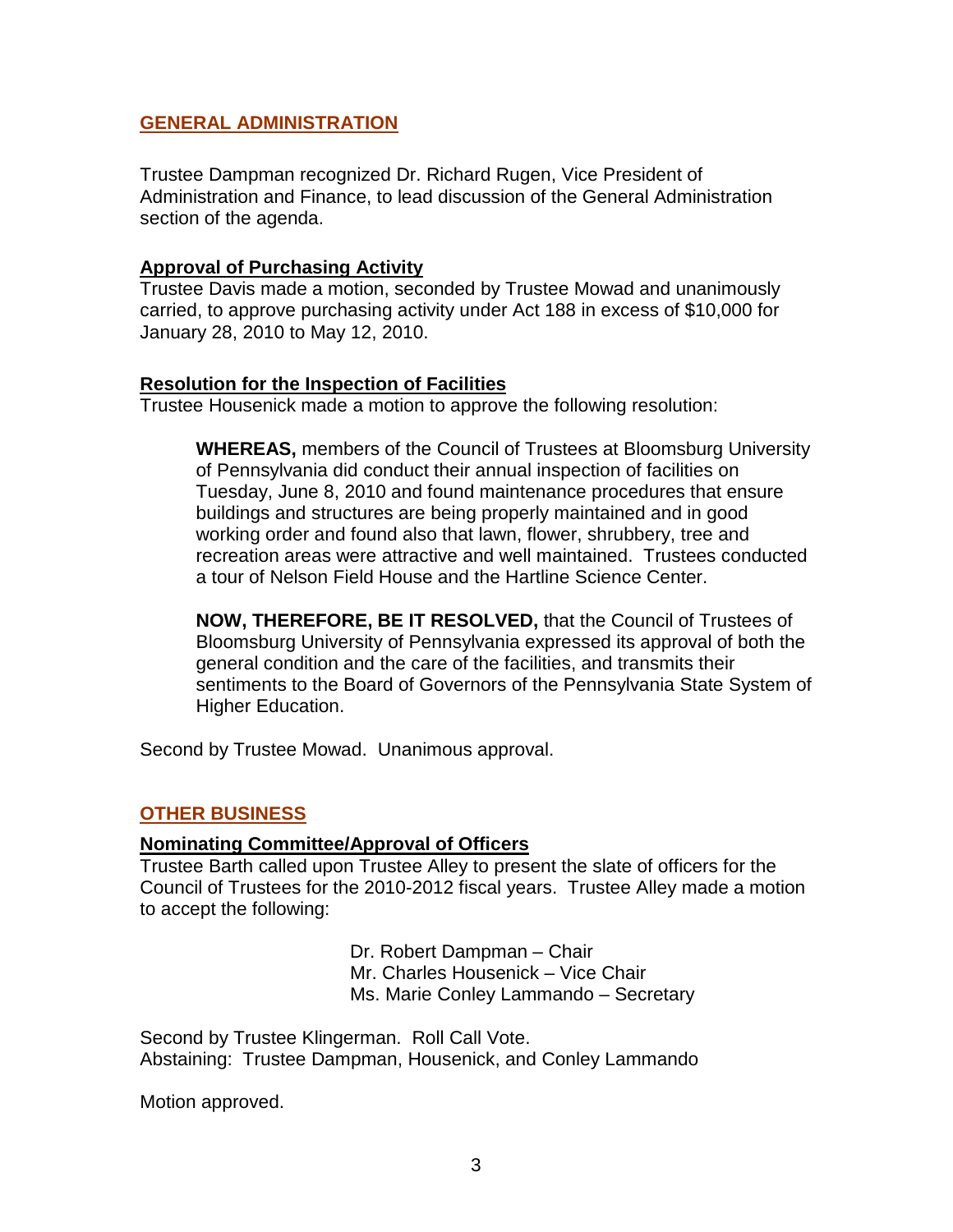# **Resolution honoring Steven B. Barth**

Trustee Dampman made a motion to approve a resolution honoring Steven B. Barth on his years of dedicated service as Chair of the Council of Trustees from 2008-2010.

**WHEREAS,** Mr. Steven B. Barth has served honorably as a member of the Bloomsburg University Council of Trustees since 1998 and during his tenure on the Council provided leadership as Chairman from 2008 to 2010; and

**WHEREAS,** his education, experience, insight and sound judgment have proven invaluable to the deliberations and policy-making of the Council; and

**WHEREAS,** the faculty, staff, and administration are grateful for his advocacy on behalf of Bloomsburg University and the vital role he has played through his service on many committees, as he has forged resolutions on complex campus issues and in his leadership roles within the Council of Trustees; and

**NOW, THEREFORE, BE IT RESOLVED,** that the Council of Trustees of Bloomsburg University conveys its profound gratitude and esteem to our colleague and friend for his dedicated service as Chairperson of the Council of Trustees of Bloomsburg University.

**BE IT FURTHER RESOLVED,** that this Resolution be made a part of the official minutes of the Council of Trustees of Bloomsburg University and that a copy be presented to Mr. Steven B. Barth.

Second by Trustee Davis. Roll Call Vote. Unanimous approval.

# **Adjournment**

With no other items to be presented to the Council, and on a motion made by Trustee Klingerman, second by Trustee Davis, and unanimously approved, Trustee Dampman adjourned the meeting at 11:10 a.m.

Marie Conley Lammando **Jennifer D. Williams** Secretary **Administrative Assistant** 

\_\_\_\_\_\_\_\_\_\_\_\_\_\_\_\_\_\_\_\_\_\_\_\_ \_\_\_\_\_\_\_\_\_\_\_\_\_\_\_\_\_\_\_\_\_\_\_\_\_\_\_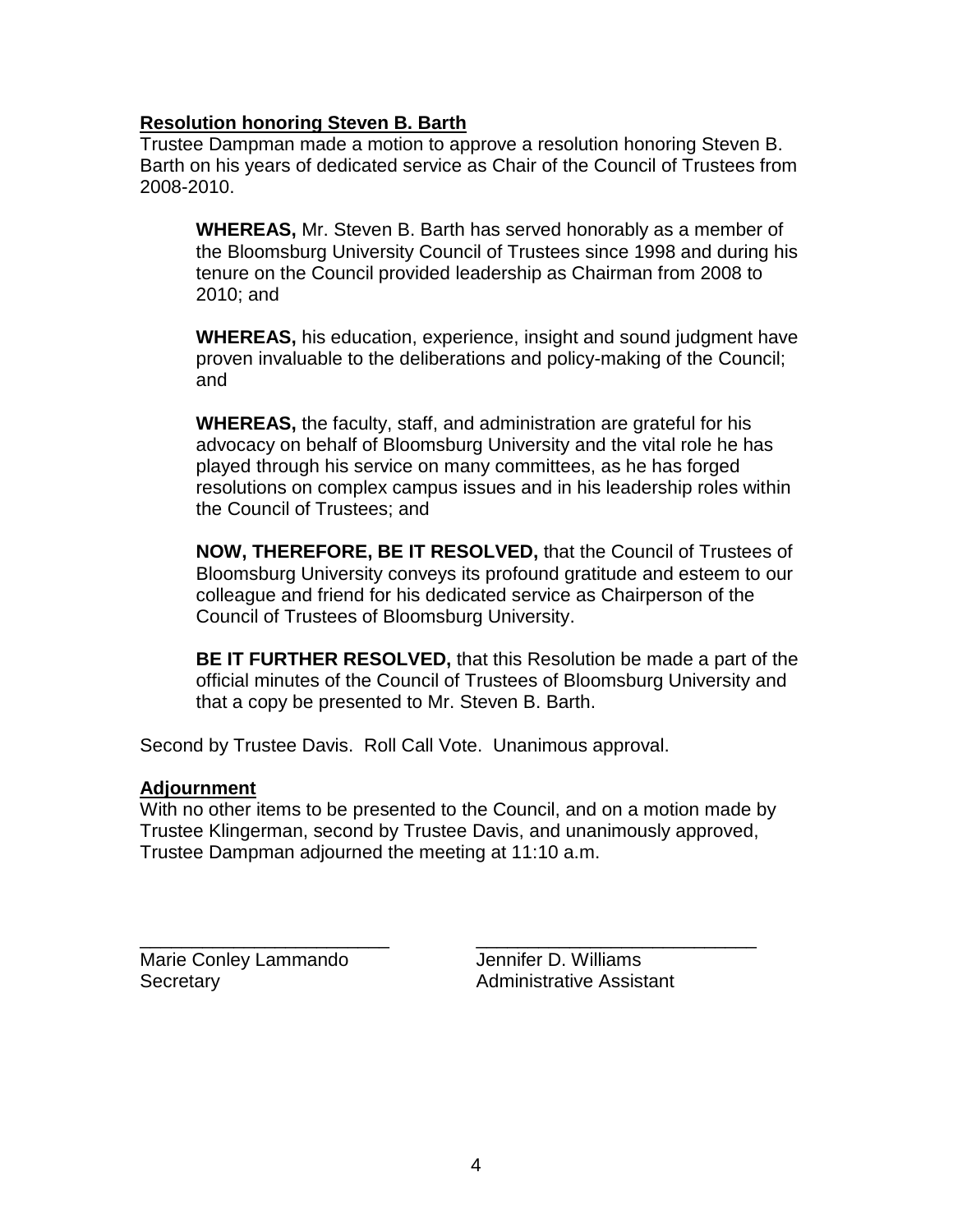# BLOOMSBURG UNIVERSITY OF PENNSYLVANIA Bloomsburg, PA 17815

### **PRESIDENT'S REPORT TO THE BLOOOMSBURG UNIVERSITY COUNCIL OF TRUSTEES**

### **June 8, 2010**

Here is a summary of what our divisions have accomplished since we met in February.

### **Academic Related:**

• Our two undergraduate commencement ceremonies were held on the Academic Quad on Saturday, May 8. Nearly 1,200 students took part in the ceremonies. The weather eventually cooperated for the graduation ceremonies but we were prepared with a contingency rain plan to hold both morning and afternoon ceremonies in Nelson Field House. I did delay the morning ceremony by  $\frac{1}{2}$  hour to allow the rain to stop and our wonderful facilities and grounds crew volunteers to wipe down all 5,500 seats for the graduates and their families.

U.S. Representative Paul E. Kanjorski was the speaker for morning ceremony and state Senator John R. Gordner spoke during the afternoon commencement.

Seven doctor of audiology degrees and 173 master's degrees were conferred during graduate commencement on Friday evening in Haas Center for the Arts, Mitrani Hall.

This was the second year that we 'web-streamed' the ceremonies. Our technology provides comprehensive statistics of viewership including location and times.

The morning ceremony had 364 viewers and the afternoon ceremony had 199 viewers. In addition to the more local/regional viewers, we learned we had viewers from Russia, Croatia, Denmark, California, North Carolina, New Jersey and Washington, D.C.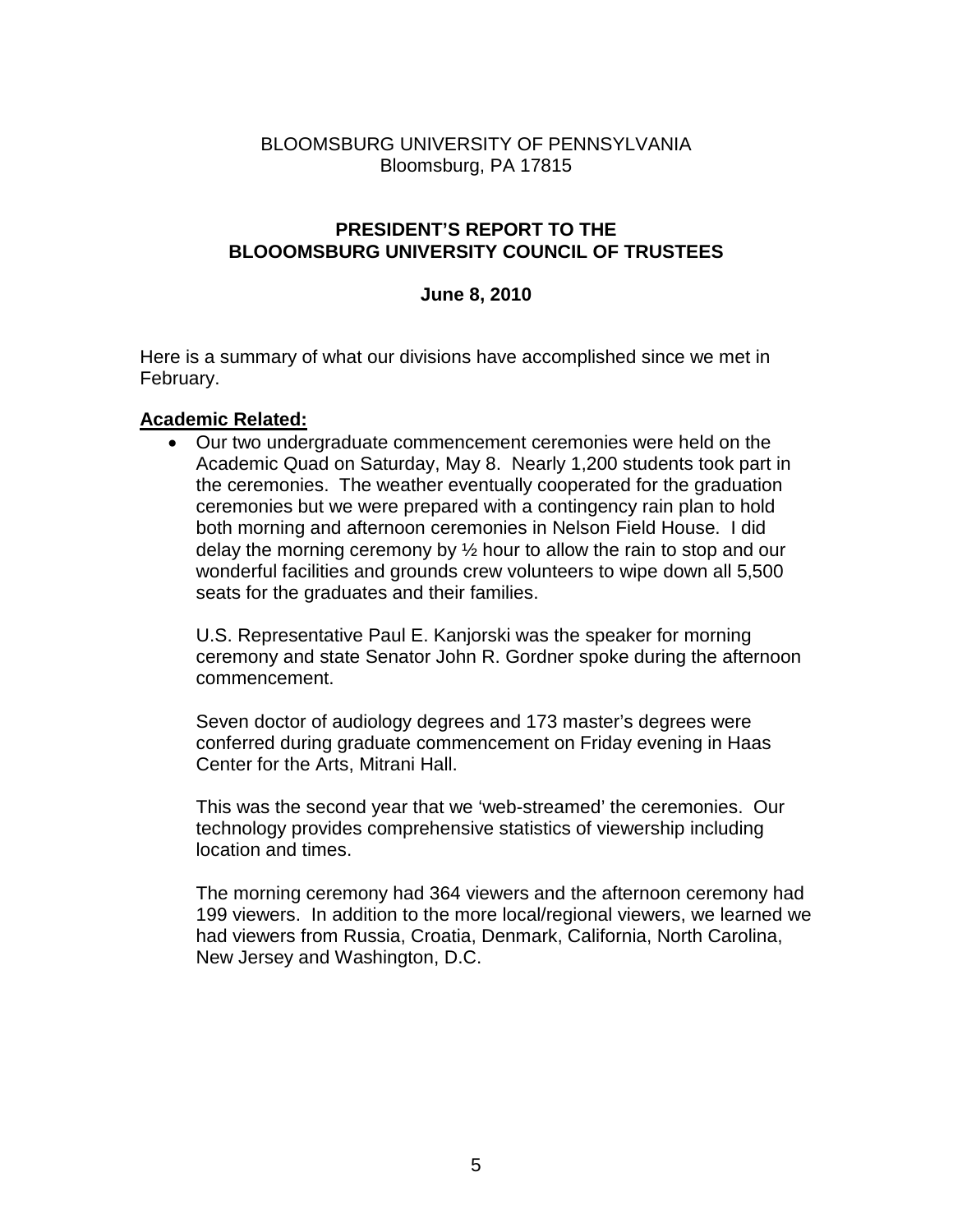I especially want to recognize and thank a key staff member who manages the entire commencement process for us; Anita Hakim. She coordinates most of the details and facilitates the coordination of many individuals and departments to ensure a wonderful experience for our students and their guests at the commencement ceremonies. Anita has announced her retirement so May's commencement was her last. Anita's replacement will certainly have big shoes to fill.

• Mention recent GASI conference

# **Faculty, Staff and Student Recognition:**

• Two faculty members were recognized at commencement ceremonies with the TALE (Teaching and Learning Enhancement) Outstanding Teaching award.

Dr. Peter Bohling, professor of economics and Dr. Cynthia Surmacz, professor of biological and allied health sciences were nominated for the award by graduating undergraduate and graduate students. They were selected from among all nominees by a peer faculty committee.

• Next month our new Dean of the College of Business, Dr. Michael Tidwell, will officially begin his duties. Dr. Tidwell most recently was the assistant dean of Clayton State University's School of Business along with also serving as an associate professor of management at that Georgia institution.

He previously taught at the University of Kentucky in Lexington, Whitworth University in Spokane and Truman State University in Kirksville, Missouri. Dr. Tidwell is a native of southern California, earned a bachelor's degree from Ball State University in Indiana and master's and doctoral degrees from Washington State University.

- The College of Business has been notified by AACSB, the Association to Advance Collegiate Schools of Business, that they have maintained accreditation. BU's College of Business initially was accredited in December 2004 and is one of just 593 schools of business, or less than 5% worldwide, to earn AACSB accreditation. To maintain accreditation, a business program must undergo a rigorous internal review every five years and demonstrate a continued commitment to AACSB's 21 quality standards.
- Dr. V.H. Manek Kirpalani has been invited to accept the permanent title of Distinguished Visiting Professor by the Center for Management Training in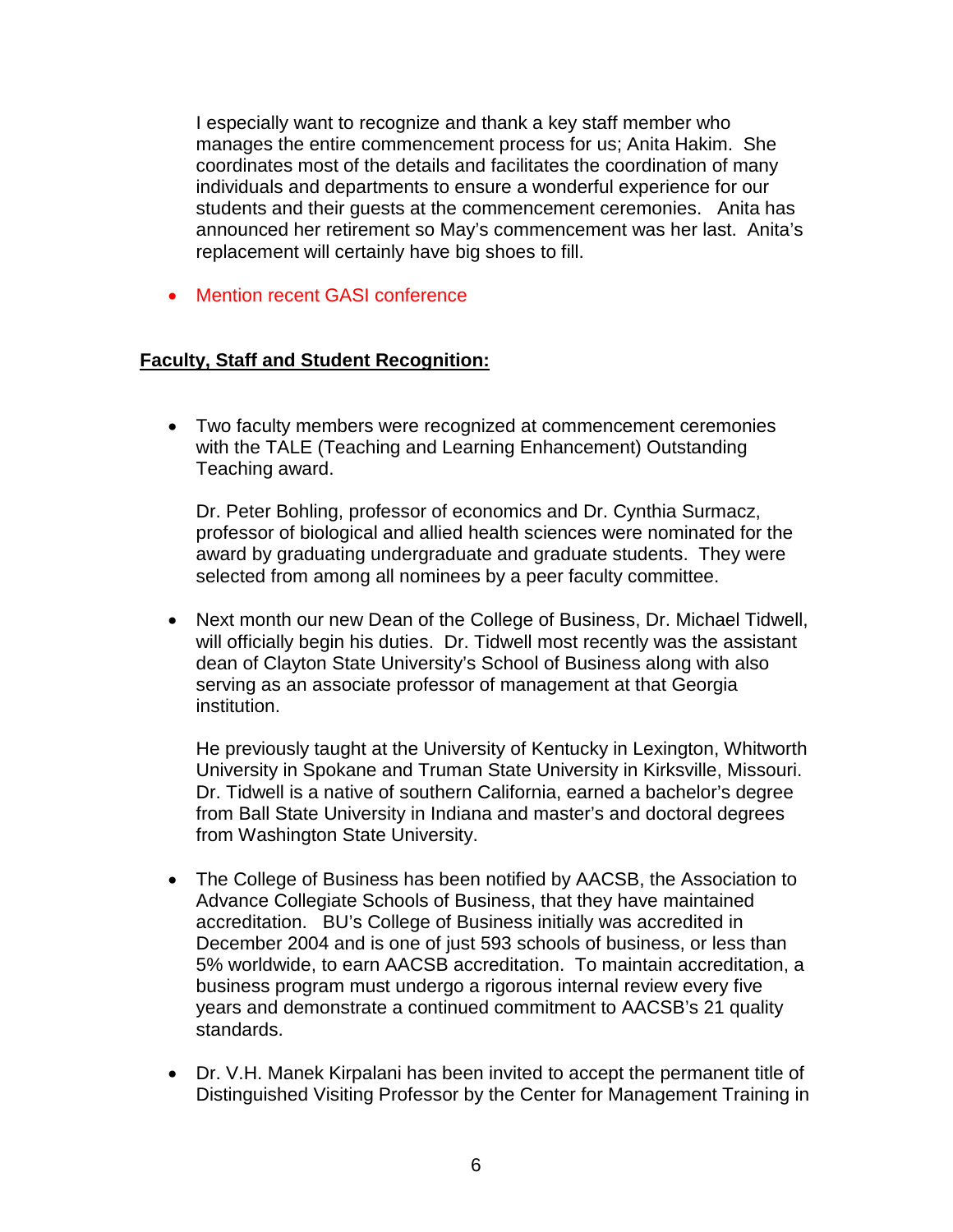the School of Management at Warsaw University in Warsaw, Poland. Dr. Kirpalani is also a Ph.D. Advisor for the school.

- Bloomsburg University held its semi-annual "Trash to Treasure" event in early May to support the Columbia County United Way. I'm proud to report that donations this year, for both the January and May events, totaled \$16,200.
- Another collaboration that demonstrates our commitment to the regional community began in April on our upper campus. Nearly two dozen young adults in the Pennsylvania Conservation Corps helped develop a wheelchair-accessible high ropes course near Nelson Field House for our Quest program. When completed, this course will be the first of its size in our region and one of only a few nationwide.
- The Office of Greek Affairs was awarded an Ally Award from the Salvation Army, one of only two awards given in the region. The project completed was the campus wide clothing drive for the town of Bloomsburg fire victims.
- In March we received notice that Bloomsburg University has been named to the 2009 President's Higher Education Community Service Honor Roll. This is the highest federal recognition of a college of university for its commitment to volunteering, service learning and civic engagement.

BU's SOLVE Office (Students Organized to Learn through Volunteerism and Employment) applied for the honor. The Corporation for National and Community Service recognized more than 700 institutions for their impact on issues ranging from poverty and homelessness to environmental justice.

Honorees are chosen based on a series of factors, including the scope and innovation of service projects, percentage of student participation, incentives for service and the extent to which the school offers academic service-learning courses.

# **Other:**

• Bloomsburg University of Pennsylvania recently received \$250,000 as part of the Pennsylvania Conservation Works! (PACW) Grant Program. The funds are being used to cover expenses related to a chiller replacement project at BU's Carver Hall and Scranton Commons and lighting upgrades in Elwell Residence Hall and McCormick Center for Human Services.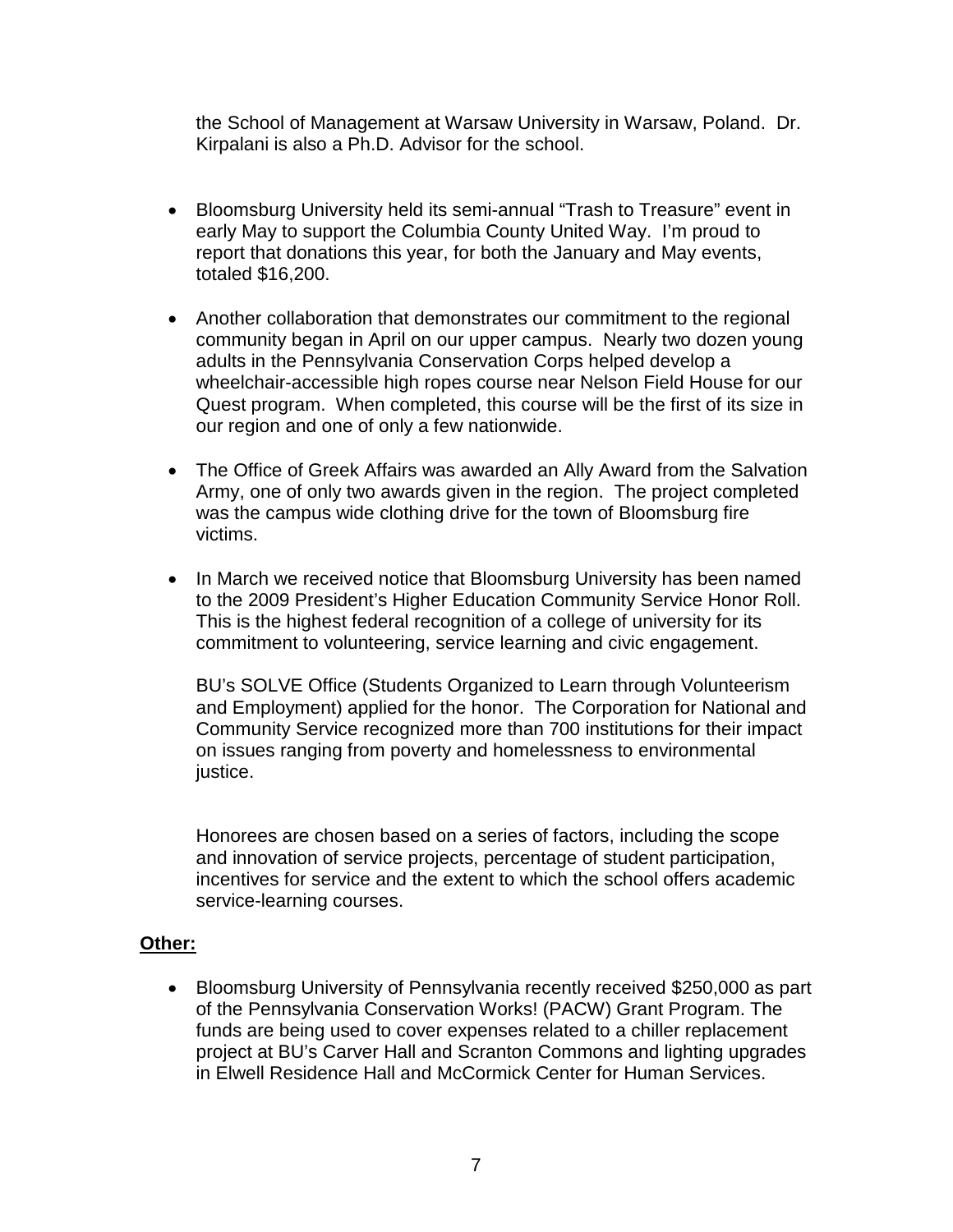This is being funded by the U.S. Department of Energy's Energy Efficiency Block Grant Program as part of the American Recovery and Reinvestment Act of 2009. The Scranton Commons/Carver Hall portion of the project focused on replacing two individual chillers – a 50-ton, air-cooled unit and a 170-ton, water-cooled unit – with a 220-ton, water-cooled, magnetic compressor chiller. Replacing the existing units with a magnetic compressor chiller is expected to reduce annual energy use for these systems by 51 percent and save more than \$12,000 in energy costs.

The lighting upgrade in Elwell and McCormick replaces existing fixtures with systems that will use about half as much energy. The work will be completed in conjunction with future renovation projects at both buildings and is expected to save more than \$34,000 in energy costs annually.

• In late April, BU hosted the statewide WEDnet conference. WEDnet represents Workforce and Economic Development Network of Pennsylvania. There are 33 WEDnet partners, consisting of all PASSHE universities, all community colleges and five private partners. The schools are geographically positioned across the Commonwealth and in each region they work with eligible companies to promote the program.

Each partner is allocated WEDnet monies to distribute among qualified companies in their region in order for those companies to provide eligible training for their workforce. BU has provided a significant amount of workforce training for those companies throughout the years. Since 2005/06 our Corporate and Continuing Education, under the direction of Tom Fletcher, has offered a total of 158 programs.

- One month ago I participated in a groundbreaking for Trinity House. The Columbia County Housing Corporation, Bloomsburg University, under the direction of Dr. Jim Krause, chair of our department of exceptionality programs, and a group of dedicated parents worked together to provide a place where adult children with disabilities could live independently. In approximately one year, the first permanent residents and Bloomsburg University students will move in to Trinity House. This unique living arrangement will help Bloomsburg University students gain a deeper understanding of the challenges facing those with disabilities.
- We recognized several retired staff and faculty this morning and since the president officially grants faculty emeriti status, I want to mention in this report those who have been awarded that distinction by me. Congratulations to Dr. Sharon Haymaker and Dr. Gunther Lange.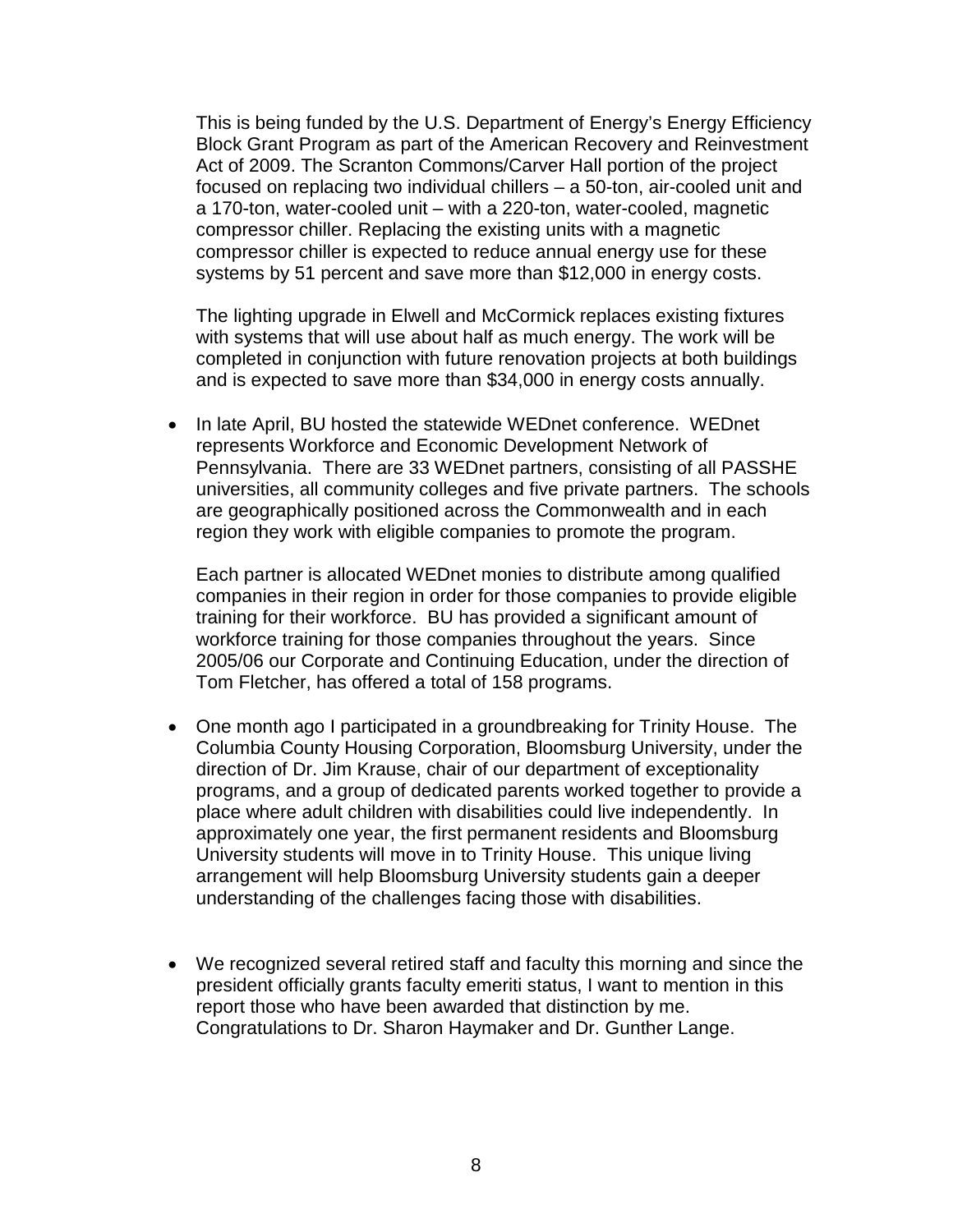My congratulations also go to those who were granted manager emeriti status; Deborah Barnes and Michael Sowash and non-instructional emeriti status; Diana Clippinger and Harold (Butch) Woomer.

- It is my pleasure to report that 16 faculty are receiving tenure and 21 faculty are earning promotions, effective the fall semester 2010.
- Finally, yesterday the Trustees, at our workshop, heard an update of the university's strategic planning process. I presented information on what steps and actions have been accomplished thus far. The Trustees had the opportunity to see the first draft of The Strategic Plan and offer comments. My goal is to have this document finalized during the summer with a fall roll-out to the BU community.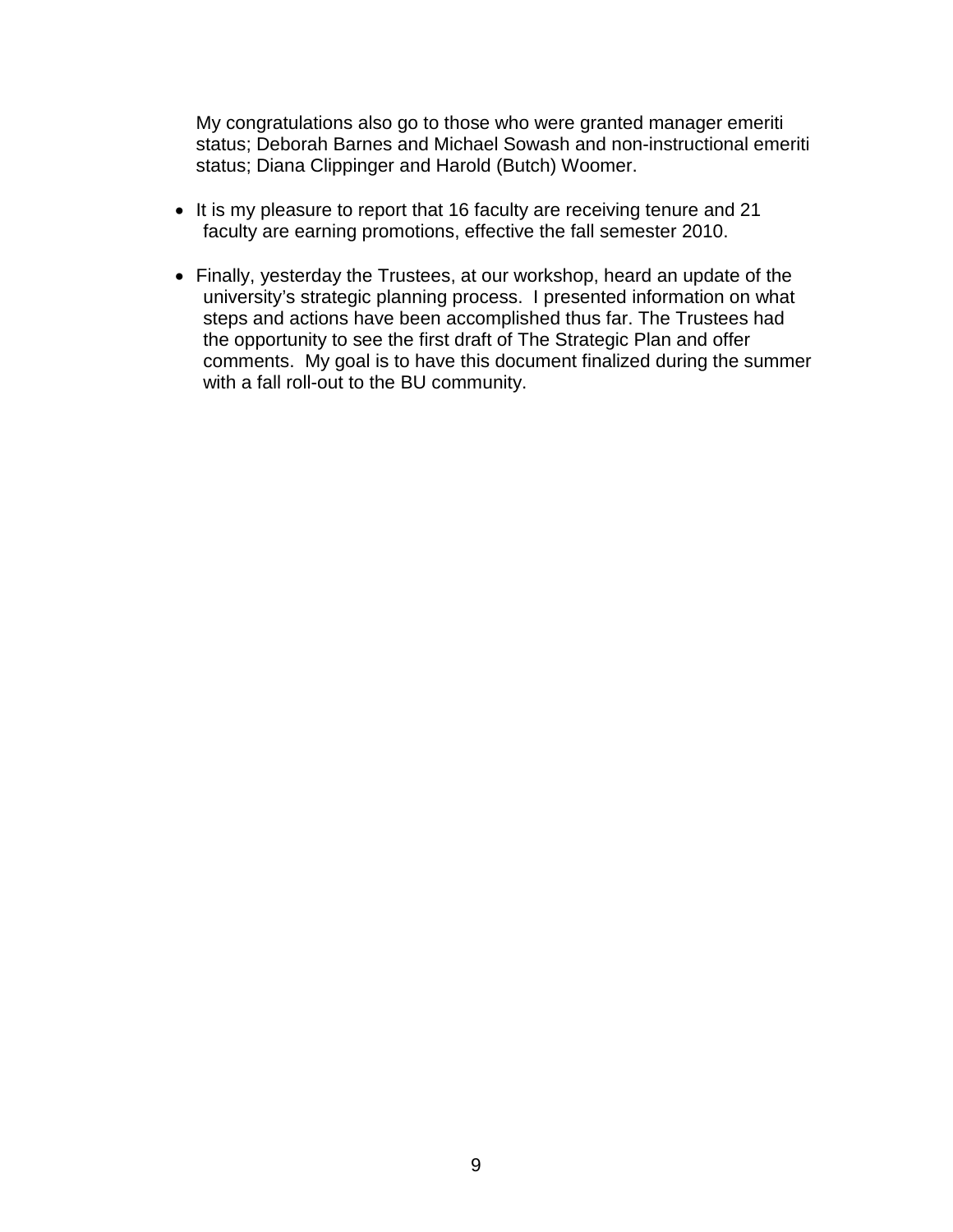# **COUNCIL OF TRUSTEES QUARTERLY MEETING MINUTES September 1, 2010**

The Bloomsburg University Council of Trustees met in the Assembly Room of Montys at 10:30 a.m. Those in attendance:

### **Present:**

Mrs. Ramona Alley Ms. Raylene Brill Mr. LaRoy Davis Mr. Charles Housenick, Vice Chair Mr. David Klingerman Dr. Joseph Mowad Ms. Nancy Vasta Mr. Patrick Wilson

#### **By phone:**

Ms. Marie Conley Lammando, Secretary

#### **Absent:**

Dr. Robert Dampman, Chair

# **University Personnel**

Dr. David Soltz, President Dr. Ira Blake, Interim Provost and Vice President for Academic Affairs Dr. Jeffrey Long, Interim Vice President for Student Affairs Dr. Richard Rugen, Vice President for Administration and Finance Mr. Erik Evans, Vice President for University Advancement Ms. Brenda Cromley, Executive Assistant to the President Ms. Jennifer Williams, Administrative Assistant, President's Office

# **Council of Trustees Advisors**

Dr. Stephen Kokoska, President, APSCUF Mr. Shawn Makar, President, AFSCME (not present) Ms. Gretchen Osterman, Bloomsburg Chapter of SCUPA Ms. Anikka Brill, President, CGA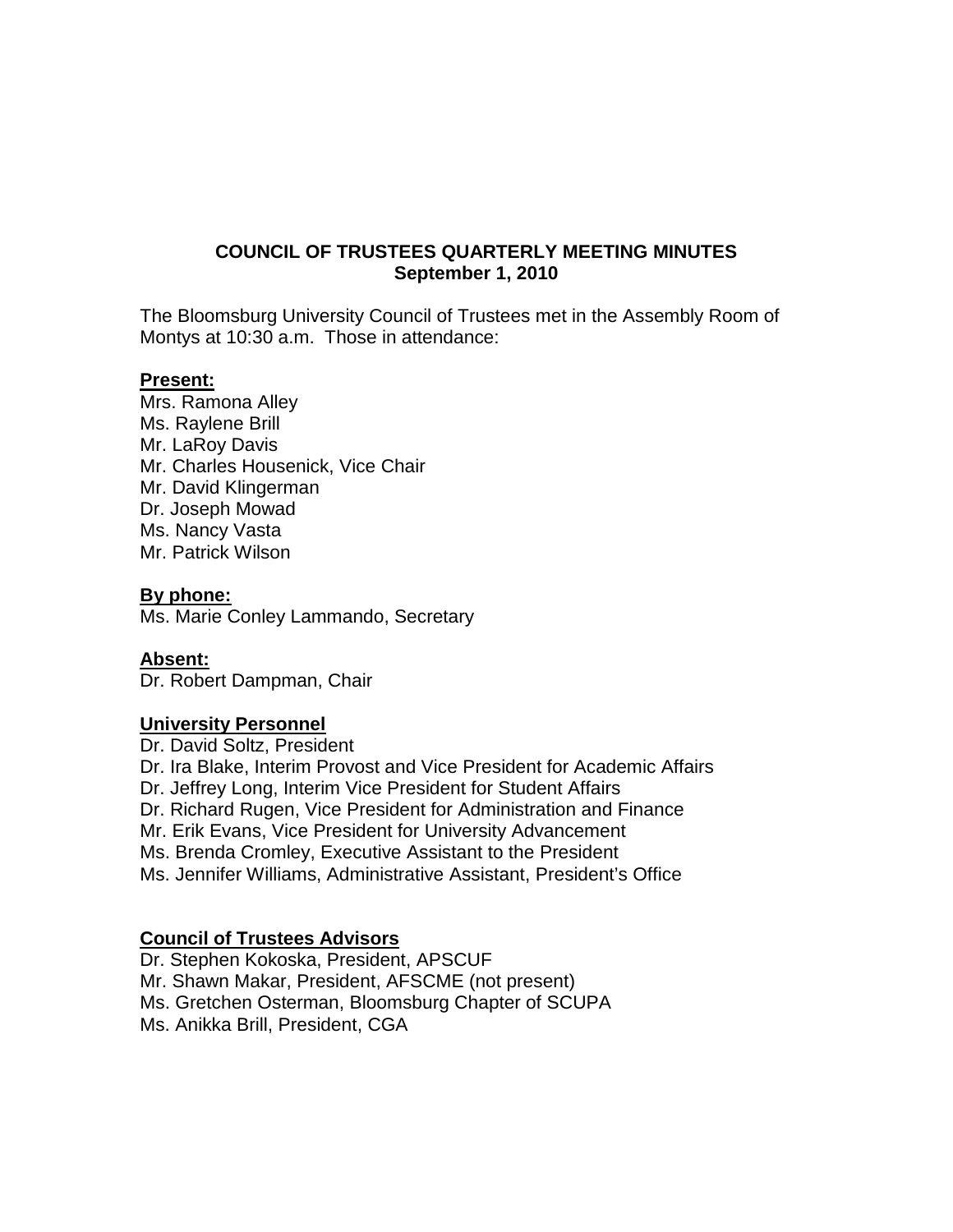# **Pledge of Allegiance**

In accord with House Resolution Number 32, Trustee Housenick requested everyone stand for the Pledge of Allegiance to the American Flag.

# **Call to Order**

Trustee Housenick, Vice Chair of the Council of Trustees, called the meeting to order and welcomed all those in attendance. He introduced the newest student representative and trustee recently appointed by Governor Rendell: Ms. Raylene Brill.

# **Minutes of the Council of Trustees**

A motion was made by Trustee Housenick, seconded by Trustee Davis, and unanimously carried that the June 8, 2010 minutes be approved.

# **NEW BUSINESS**

# **Introductions**

Trustee Housenick introduced those in the audience who were either nominated or granted Emeritus status: Ms. Marlyse Heaps, Mr. Robert Klinger, Mr. Thomas Lyons, Ms. Linda Sowash, Ms. Barbara Stiner, Ms. Joy Bedosky, Ms. Debbie Cecco, Mr. Roland Gensel, Ms. Anita Lamar Hakim, Ms. Kathleen Hunsinger, and Ms. Georgia Ortman. Several individuals spoke on behalf of their respective departments to express reasons for nominating the individuals.

Trustee Housenick also recognized those individuals serving on the Advisory panel: Mr. Shawn Maker (not present), Ms. Gretchen Osterman, Dr. Stephen Kokoska, Ms. Anikka Brill, and Mr. David Stover (not present).

# **PRESIDENT**

# **Contributions to Volunteer Fire Company**

Trustee Alley made a motion to approve the Bloomsburg University contribution of \$38,000 to the volunteer fire company of the Town of Bloomsburg for the 2010-2011 fiscal year. She also made a motion to approve a \$25,000 contribution toward the purchase of a new ladder fire truck. This is the seventh of eight annual payments. Seconded by Trustee Klingerman. Unanimous approval.

# **Manager Emeritus**

On a motion by Trustee Alley, seconded by Trustee Davis, Manager Emeritus status was unanimously approved for Marlyse Heaps, Mr. Robert Klinger, Mr. Thomas Lyons, Ms. Linda Sowash, and Ms. Barbara Stiner.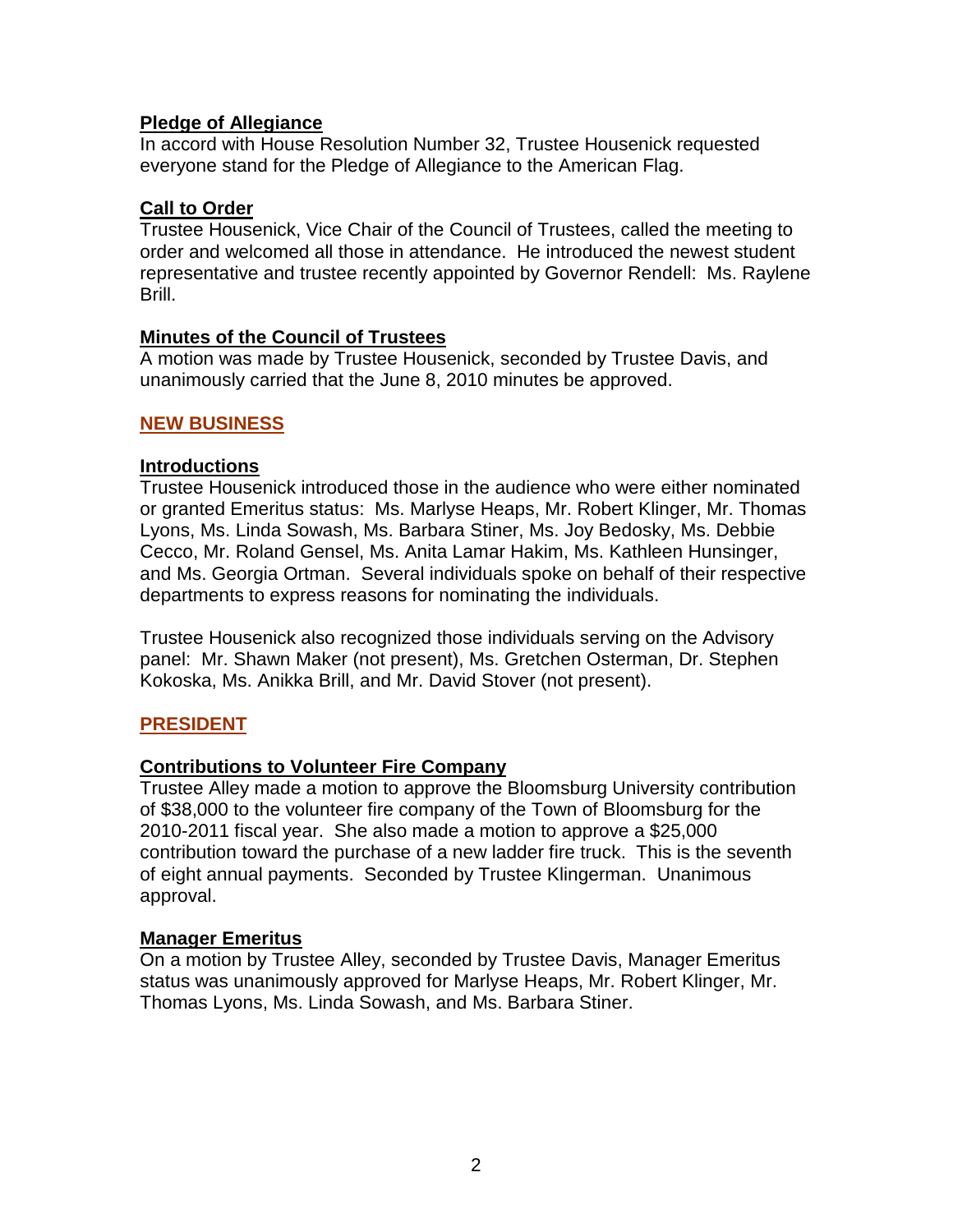# **Non Instructional Emeritus**

On a motion by Trustee Alley, seconded by Trustee Mowad, Non Instructional Emeritus status was unanimously approved for Ms. Joy Bedosky, Ms. Debbie Cecco, Mr. Roland Gensel, Ms. Anita Lamar Hakim, Ms. Kathleen Hunsinger, and Ms. Georgia Ortman. .

# **President's Report**

President Soltz reviewed his President's Report with the Trustees. A copy of the report will be appended to the minutes.

### **ACADEMIC AFFAIRS**

Trustee Housenick called on Dr. Ira Blake, Interim Provost and Vice President of Academic Affairs, to lead discussion on the Academic Affairs section of the agenda.

# *<sup>U</sup>***Continuation of the Husky Research Corporation (HRC) as an affiliated Organization.**

Dr. Blake requested a motion, as required by the Board of Governors, certifying compliance with policy 1985-04-A. Trustee Klingerman moved to approve the continuation of the Husky Research Corporation (HRC) as an affiliated organization, seconded by Trustee Davis. Unanimous approval.

# **Speech and Hearing Clinic Presentation**

Dr. Blake introduced Dr. Robert Marande, Dean of the College of Science and Technology, who introduced Dr. Richard Angelo, Chair of the department of Audiology and Speech Pathology.

Dr. Angelo gave a brief history background of the program. He reviewed the services the department offers including: Cerumen Management Training, Hearing Aids, Diagnostic Audiology, Intraoperative Neurophysiological Monitoring, Balance Assessment, Rotational Chair, Newborn hearing screenings, and their community outreach program with local schools, hospitals, community events, nursing homes, and senior centers.

#### **Master of Art in Public Policy and International Affairs degree**

Dr. Blake informed the trustees that the Board of Governor's approved a new Master of Art in Public Policy and International Affairs degree that will go into effect Fall of 2011.

#### **Minor in Dance**

Dr. Blake also informed the trustees that Bloomsburg University received notification from the office of the Chancellor that we are now offering a Minor in Dance.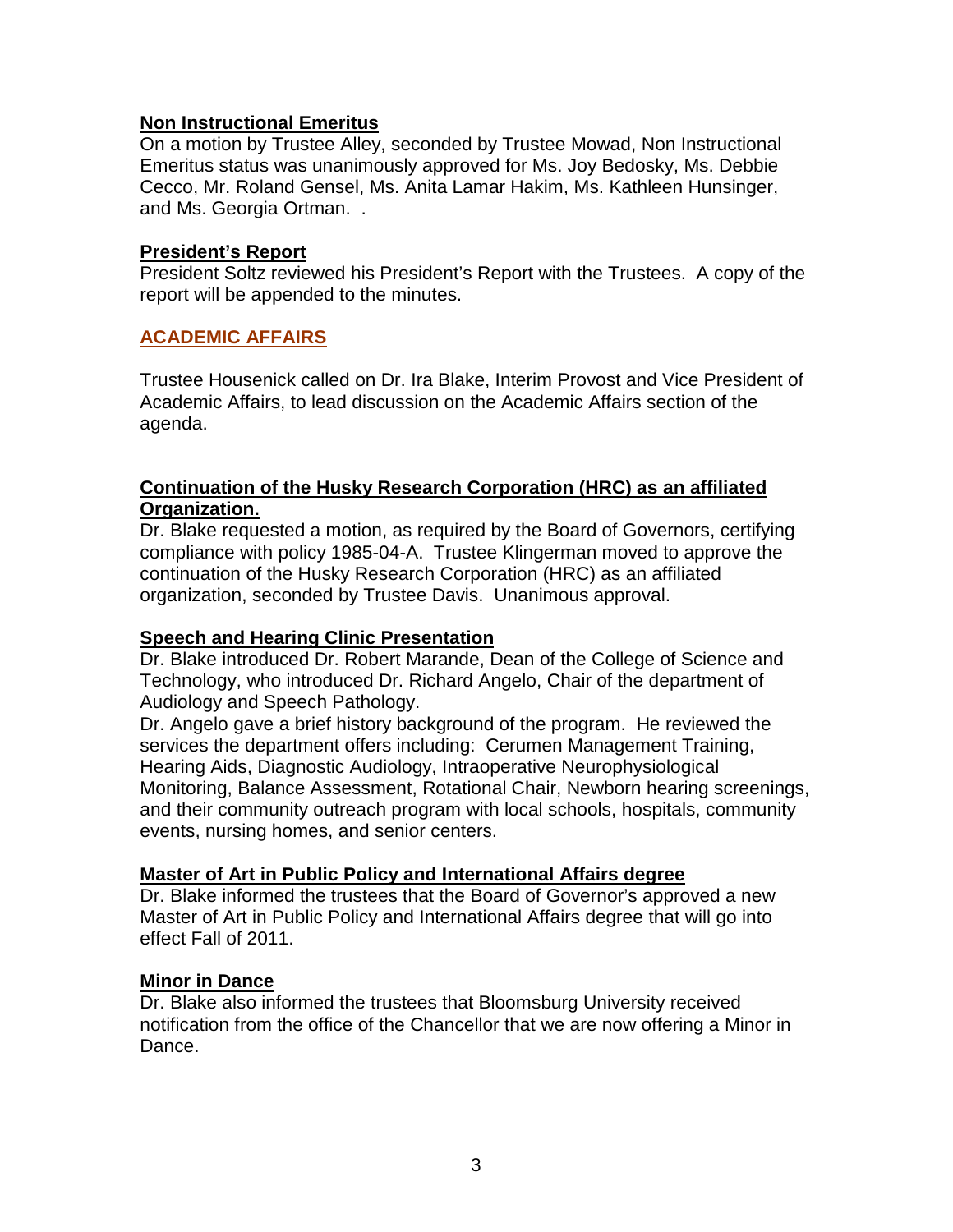# **Summer College Enrollment Update**

Dr. Ira Blake introduced Mr. Tom Fletcher, Director of Corporate and Continuing Education to present the Summer College enrollment update.

Mr. Fletcher reported that Summer College has historically been a very strong program. It provides tremendous opportunity to students who are exploring Bloomsburg University, or to students who may be catching up in some way or for visiting students for coursework. It consists of a twelve week semester and there are three sessions available for students.

Mr. Fletcher reviewed the changes being planned for Summer College which include:

- Identification of profitable enrollments based on historical revenue and expenses
- Minimum enrollment needed to generate revenue
	- o Undergraduate 8 enrolled
	- o Graduate 5 enrolled
- Department Chairs and Deans approved all courses offered based on:
	- o Historical enrollment
	- o Course sequencing
	- o Justification for courses with no prior enrollment history
- Elimination of "zero enrolled" courses

He then reviewed the official enrollment data from 2006-2010 regarding unduplicated headcount and credit hours scheduled. The numbers continue to climb for the university.

As a result of the changes from 2009-2010, there were 26 fewer sections of courses schedule, there were fewer low enrolled courses, and a greater number of faculty contracts.

Mr. Fletcher reviewed the expenses and revenue summary from 2006-2010. In 2009-2010 there was a 5% increase in expenses and in 2006-2010 there was an overall 27% increase in expenses. In 2009-2010 there was an 8.5% increase in revenue and in 2006-2010 there was an overall 35% increase in revenue. Net revenue was increased in 2009-2010 by 13% and from 2006-2010 by 45%.

# **UNIVERSITY ADVANCEMENT**

Trustee Housenick introduced Mr. Erik Evans, Vice President of University Advancement to lead discussion of this section of the agenda.

# **Memorandum of Understanding with the Bloomsburg University Foundation**

Mr. Evans introduced Mr. Jerome Dvorak, Managing Director of the Bloomsburg University Foundation.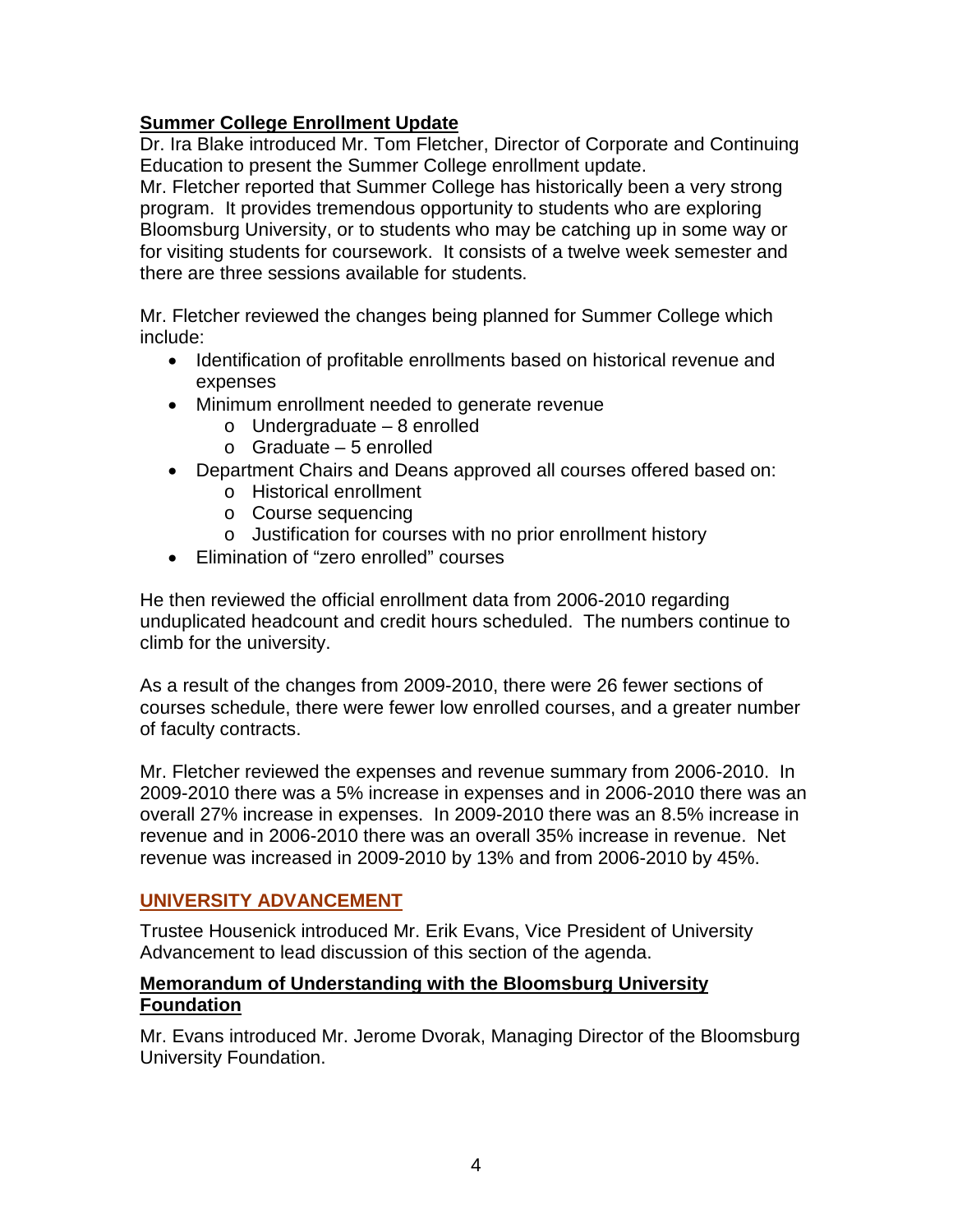Trustee Mowad moved to approve the continuation of the Bloomsburg University Foundation as an affiliated organization of Bloomsburg University and certifying compliance with the Board of Governor's Policy 1985-04-A. Seconded by Trustee Vasta. Unanimous approval.

# **Contract for Services between Bloomsburg University and the Bloomsburg University Foundation**

Trustee Mowad moved to approve the service purchase contract for fundraising services from the Bloomsburg University Foundation for \$1.3M per year for three years upon approval from the office of the Pennsylvania Attorney General. Seconded by Trustee Klingerman. Unanimous approval.

# **End- of-Year Report**

Mr. Evans reviewed the End-Of-Year report. He reported we are moving in the right direction and thanked his team for their hard work. The Henry Carver Fund will be chaired by Trustee Nancy Vasta. This fund will be used to support strategic initiatives coming out of the strategic plan.

# **GENERAL ADMINISTRATION**

Trustee Housenick recognized Dr. Richard Rugen, Vice President of Administration and Finance, to lead discussion of the General Administration section of the agenda.

# **Approval of Purchasing Activity**

Trustee Davis made a motion, seconded by Trustee Alley and unanimously carried, to approve purchasing activity under Act 188 in excess of \$10,000 for May 13, 2010 to July 27, 2010.

# **End of Year Finance Report**

Trustee Davis introduced Dr. Rugen to discuss the end-of-year finance report. A hard copy of this report was distributed to the trustees prior to the quarterly meeting.

# **2010-2011 Budget Update**

Dr. Rugen reviewed the budget summary, annualized FTE Enrollment, and E&G FTE Employees with the trustees.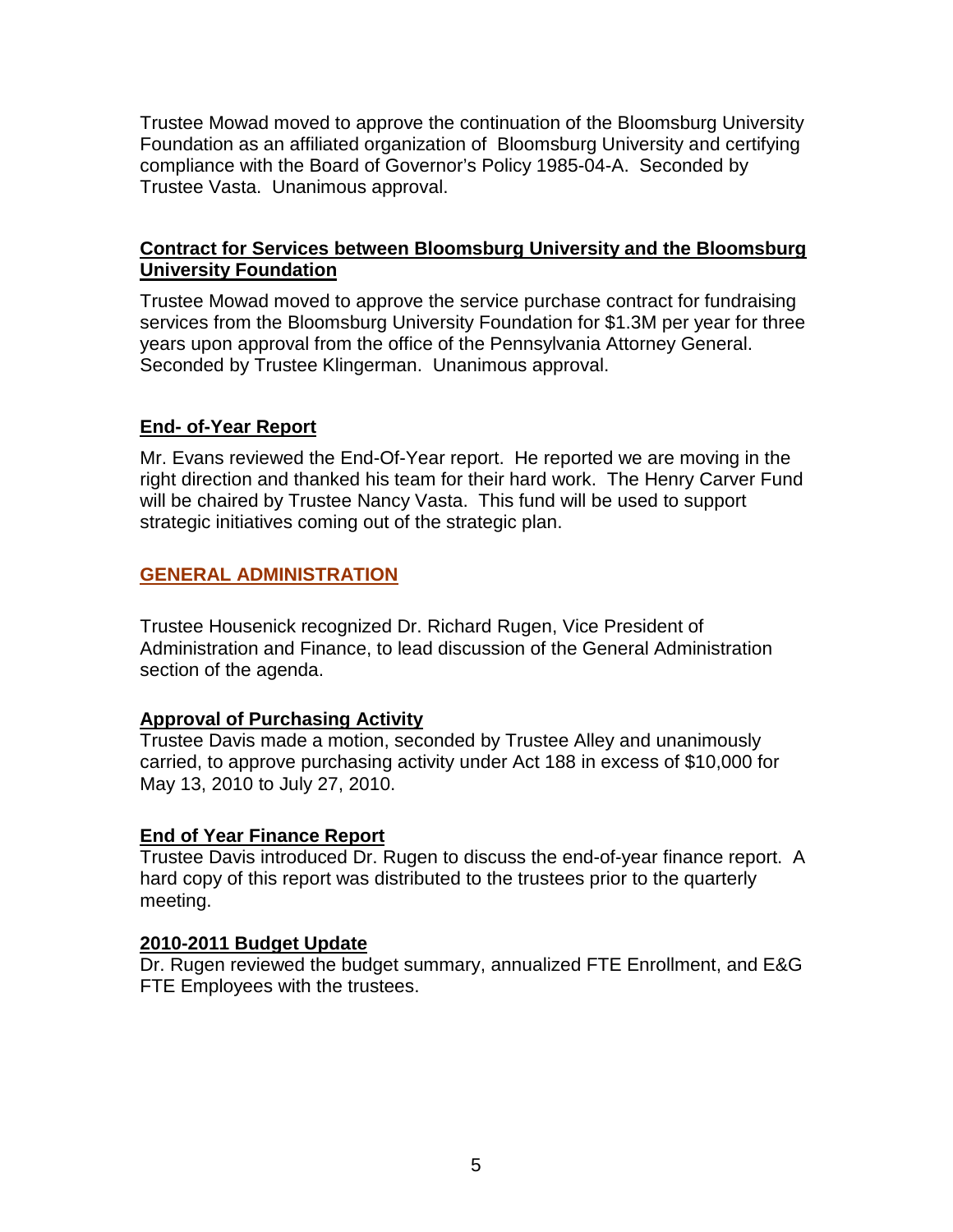# **STUDENT AFFAIRS**

### **Fall Enrollment and Housing Update**

Trustee Housenick recognized Dr. Jeff Long, Interim Vice President of Student Affairs to discuss the information item Fall Enrollment and Housing Update. Dr. Long reviewed the Fall 2010 Enrollment Summary of both freshmen and transfer students as well as the Housing Summary.

### **OTHER BUSINESS**

### **2010-2011 Committee Appointments**

Trustee Barth called to the attention of the trustees the 2010-2011 committee appointments included in their packets.

### **Adjournment**

With no other items to be presented to the Council, Trustee Housenick adjourned the meeting at 12:40 p.m.

\_\_\_\_\_\_\_\_\_\_\_\_\_\_\_\_\_\_\_\_\_\_\_\_ \_\_\_\_\_\_\_\_\_\_\_\_\_\_\_\_\_\_\_\_\_\_\_\_\_\_\_ Marie Conley Lammando Jennifer D. Williams Secretary **Administrative Assistant**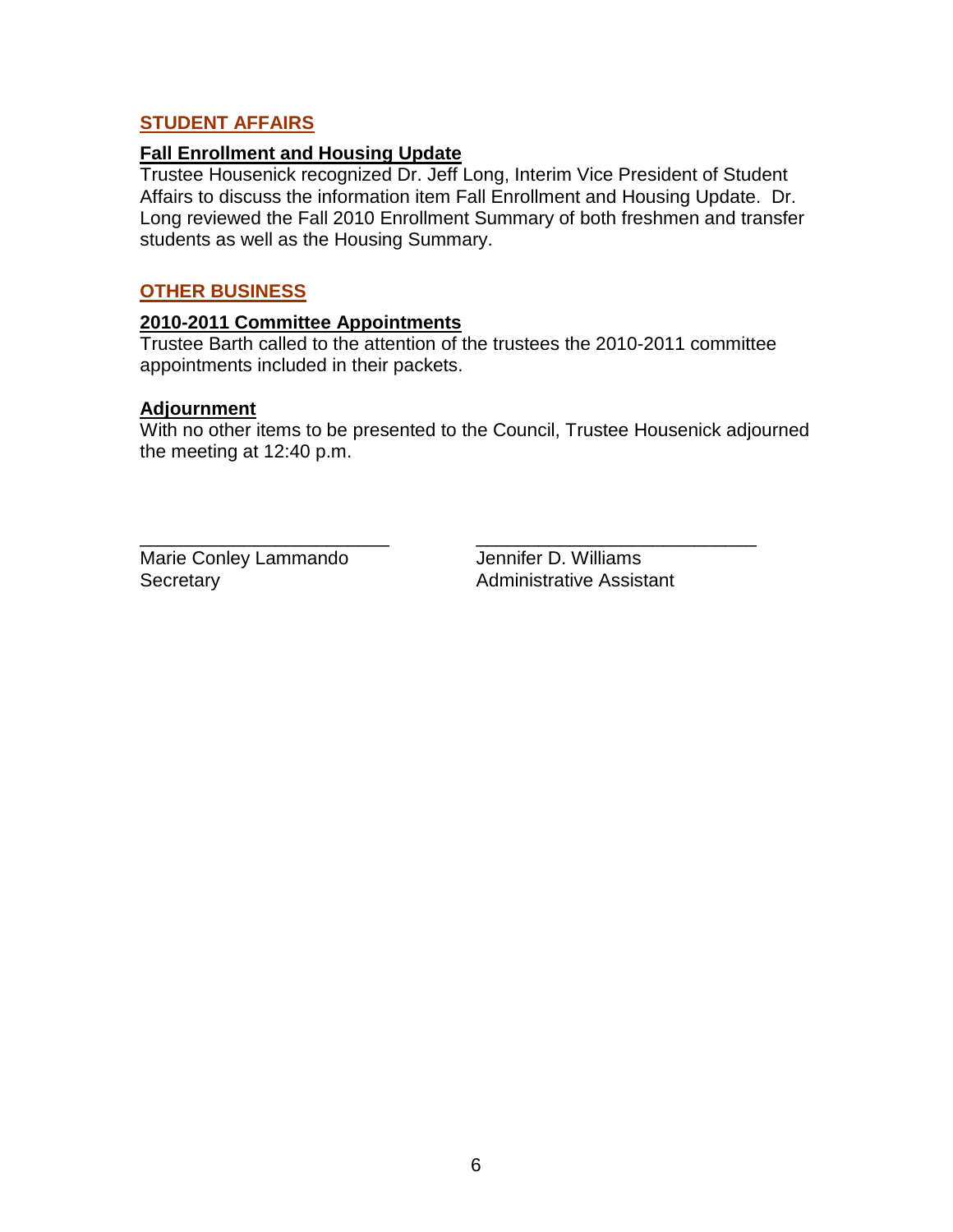# BLOOMSBURG UNIVERSITY OF PENNSYLVANIA Bloomsburg, PA 17815

### **PRESIDENT'S REPORT TO THE BLOOMSBURG UNIVERSITY COUNCIL OF TRUSTEES**

# **September 1, 2010**

- The beginning of a new academic year on a university campus is always full of excitement and anticipation. During the past week we have had a very successful start to the semester including new student orientations, a pep rally on the Academic Quad and our residence hall move-in days went smoothly. I am looking forward to an exciting fall semester.
- Previously, I shared with the Trustees the progress made on our new Strategic Plan. I am pleased to say that over the summer, SPARC (Strategic Planning and Resource Council) has finalized the remainder of the plan. With facilitation by Dr. Madeleine Adler, SPARC drafted the Directions (goals) and Initiatives (action steps) for the four Strategic Issues that were identified during the initial planning process.

In two weeks, on September  $15<sup>th</sup>$ , I will be formally presenting our new strategic plan; Impact 2015: Building on the Past, Leading for the Future. This presentation will take place during a special Open Forum where the entire university is invited to attend.

• U.S. News and World Report's annual ranking of U.S. colleges and universities lists BU as number 88 in Best Universities - Master's for the northern region, a tie with Georgian Court University, N.J. and Keene State College, N.H. Additionally, Bloomsburg is 25<sup>th</sup> among public universities in the north and fourth among institutions PASSHE.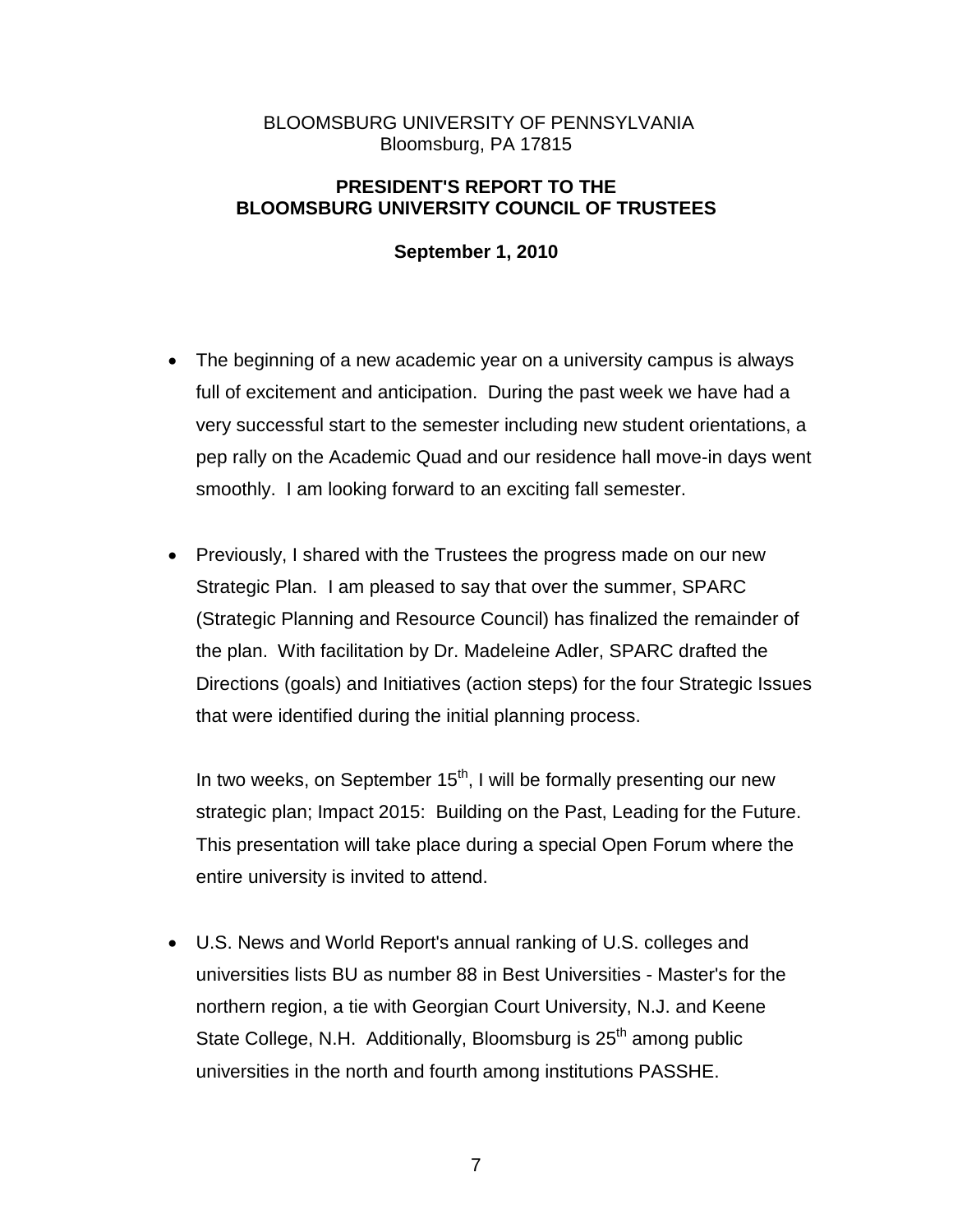Best Universities - Master's ranks institutions that offer a full range of undergraduate degrees and some master's degree programs but few, if any, doctoral degrees. A total of 572 universities are included in Best Universities - Master's.

- We are welcoming 10 new permanent full-time faculty to the campus this semester. In addition, approximately 2,385 new students (freshmen and transfers) joined us for the fall semester. The total undergraduate students for fall semester are 9,224; the total graduate students for fall semester are 939 for a grand total of 10,163. That is approximately 5.8% more than fall 2009.
- Among those we are welcoming to his first academic year at the university is our new dean of the College of Business, Dr. Michael Tidwell. Dr. Tidwell was most recently assistant dean of Clayton State University's School of Business and associate professor of management at Clayton State, near Atlanta, Ga.

Dr. Tidwell is a native of southern California, earned a bachelor's degree from Ball State University, Muncie, Ind., and master's and doctoral degrees from Washington State University, Pullman, Wash.

Father Jeffrey Thoms is the new director of Campus Catholic Ministry. Before coming to BU, Father Thoms was parochial vicar at Sacred Heart of Jesus Parish in Lewistown, and Saint Jude Thaddeus Parish in Mifflintown. He replaced Father Don Cramer, now administrator of Saint Monica Parish, Sunbury, who served in the position for four years.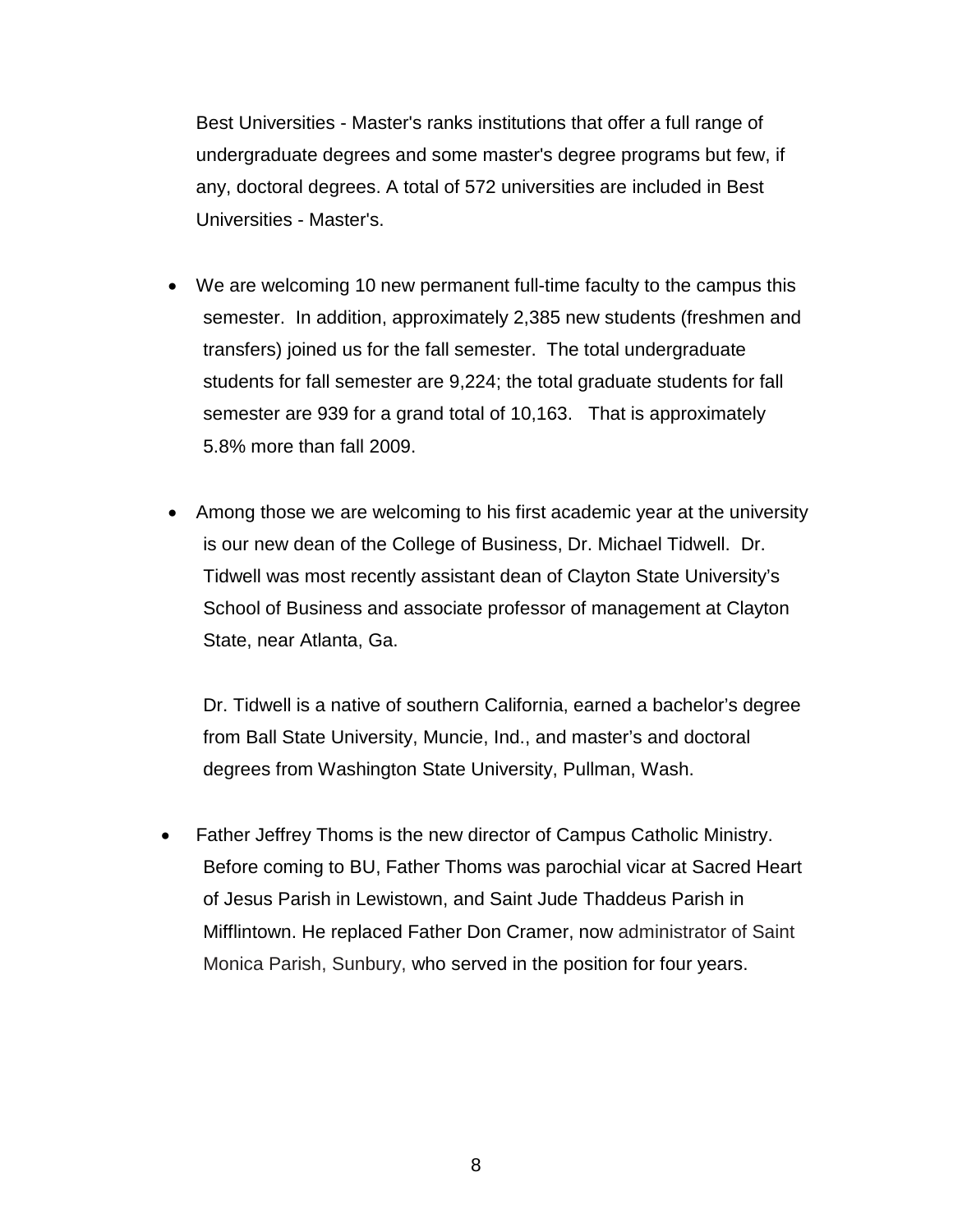- Although not a new face on campus this semester, Tom Phillips, formerly our interim Director of University Safety and Police has been offered and accepted the permanent position of Director. In October of 2009, Tom was hired as the Assistant Director of Safety and Police. He has 22 years of police experience, including as sergeant with the Allentown Police Department doing community policing and crime prevention and with Cedar Crest College as a campus police officer. We conducted an extensive search for the Director of University Safety and Police position and I'm pleased that Tom now fills that crucial role.
- The Bloomsburg On-Line Learning and Teaching website, known as *BOLT,* is a system-wide model for training students, faculty and staff to use instructional and information technology. A near seamless transition from BlackBoard to the new learning management system, Desire 2 Learn, was made by all users with faculty and students beginning this academic year in a new virtual educational learning environment.
- As part of the university's major effort to develop a meaningful assessment process to support broad student success, all entering first year students were given placement tests in reading, writing and mathematics in order to ensure that their course schedules were appropriate for their preparation level. Also, last Sunday, August 29, firstyear students were tested to establish a university entry-level baseline against which we will measure the value-added of a Bloomsburg University education during their senior year.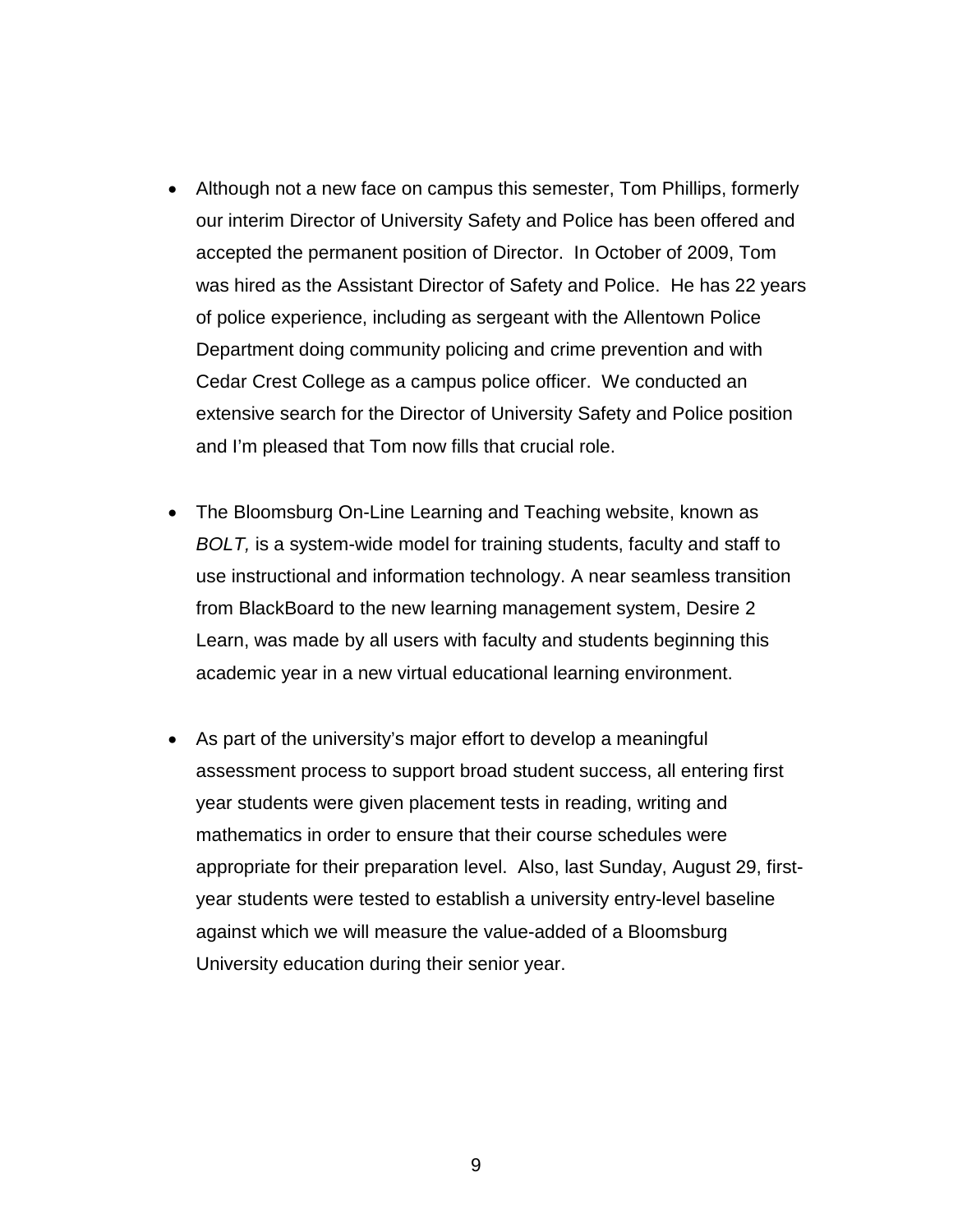- The new General Education Model, which represents what we feel every Bloomsburg undergraduate should know, be able to do well, and value as an engaged citizen has been presented to the university community for comment this week. The model is innovative and represents the collective thinking of faculty from various disciplines, students and administrators.
- On Wednesday, August 25, our Middle States liaison, Dr. Mary Ellen Petrisko, visited and was provided an update on our progress in strategic planning, general education revision and assessment. At the end of the day, she left impressed with our overall progress and looks forward to reviewing our report to Middles States in April 2011.
- Twenty-four of our 26 (92%) programs which are eligible for accreditation or re-accreditation have received it.
- The federal government has awarded Bloomsburg \$277,000 to support the continuation of the TRIO program which provides specialized support services to students who are at risk for economic, cultural and educational reasons. This year, Bloomsburg will service 235 students through this program.

Each summer, we host a lively group of high school students who are participating in TRiO Upward Bound. The program, which just completed its 32nd year here, serves students in nine high schools from Columbia, Northumberland and Schuylkill counties who are chosen based on their academic potential and need, demonstrated enthusiasm toward learning and other eligibility requirements as determined by the U.S. Department of Education. A special guest speaker this summer was Jerry Wolman, the former owner of the Philadelphia Eagles and Flyers, who shared his ragsto-riches story with the teenagers. The photos on our Facebook page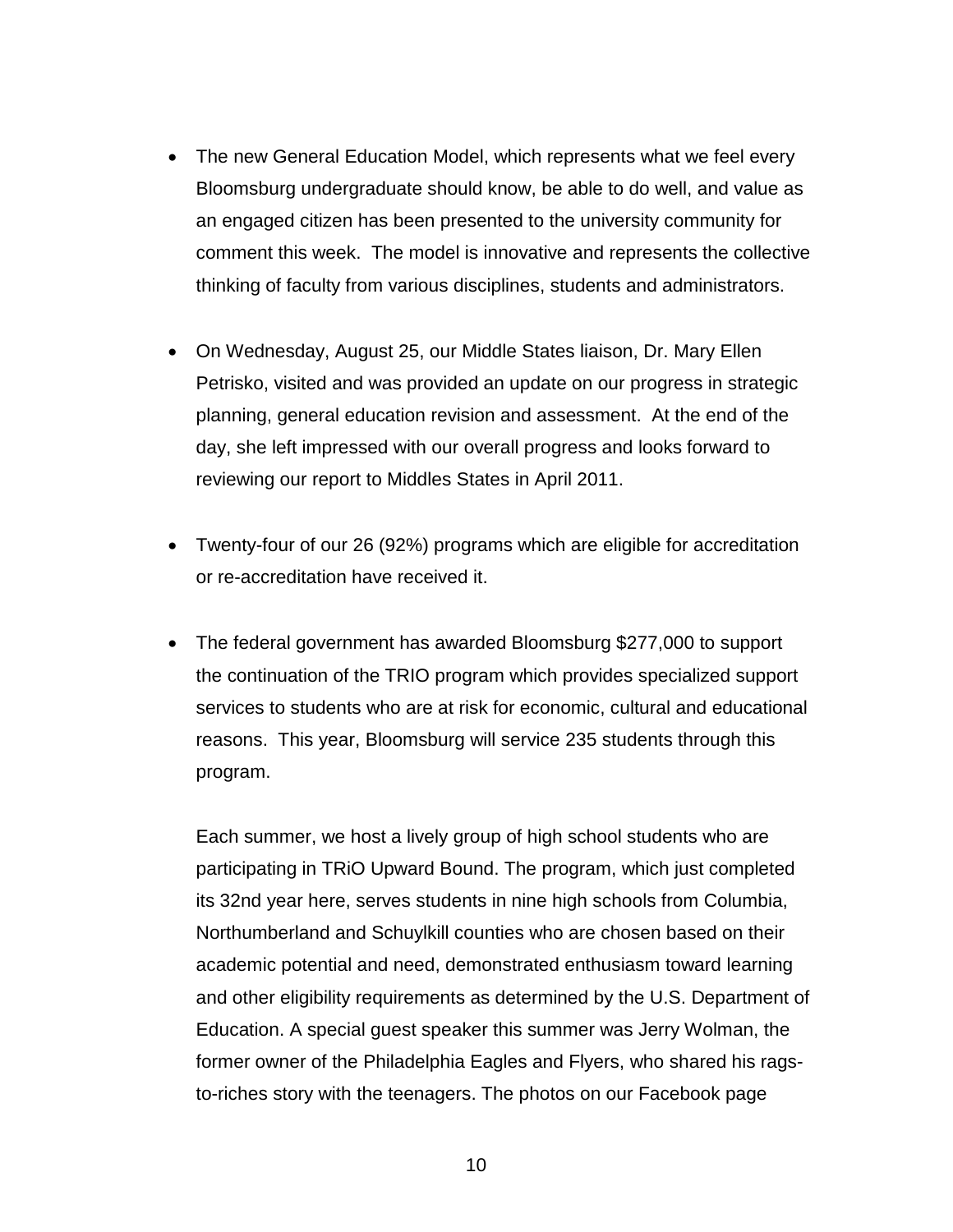show that Jerry, who is a native of Shenandoah, certainly had the students' undivided attention.

- Tyler Oliver, a BU student from Lebanon, Pa., completed an off-campus internship this summer without leaving our campus. Tyler was one of the first interns selected by the Defense Cyber Crime Institute, which is part of the U.S. Department of Defense. This summer, he researched randomaccess memory artifacts, specifically looking at a computer's memory after someone uses a file-sharing program. Tyler completed his internship remotely on our campus with a mentor at DCCI headquarters and a faculty mentor, Professor Scott Inch, here. BU was one of just four universities in the country invited to participate in the DCCI's first internship program this summer.
- Academic Affairs has encouraged students to expand their learning horizons through study abroad experiences. During the summer, we were able to follow the blogs of several Bloomsburg students in different parts of the world on the BU Today page. For example:
	- o Liesel Driver just graduated with a degree in Spanish and Anthropology with a 3.96 grade point average. After being awarded a Foreign Language and Area Studies Fellowship (US Department of Education), she spent her summer in Oaxaca, Mexico, studying the Zapotec language with a native speaker. There are only 400,000 speakers of this language remaining.
	- o Lisa Lapina, an Early Childhood and Elementary Education major, spent her summer working on her Honors Program Independent Study Research Project in Kaliliki, Zambia. Her project is focused on the education of at-risk children and youth.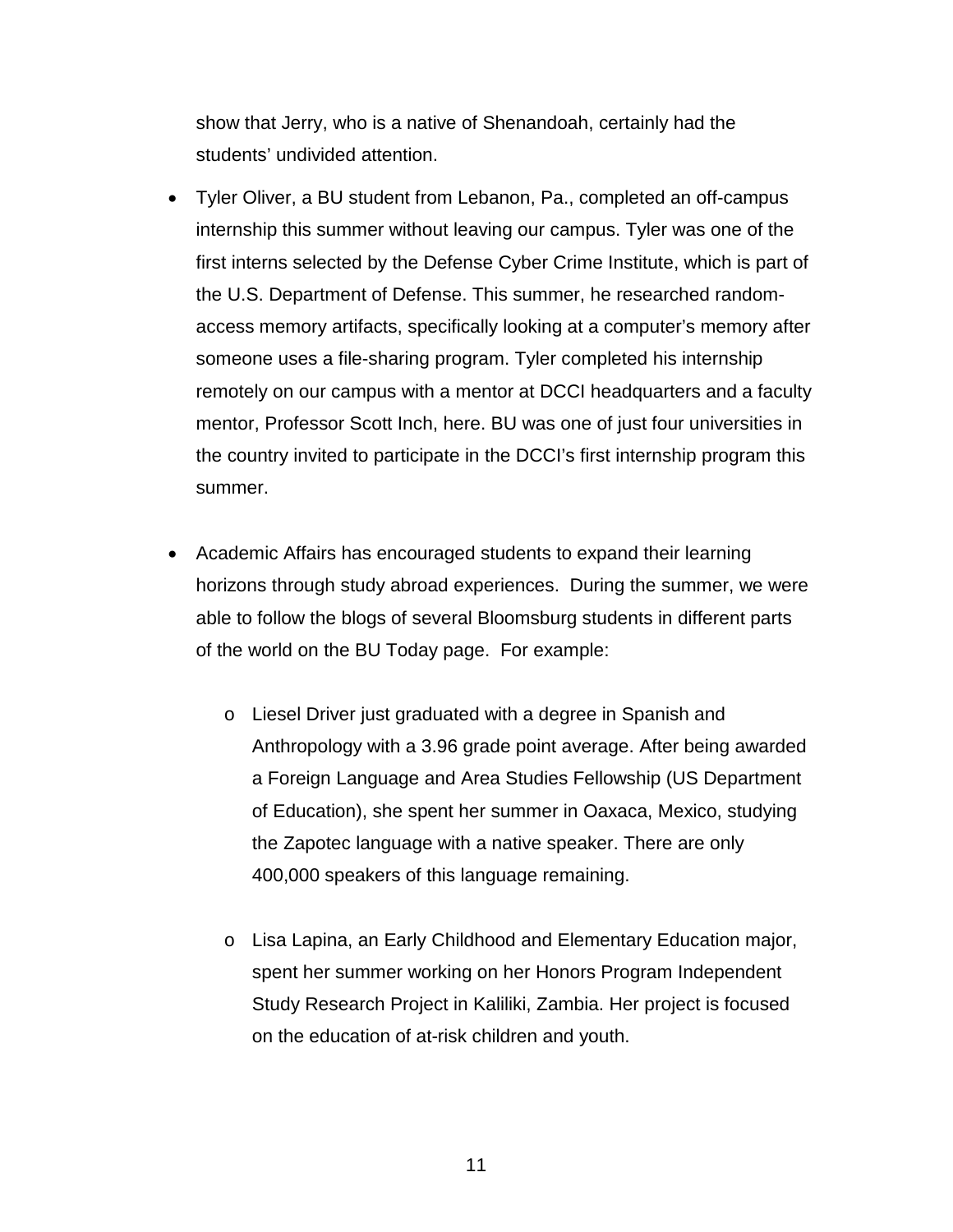- o Adam Wendoloski is a second-year Criminal Justice major who spent his summer in Rabat, Morocco, furthering his depth of knowledge in Arabic Language and Culture. Adam studied Elementary Arabic and Arabic 2 at Bloomsburg University during his freshman year.
- I am pleased to announce a health-related collaboration for Bloomsburg University. ACTION Health is a nonprofit agency which, through the support of sponsoring hospitals and universities, provides a wide variety of free community health outreach and education to Susquehanna River Valley communities. Bloomsburg University joins the other ACTION Health partners, including Berwick Hospital Center, Bloomsburg Hospital, Evangelical Community Hospital, Geisinger Health System, Shamokin Area Community Hospital, Sunbury Community Hospital, and Susquehanna University, in improving the health of local residents.

This partnership provides new opportunities for community and academic engagement for Bloomsburg University. Students, faculty, staff and members of the Bloomsburg community will have access to free health and wellness information and programs, and assist in the promotion of improved community health. BU students will have expanded opportunities for internships, work study positions and service-learning experiences.

Dr. Robert Marande, dean of BU's College of Science and Technology, and Dr. Christine Alichnie, chair of the nursing department, recently joined the ACTION Health Board of Directors and will be working directly on organizational initiatives.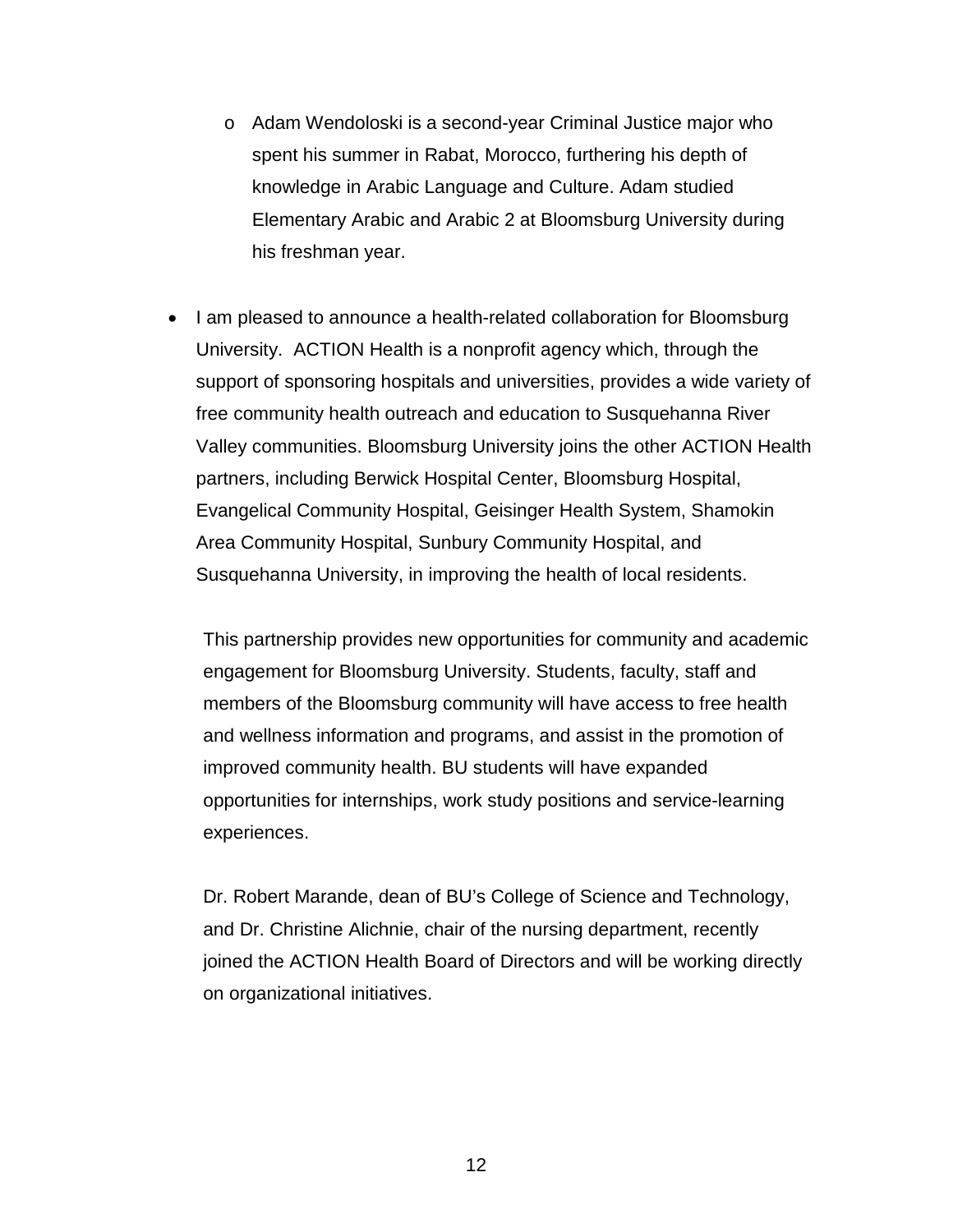- The College of Education has received initial program approval from the PA Department of Education for the Principal's certificate. This designation means that our program meets state standards in all areas and we will be one of only 25 in the state that has received this approval. Beginning this fall semester, students are able to take advantage of studying for this certificate.
- In June, we held our first President's Leadership Summit in Harrisburg. This gathering attracted 49 alumni who got the opportunity to meet me, Erik Evans and mingle with other proud BU alums. The event was a great success with many alumni making business connections and asking when the next gathering would be held.
- I want to publicly give my thanks to Trustee Nancy Vasta for agreeing to chair the Henry Carver Fund. This fund is so critical to our mission of helping students achieve their educational and career goals and helps students stay focused on achievement rather than financial worries.
- Our local radio station, WHLM, has offered to continue its agreement with BU, at no cost to the university, to showcase our students. Once a month on the radio show, The Morning Buzz, students will be featured talking about projects they are working on for our community.
- The Fall 2010 issue of *Bloomsburg: The University Magazine* is a very special issue. It is a tribute to our current faculty, staff and students who have served or are serving in the military. This edition, which is scheduled to come out later this week, started as one story about one individual and grew to encompass the entire feature section. We are proud to honor these members of our campus community and honored to share their stories. I hope you will enjoy this issue.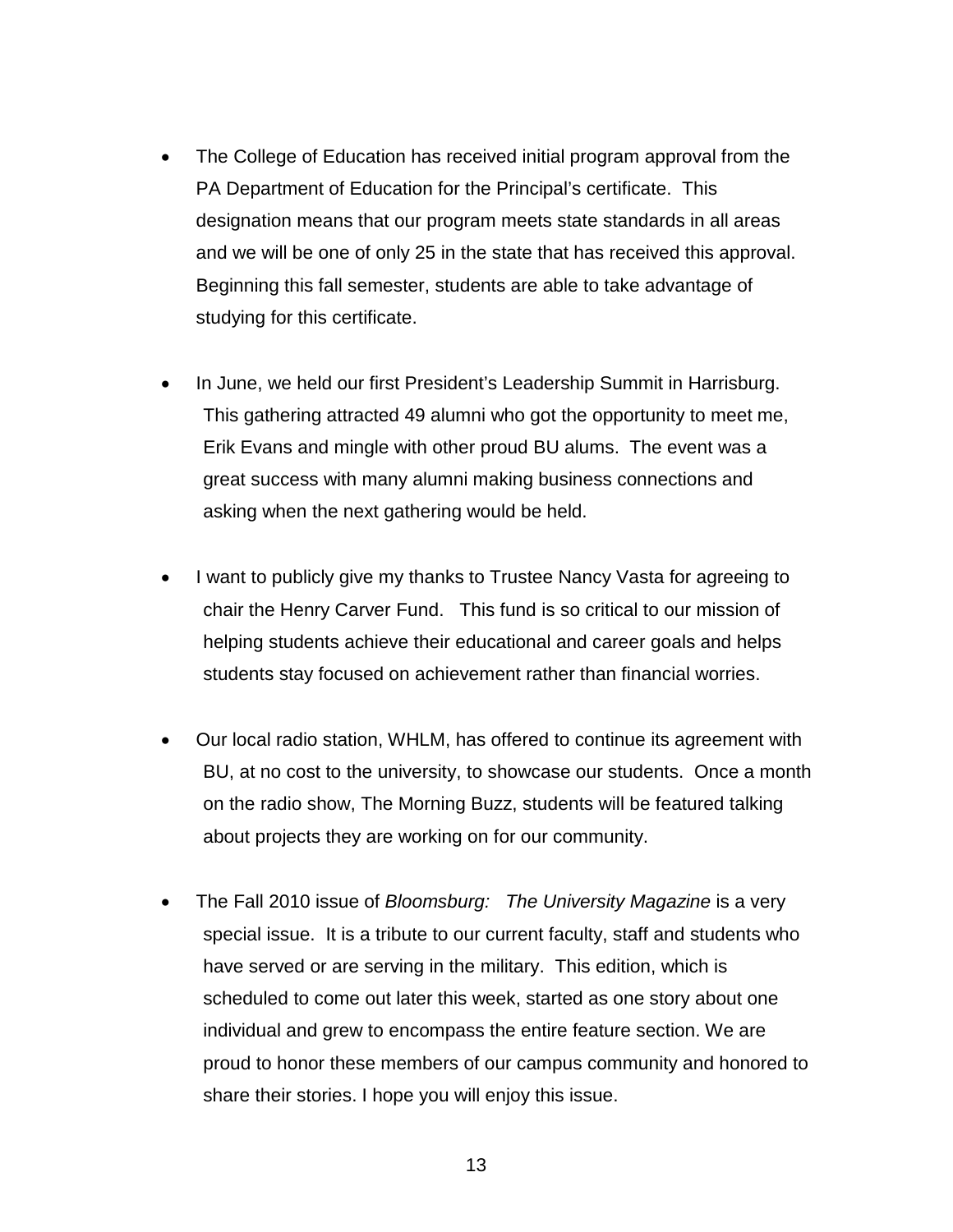- I want to thank our Human Resources Department for managing the first PASSHE voluntary retirement incentive program. It was a significant effort to inform all eligible Bloomsburg University employees and assist them with the pertinent information they needed in order to make their individual decision about accepting the early retirement incentive.
- Although we already recognized eleven newly awarded manager and noninstructional emeriti, I want this report to reflect my congratulations to Marlyse Heaps, Robert Klinger, Tom Lyons, Linda Sowash and Barbara Stiner on their manager emeritus status. My congratulations also go to the individuals who received non-instructional emeritus status; Joy Bedosky, Debbie Cecco, Anita Hakim, Roland Gensel, Kathleen Hunsinger and Georgia Ortman.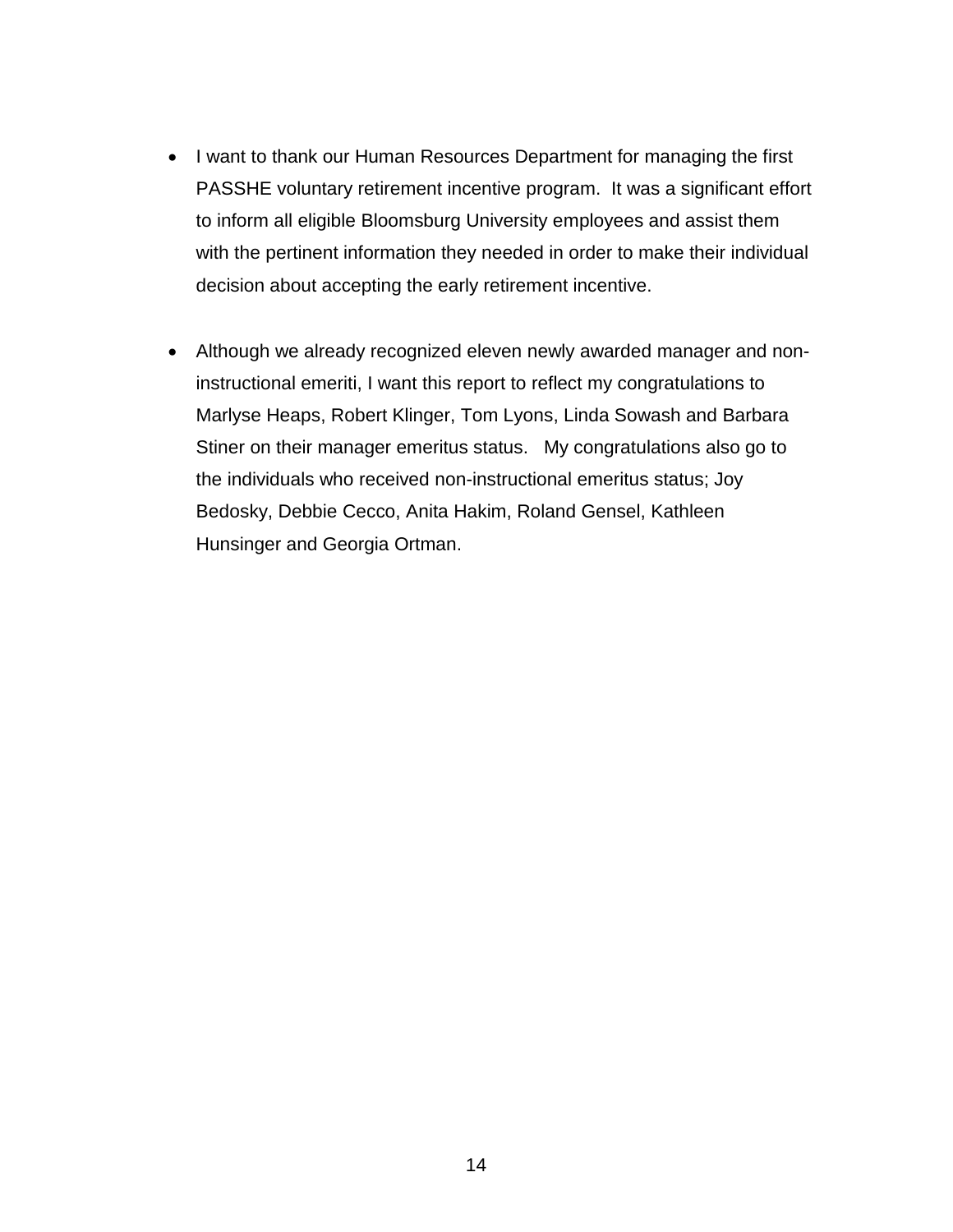**Council of Trustees** 



# COUNCIL OF TRUSTEES QUARTERLY MEETING MINUTES December 1, 2010

The Bloomsburg University Council of Trustees met in the Assembly Room of Montys at 10:45 a.m. Those in attendance:

#### Present:

Dr. Robert Dampman, Chair Mrs. Ramona Alley Ms. Raylene Brill Mr. LaRoy Davis Mr. Charles Housenick, Vice Chair Mr. David Klingerman Dr. Joseph Mowad Mr. Patrick Wilson

#### By phone:

Ms. Marie Conley Lammando, Secretary

Absent: Ms. Nancy Vasta

#### **University Personnel**

Dr. David Soltz, President Dr. Ira Blake, Interim Provost and Vice President for Academic Affairs Dr. Jeffrey Long, Interim Vice President for Student Affairs Dr. Richard Rugen, Vice President for Administration and Finance Mr. Erik Evans, Vice President for University Advancement Ms. Brenda Cromley, Executive Assistant to the President Ms. Jennifer Williams, Administrative Assistant, President's Office

# **Council of Trustees Advisors**

Dr. Stephen Kokoska, President, APSCUF Mr. Shawn Makar, President, AFSCME (not present) Ms. Gretchen Osterman, Bloomsburg Chapter of SCUPA Ms. Anikka Brill, President, CGA

### **Pledge of Allegiance**

In accord with House Resolution Number 32, Trustee Housenick requested everyone stand for the Pledge of Allegiance to the American Flag.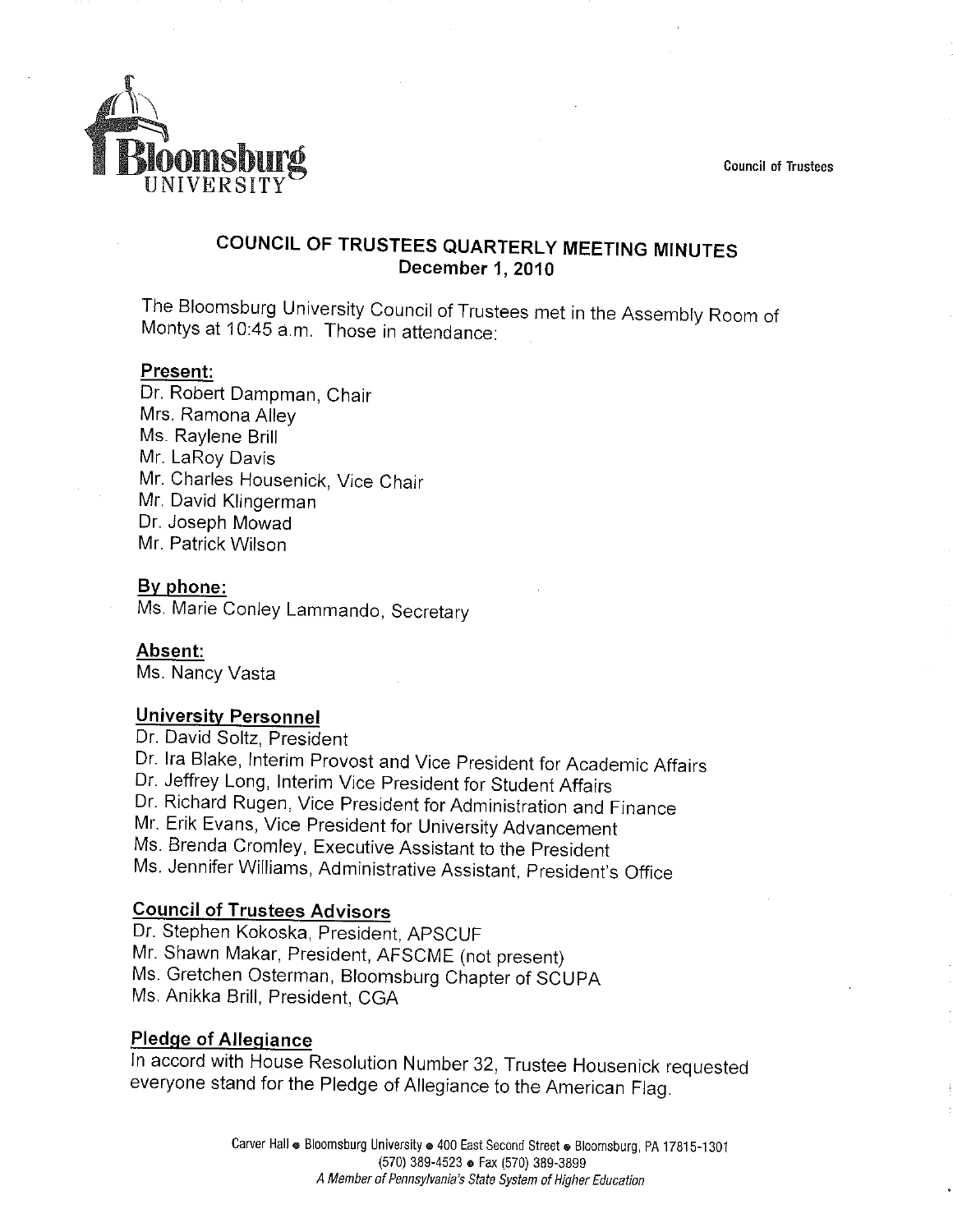#### **Call to Order**

Trustee Dampman, Chair of the Council of Trustees, called the meeting to order and welcomed all those in attendance.

#### Minutes of the Council of Trustees

A motion was made by Trustee Alley, seconded by Trustee Housenick, and unanimously carried that the September 1, 2010 minutes be approved.

#### NEW BUSINESS

#### **Introductions**

Trustee Dampman introduced those in the audience who were either nominated or granted Emeritus status: Dr. Robert Lowe, Dr. Ann Stokes, Ms. Janet Fester, Mr. Charles Harris, Ms. Cheryl John, and Ms. Paula Novak. Several individuals spoke on behalf of their respective departments to express reasons for nominating the individuals.

Trustee Dampman also recognized those individuals serving on the Advisory panel: Mr. Shawn Maker (not present), Ms. Gretchen Osterman, Dr. Stephen Kokoska, Ms. Anikka Brill, and Mr. David Stover (not present).

#### PRESIDENT

#### **Non Instructional Emeritus**

On a motion by Trustee Alley, seconded by Trustee Housenick, Non Instructional Emeritus status was unanimously approved for Ms. Janet Fester, Mr. Charles Harris, Ms. Cheryl John, and Ms. Paula Novak.

#### **President's Report**

President Soltz reviewed his President's Report with the Trustees. A copy of the report will be appended to the minutes.

#### **ACADEMIC AFFAIRS**

Trustee Dampman called on Dr. Ira Blake, Interim Provost and Vice President of Academic Affairs, to lead discussion on the Academic Affairs section of the agenda.  $\frac{1}{2}$  (  $\frac{1}{2}$ 

# Curriculum Name Change: Department of Early Childhood and Elementary **Education to Department of Early Childhood and Adolescent Education**

Dr. Blake introduced Dr. Elizabeth Mauch, Interim Dean of the College of Education, who introduced Dr. Charles Starkey to present the informational item on the curriculum name change.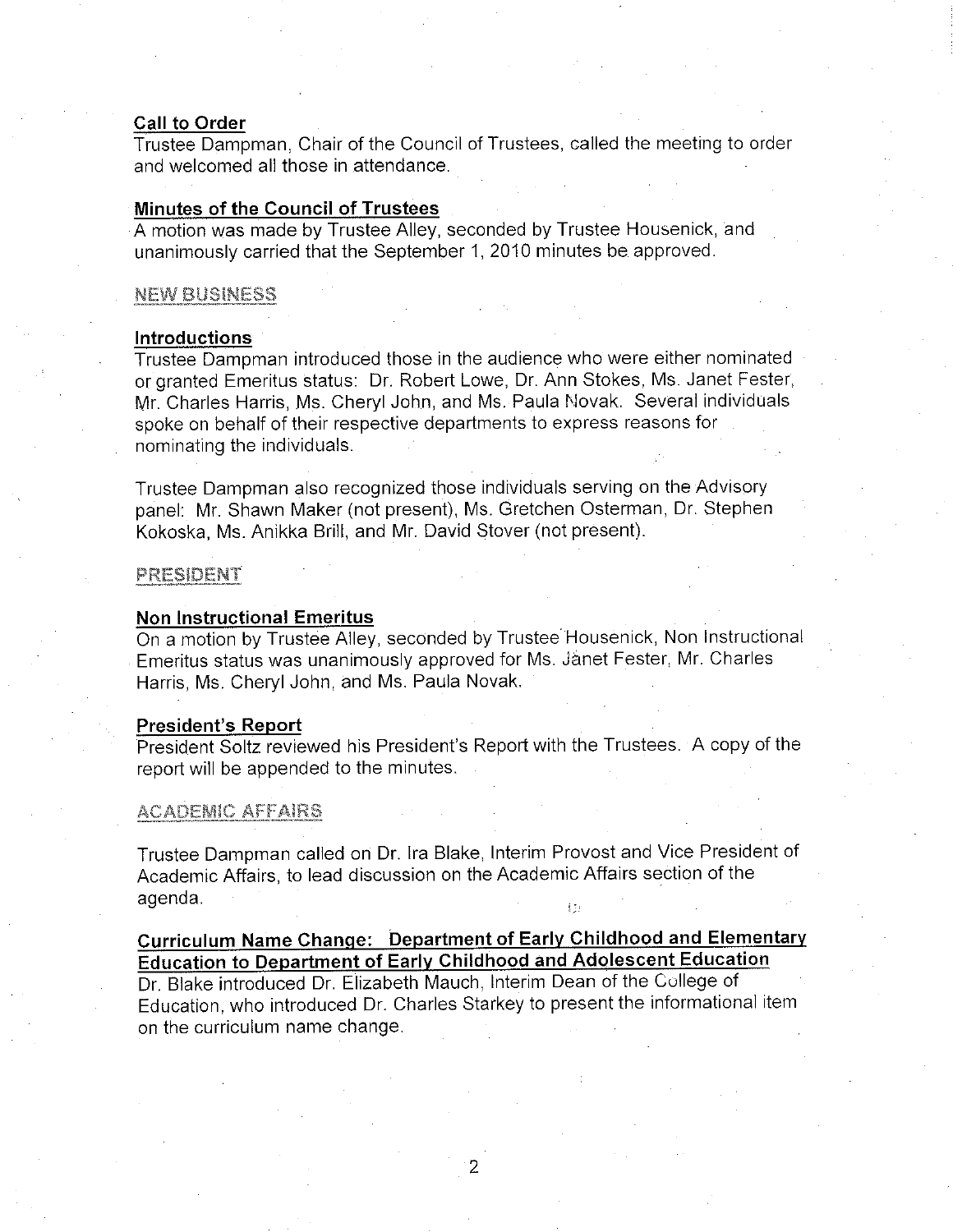#### 2009-2010 Performance Summary

Dr. Blake introduced Ms. Karen Slusser Director of Institutional Research who presented the performance summary and the System Accountability Measures. She reviewed the comparison of the 14 universities on performance funding measures, and evaluations and allocations.

Transforming Teacher Preparation Programs for Professional Excellence Dr. Blake introduced Dr. Elizabeth Mauch to present. Dr. Mauch reviewed the PA Chapter 49-2 regulations, including content, field experiences, and accommodations and adaptations including Bloomsburg University's approved programs under 49-2 and all of our programs.

#### **GENERAL ADMINISTRATION**

Trustee Dampman recognized Dr. Richard Rugen, Vice President of Administration and Finance, to lead discussion of the General Administration. section of the agenda.

#### **Capital Planning Update**

Dr. Richard Rugen introduced Mr. Eric Milner who presented the capital planning update. Plans for Sutliff Hall, energy savings project, pedestrian bridge, Elwell Hall renovation, Early Childhood Lab School, Waller addition/renovation, Old Science demo-housing option, Kehr Union study, McCormick renovation, and Facilities Relocation were all reviewed with the trustees.

#### Board of Governors Policy 1985-04-A

On a motion by Trustee Davis, seconded by Trustee Mowad, the following resolution was approved unanimously:

**WHEREAS**, the Bloomsburg University Foundation exists solely for the benefit of the university, requires an annual external audit of funds and publishes copies thereof, and annually makes significant contributions to the benefit of Bloomsburg University of Pennsylvania students and its academic programs; and

WHEREAS, a satisfactory written memorandum of understanding exists between The Bloomsburg University Foundation and Bloomsburg University of Pennsylvania; and

**WHEREAS**, appropriate fiduciary agreements have been enacted to allow the Bloomsburg University Foundation to retain university gifts and grants; and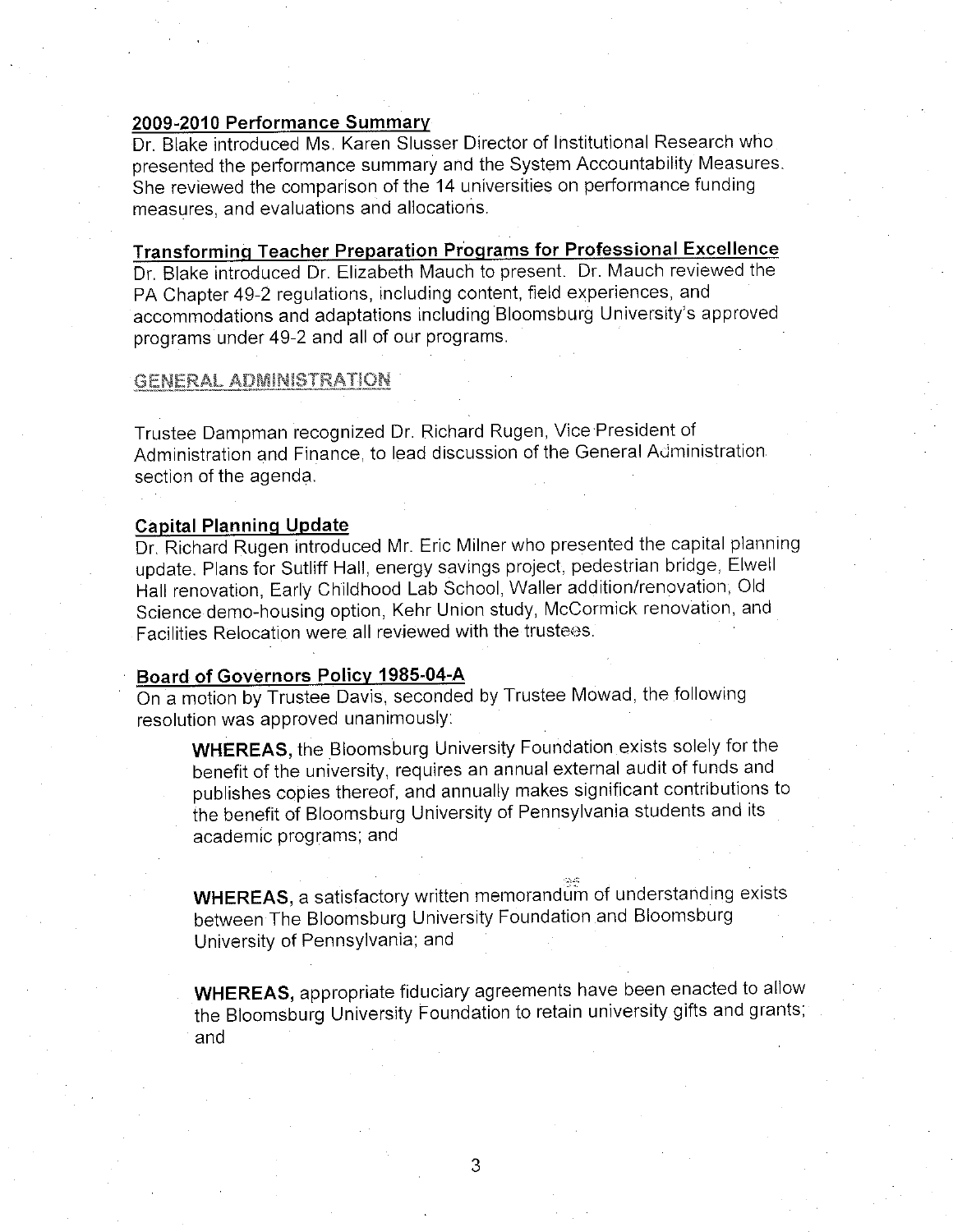**WHEREAS, the Bloomsburg University Foundation does not and will not** undertake programs or activities that are properly part of the university's academic mission; and

NOW, THEREFORE, BE IT RESOLVED, that the Bloomsburg University of Pennsylvania Council of Trustees certifies that the Bloomsburg University Foundation is in compliance with the Board of Governors Policy 1985-04-A which speaks to university external financial support.

# **Approval of Purchasing Activity**

Trustee Davis made a motion, seconded by Trustee Housenick and unanimously carried, to approve purchasing activity under Act 188 in excess of \$10,000 for July 28, 2010 to November 1, 2010.

#### UNIVERSITY ADVANCEMENT

Trustee Dampman introduced Mr. Erik Evans, Vice President of University Advancement to lead discussion of this section of the agenda.

# **University Naming Policy**

Trustee Dampman introduced Mr. Erik Evans, Vice President of University Advancement to lead the discussion regarding the naming policy.

Trustee Mowad moved to approve the proposed naming policy. Seconded by Trustee Davis and unanimously approved.

#### **OTHER BUSINESS**

#### Approval of the Strategic Plan

Trustee Dampman called upon Dr. Soltz to review the top twelve priorities for the Strategic Plan action steps. Trustee Davis made a motion to approve the Strategic Plan, seconded by Trustee Alley and unanimously approved.

#### **COT Meeting Calendar**

Trustee Dampman called to the attention of the trustees the 2011-2012 Council of Trustees quarterly meeting calendar included in their packets.

#### Adjournment

With no other items to be presented to the Council, Trustee Dampman adjourned the meeting at 12:30 p.m.

Marie Corlley Lammando Secretary

DWWars

∕Jĕ⁄nnifer D.Williams Administrative Assistant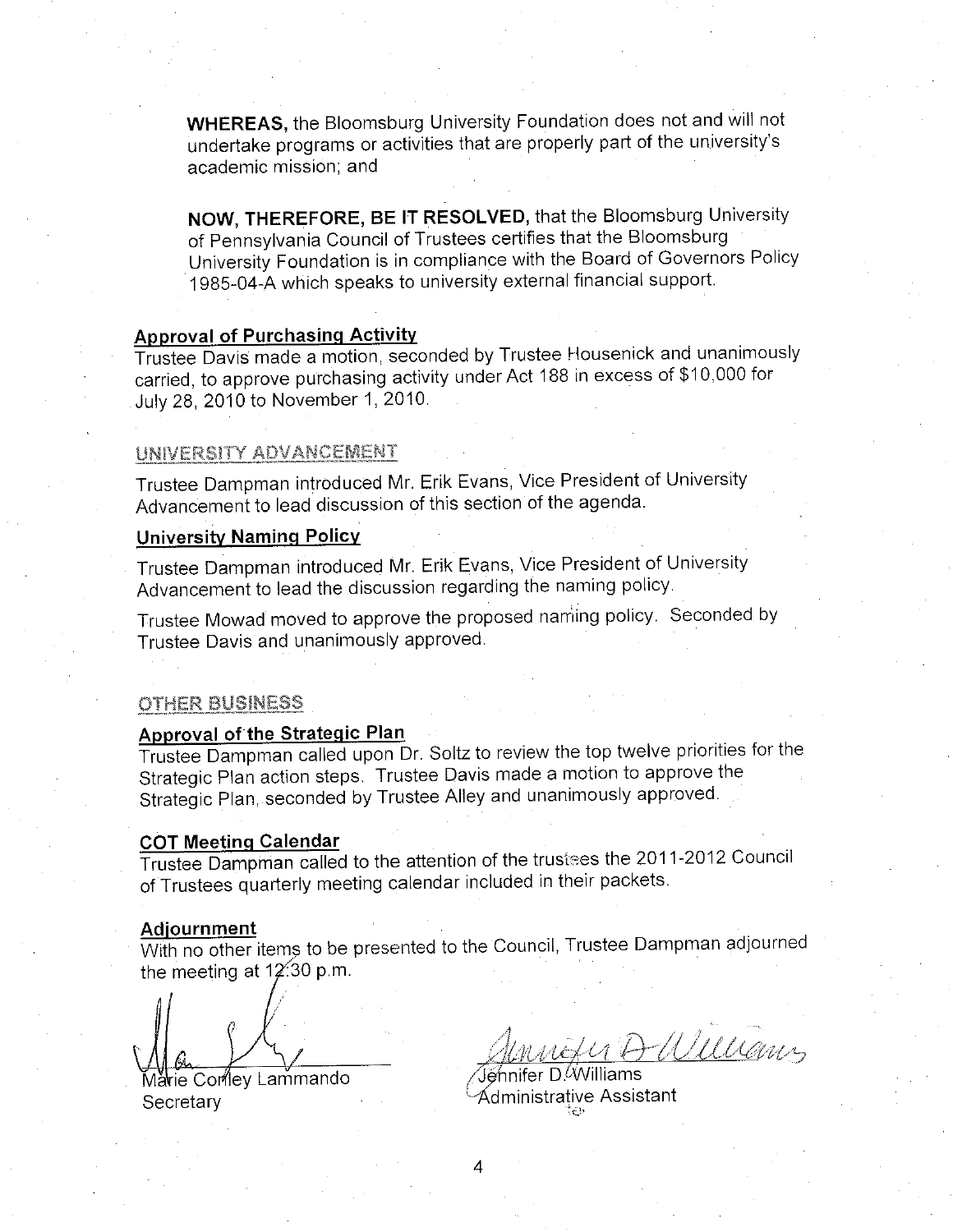# BLOOMSBURG UNIVERSITY OF PENNSYLVANIA Bloomsburg, PA 17815

# PRESIDENT'S REPORT TO THE BLOOOMSBURG UNIVERSITY COUNCIL OF TRUSTEES

#### December 1, 2010

Here are a few highlights of academic, student-related and athletic achievements since we met in September.

The University set an enrollment record this fall with the largest number of students in the school's history. A total of 10,091 students - 9,136 undergraduates and 955 graduate students - were tallied in the university's official enrollment report on the 15th day of classes.

This year's total is an increase of 1,236 students over fall 2009.

- About three weeks ago we celebrated the re-dedications of two buildings that underwent extensive renovations; Hartline Science Center and the Nelson Field House. I was very pleased that both dedications brought back relatives of the Hartline's and the Nelson's to celebrate the respective event. In the case of Nelson Field House, we coordinated the early evening re-dedication with the BU/Penn State wrestling match. That match led to the first sellout of Nelson Field House in more than 12 years.
- TRIO Student Support Services, a program that annually serves nearly 250 Bloomsburg University of Pennsylvania students, will receive renewed funding of an estimated \$1.38 million over the next five years from the U.S. Department of Education. TRiO Student Support Services provides academic, financial and personal support to low-income, first-generation and disabled student. The goal of BU's program, federally funded since 1997, is to increase retention and graduation rates. More than 80 percent of the students who begin the program remain in SSS and graduate from BU. The program also includes a community service component, and students are encouraged to take advantage of leadership opportunities.
- Eight-one BU students participated in the SHARE (Students Helping Adolescents Reach Excellence) tutoring program serving 11 elementary, middle and high schools as well as the Women's Center of Columbia and Montour Counties. SHARE links undergraduates as tutors or mentors to students who have demonstrated social and/or academic needs. This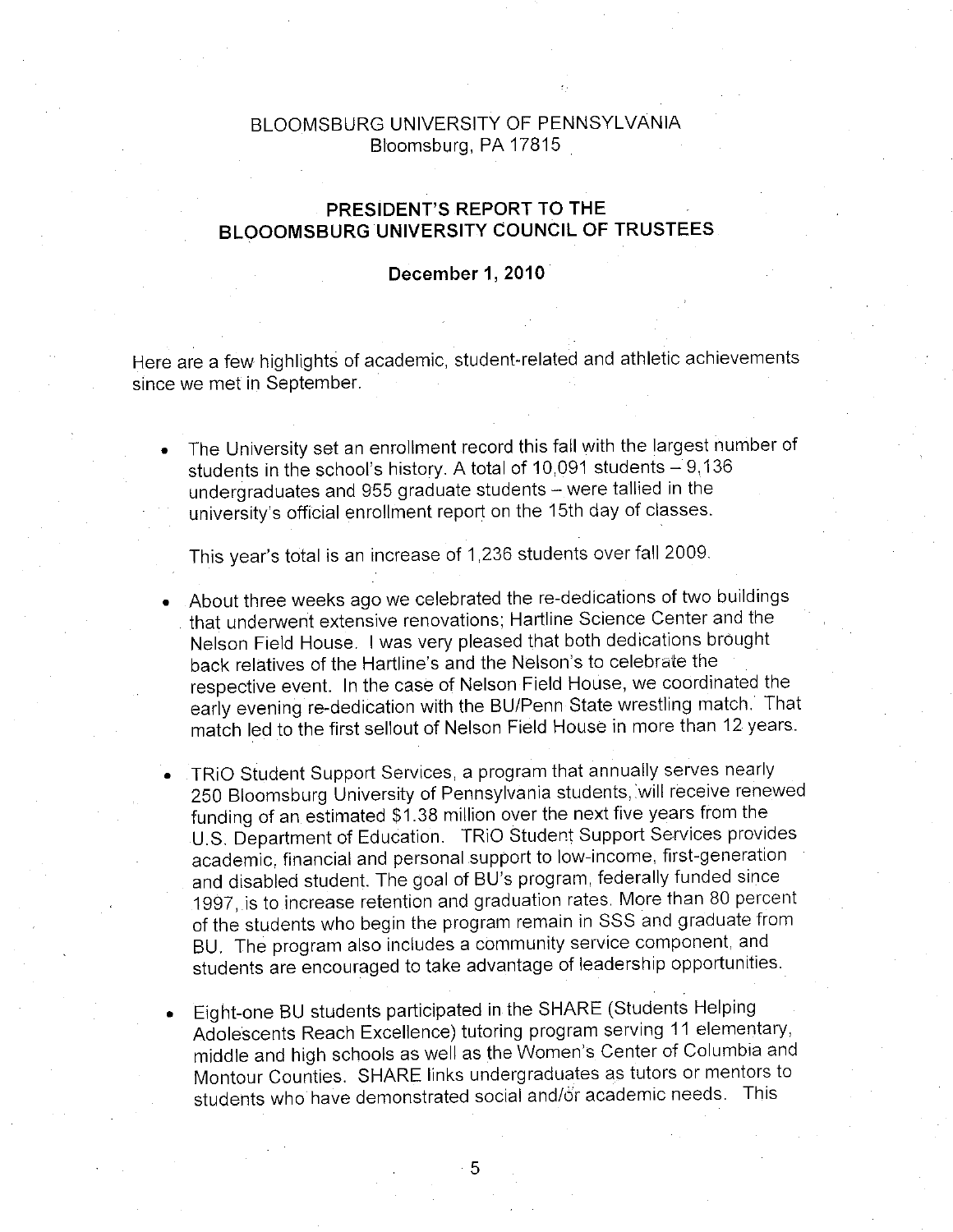outreach program was the basis for the BU Toy Library, founded by Dr. Mary Katherine Waibel-Duncan, Department of Psychology. The Library makes available stimulating toys and other play resources to support and enhance students' interactions with individuals of all development ages and abilities.

- Dr. Manek Kirpalani, from our Marketing Department, was awarded the title "Visiting Distinguished Professor, Ph.D. Advisor" from Aalto University School of Economics, Finland. This institution is one of the few internal universities that have been accredited by AACSB, similar to Bloomsburg University's College of Business.
- Bloomsburg University received approval for an \$85,000 expansion grant of the Workforce Leadership 2+2+2 program, in computer forensics. The grant is administered by PASSHE, through a contracting agreement with PA Department of Community and Economic Development (DCED). The purpose of the grant is to establish a seamless pipeline of students, with an opportunity for articulated credits from the secondary, to the two-year postsecondary, to the four-year postsecondary programs, in the field of information technology/computer forensics.
- The Office of Technology has completed the second of three rollouts for the new integrated student information system (ISIS). Prospective students are now applying through the new system and current students will register for classes for the summer and fall 2011 terms through ISIS. The final ISIS rollout will be completed by the end of March 2011.
- In response to student requests, Library Services has instituted a number of changes to better serve its patrons. They include: remaining open until 8pm on Friday evenings; adding five new group study rooms for students; providing wireless printing so patrons who bring laptops into the library can print; adding vending machines on the first floor; improving the library web pages and initiating text messaging notifications for interlibrary loan items.
- Our communications office won a number of awards recently from the Association of Marketing and Communication Professionals' annual award categories. We received a platinum award for the LLC booklet, outlining freshman residence hall options based on majors or interests, Bloomsburg: The University Magazine won a gold award, and honorable mentions were given for our 2010-11 viewbook and 2009-2010 Celebrity Artist Series mailer. Overall, approximately 5,000 entries were submitted to the competition.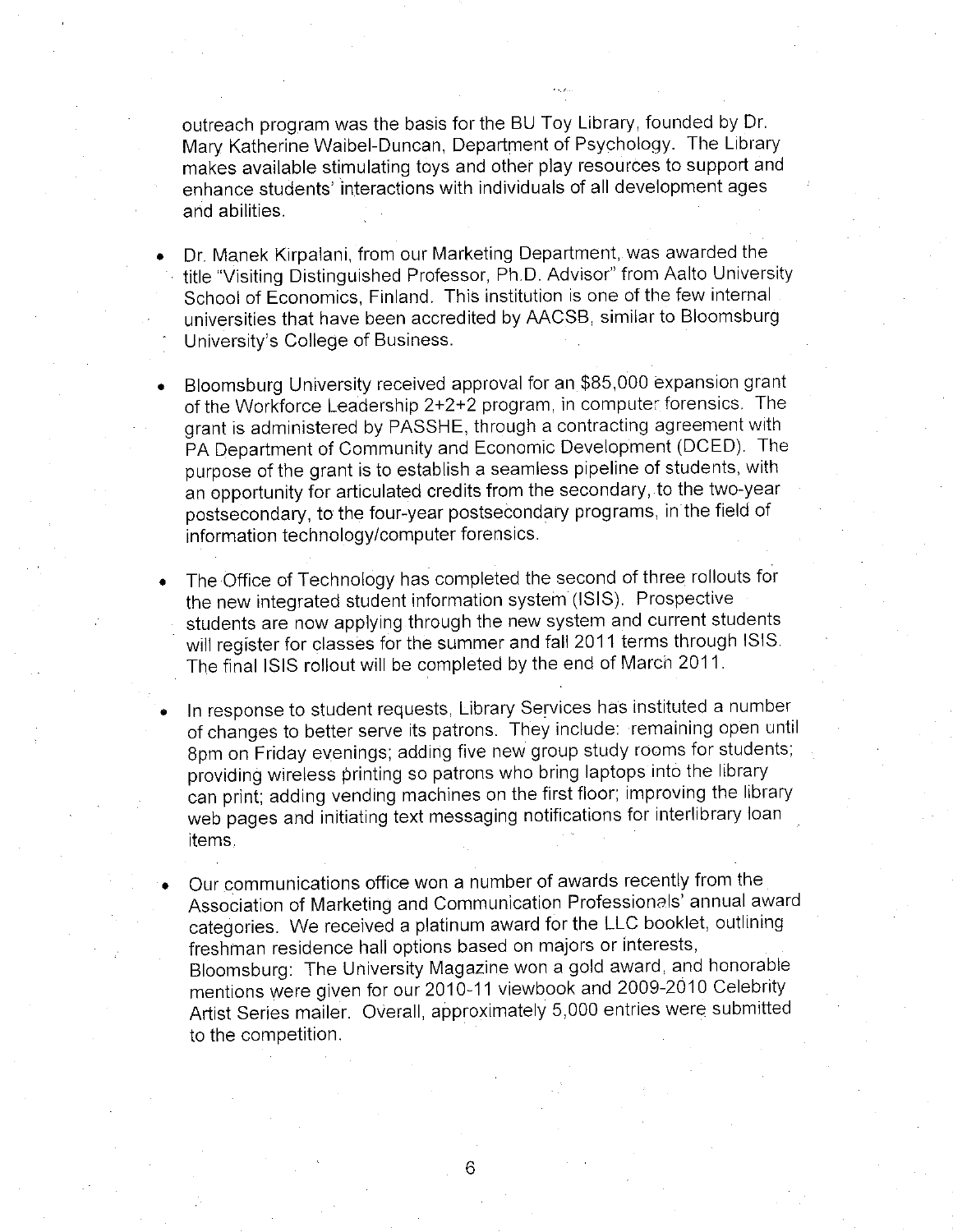- Growth of BU's social media continues to set the trend among PASSHE schools as among the most popular on Facebook. Twitter and YouTube. YouTube has received nearly 81,000 video uploads; up from less than 12.000 uploads in June of 2009. Facebook has grown from 1,200 followers to more than 7,900 in that time, while Twitter has attracted notable followers as USA Today, ACE (Washington D.C.), and HELIX Higher Education (Boston, Mass.)
- The eighth annual Breast Cancer Walk was held on October 24. This year we had over 500 campus and community participants (last year we had 350) and raised more than \$11,000. Twenty student organizations participated in the event.
- Our DASL (Developing Ambitious Student Leaders) program, in collaboration with Residence Life and our Quest program, created the Haunted Husky Hollow Halloween event at the upper campus Quest facilities in October. 735 students and community members participated in the free event where small groups were led by a tour quide sharing a Halloween story as they travelled through pre-established trails constructed in the woods. Participants were treated to hot chocolate and apple cider. Any donations received were given to the "Trick or Treat for UNICEF" service project.
- The BU student newspaper, The Voice, has been recognized by the Columbia Scholastic Press Association with 11 Gold Circle Awards for 2010. These national awards are given annually to individual student journalists for excellence in writing and design. This year's competition attracted 9,460 entries from college, university, and secondary school newspapers, magazines, and online media sites throughout the United States and Canada.
- Components of BU's emergency notification system e-mail, voice mail, text messages and campus sirens - were tested on September 16<sup>th</sup> and worked effectively.

All students and registered faculty and staff received a test e-mail message on that date. Test voice mail and text messages were also sent to those who opted to receive notification in these formats. The sirens, installed on Elwell Hall, McCormick Center for Human Services and on the upper campus, are designed to alert the campus community when vital emergency information is available via e-mail, voice mail and text message. BU tests the emergency notification system once each semester.

 $\overline{7}$